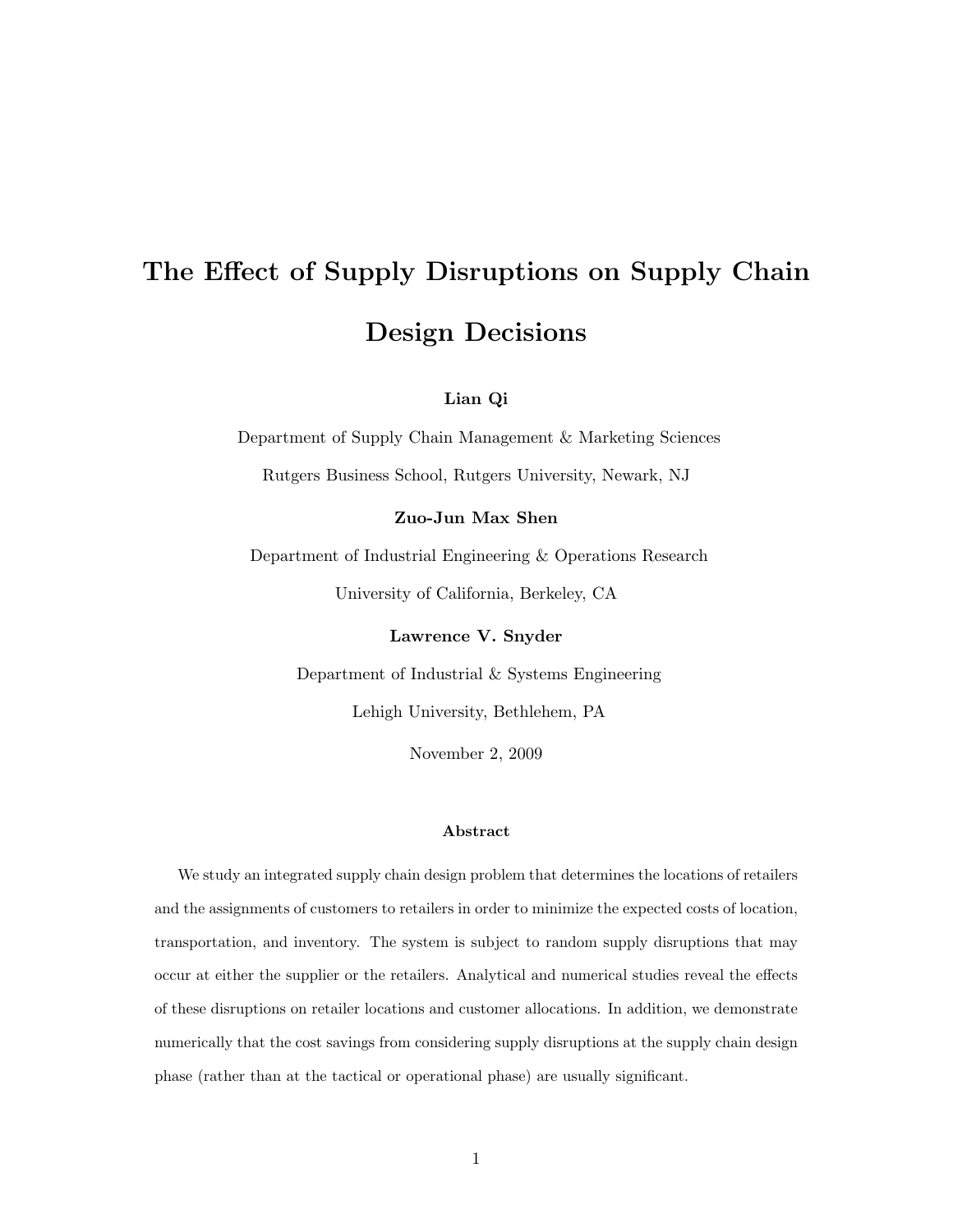## 1 Introduction

Integrated supply chain design problems make facility location and demand assignment decisions based on the locations and demand characteristics of fixed customers in order to minimize the total cost (or maximize the total profit), including location, inventory and transportation costs. They have been recently studied by many researchers, including Shen, Coullard and Daskin (2003), Daskin, Coullard, and Shen (2002), Shu, Teo, and Shen (2005), and Shen and Qi (2007). Shen (2007) provides a comprehensive literature review on integrated supply chain design problems. The existing research on integrated supply chain design problems assumes that the suppliers and facilities in supply chain networks are always available to serve their customers. However, supply chain disruptions are possible at any stage of a supply chain network, and failing to plan for them adequately may result in significant economic losses.

Recent examples of supplier/facility disruptions include:

- The west-coast port lockout in 2002 and the subsequent inventory shortages caused factories across a variety of industries to close and perishable cargo to rot. Economists estimated damage to the economy at \$1 billion a day (Greenhouse, 2002).
- The logistical logjam due to the disruptions of numerous facilities after hurricanes Katrina and Rita caused a huge economic loss in 2005 (Barrionuevo and Deutsch, 2005). For example, 124 local Wal-Mart stores and two distribution centers were shut down, and fifteen stores remained closed half a month after Hurricane Katrina (Halkias, 2005).

We learn from these examples that supplier and facility disruptions should be both considered in integrated supply chain design problems so that the facilities' locations are determined with the possible losses caused by facility disruptions taken into consideration and the inventory decisions at the facilities are made to protect against supplier disruptions.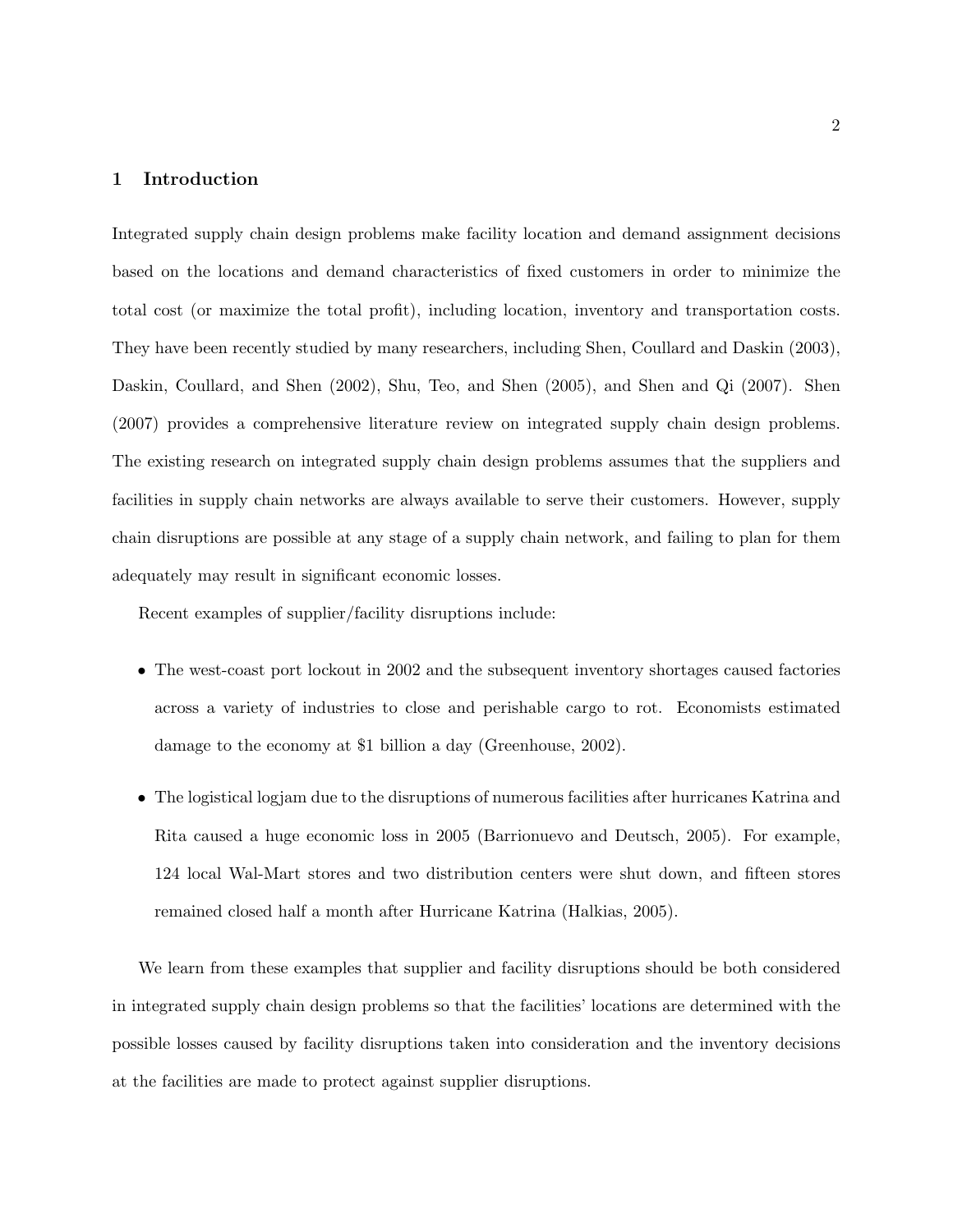In summary, we believe that it is important for supply chain designers and managers to be able to address the following questions:

- What are the impacts of disruptions both at internal facilities and at those facilities' suppliers on the optimal facility location and demand-allocation decisions?
- Can significant cost savings be achieved in practice if we consider supply disruptions at the supply chain design phase?

We explore answers to these questions, borrowing ideas from inventory management problems with supply disruptions, such as the models of Parlar and Berkin (1991), Berk and Arreola-Risa (1994), Snyder (2008), Qi, Shen and Snyder (2009), and Tomlin (2006).

Specifically, we consider the following single-product problem: Customers are distributed throughout a certain region. We wish to open one or more retailers that are served directly from a supplier whose location is fixed. The retailers satisfy deterministic demands from the customers and place replenishment orders to the supplier. (This deterministic-demand assumption is relaxed in Section 7, in which we also show that relaxing this assumption has little, if any, impact on the solution.) We assume zero lead time for order processing at the supplier and retailers when non-disrupted. However, both the supplier and the retailers may be disrupted randomly:

- When a retailer is disrupted, it becomes unavailable, and no customer demand received during the disruption can be filled until the disruption has ended. In addition, any inventory on hand at the retailer is destroyed when the disruption occurs.
- If a retailer wishes to place an order when the supplier is disrupted, this order will not be filled until the supplier recovers from the disruption. Hence, a retailer may not be able to serve its customers even if it is available itself, since it may have no inventory on hand due to the delayed shipment from the disrupted supplier.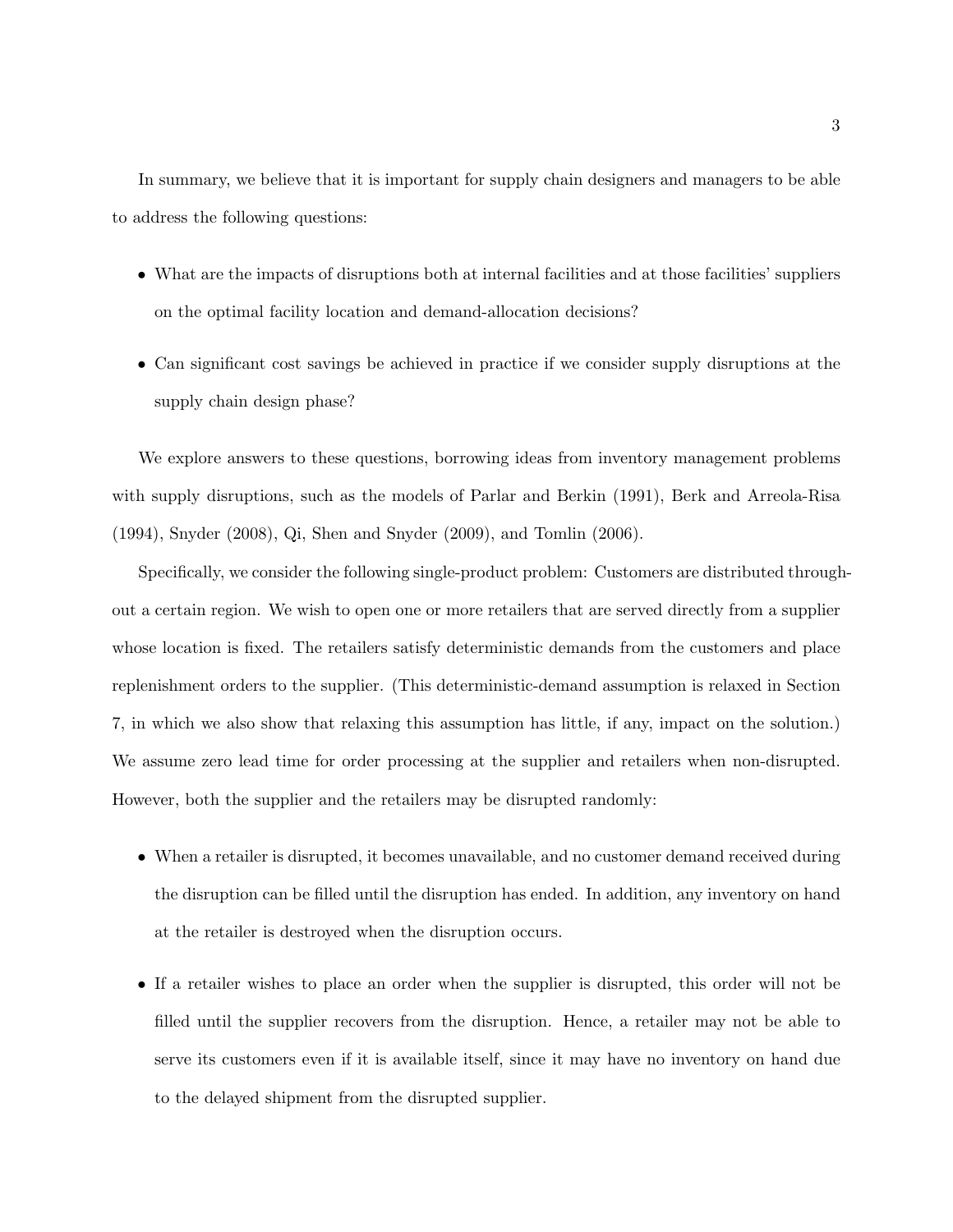If a customer is assigned to a retailer but the retailer is disrupted or out of stock, the unmet demands are backlogged, at a cost. We assume that customers may not be temporarily reassigned to non-disrupted retailers if their own assigned retailer is disrupted or out of stock; that is, we do not consider dynamic sourcing. In addition, we allow some customers not to be served at all, even when no disruptions have occurred, if the cost of serving them is prohibitive. In this case, a lost-sales penalty is applied for each unit of unserved customer demand.

We formulate an integrated model to determine 1) how many retailers should be opened, and where to locate them; 2) which retailers should serve which customers; and 3) how often and how much to order at each retailer, so as to minimize the total location, working inventory (including ordering, holding and backorder costs), transportation, and lost-sales costs. Since customer demands are deterministic, the inventory at each retailer serves two main purposes: 1) to take advantage of economies of scale due to fixed costs, and 2) to protect against supplier disruptions.

We analyze this model to evaluate the impact of random supply disruptions at the supplier and retailers on the retailer location and customer demand allocation decisions. We use numerical experiments to verify the conclusions made in our analytical studies. Our results show that significant cost savings can often be achieved if we consider supply disruptions when making supply chain design decisions.

The remainder of this paper is organized as follows. In Section 2, we review the related literature. We then propose an integrated supply chain design model in Section 3 for the problem stated above. We analyze the model in Section 4 to evaluate the impact of supply disruptions on facility location and demand assignment decisions. We suggest a solution algorithm in Section 5 for the model, and conduct numerical experiments in Section 6 to further study the impact of supply disruptions and explore the conditions under which significant cost savings can be achieved by considering supply disruptions during the supply chain design phase. An extension to our original model is addressed in Section 7, in which we relax the deterministic-demand assumption made in Section 3.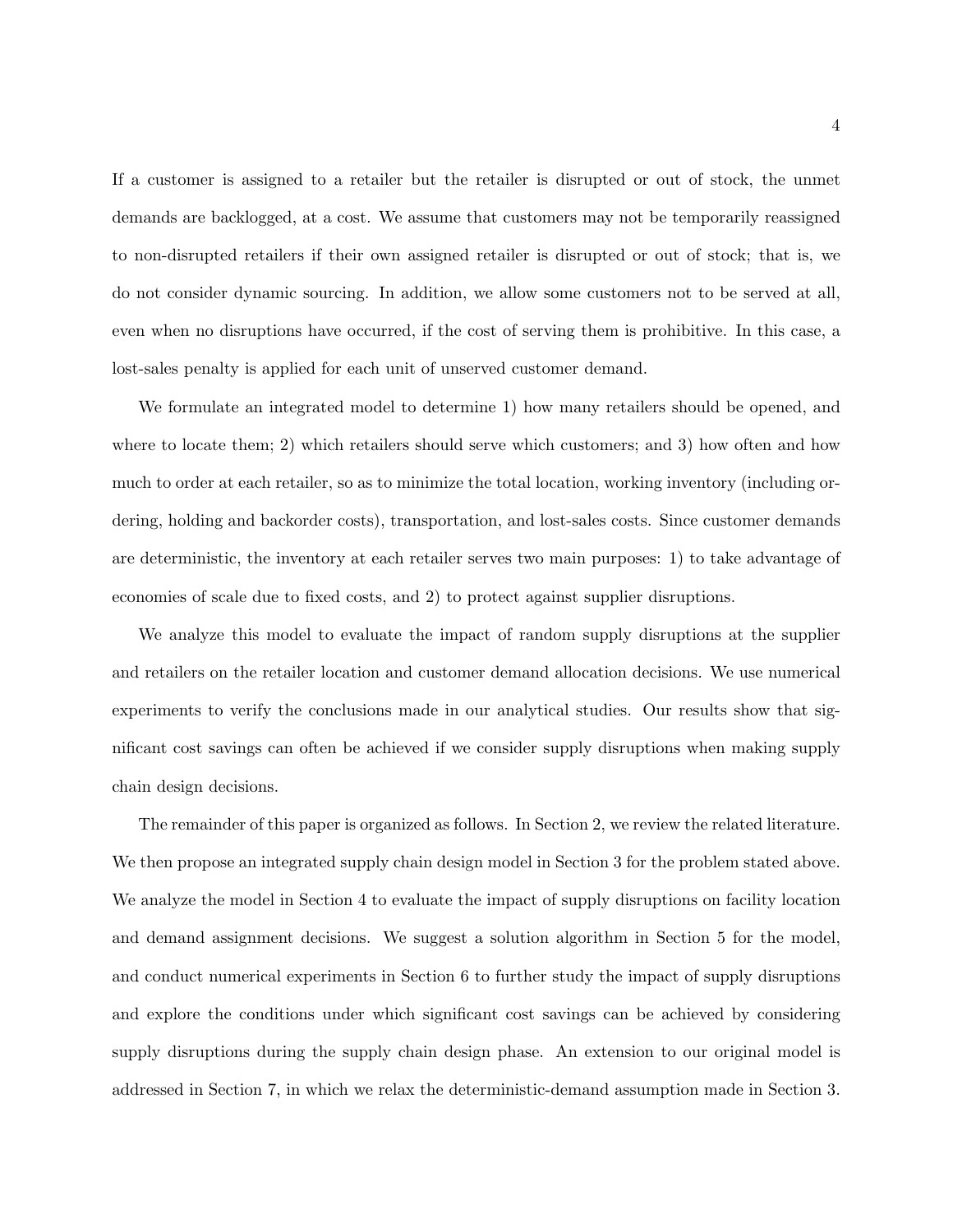We conclude our work in Section 8, and suggest some future research directions.

#### 2 Literature Review

The study by Parlar and Berkin (1991) is among the earliest works that incorporate supply disruptions into classical inventory models. They consider a variant of the EOQ model in which supply is available during an interval of random length and then unavailable for another interval of random length. Their model assumes that the firm knows the availability status of the supplier and that it follows a zero-inventory ordering (ZIO) policy. Berk and Arreola-Risa (1994) show that Parlar and Berkin's original model is incorrect in two respects. Their corrected cost function cannot be minimized in closed form, nor is it known whether it is convex.

Snyder (2008) develops an effective approximation for the model introduced by Berk and Arreola-Risa (1994). His approximate cost function not only is convex but also yields a closedform solution and behaves similarly to the classical EOQ cost function in several important ways. Heimann and Waage (2007) relax the ZIO assumption in Snyder's model and derive a closed-form approximate solution.

Parlar and Perry (1995) relax the two assumptions made in (1991). First, they consider the case in which the decision maker is not aware of the ON-OFF status of the supply before an order is placed. Second, their model allows the reorder point to be a decision variable. In addition to random supply disruptions, Gupta (1996) assumes that the customer demands are random, generated according to a Poisson process. He considers constant lead times, whereas Parlar (1997) introduces a more general model in which the lead time may be stochastic.

Qi, Shen and Snyder (2009) extend the works of Berk and Arreola-Risa (1994) and Snyder (2008) by considering random disruptions at two echelons—at the supplier (as in Berk and Arreola-Risa, 1994, and Snyder, 2008) and at the retailers. They conduct analytical and numerical studies to determine the impact of supply disruptions on the retailer's optimal inventory decisions. They also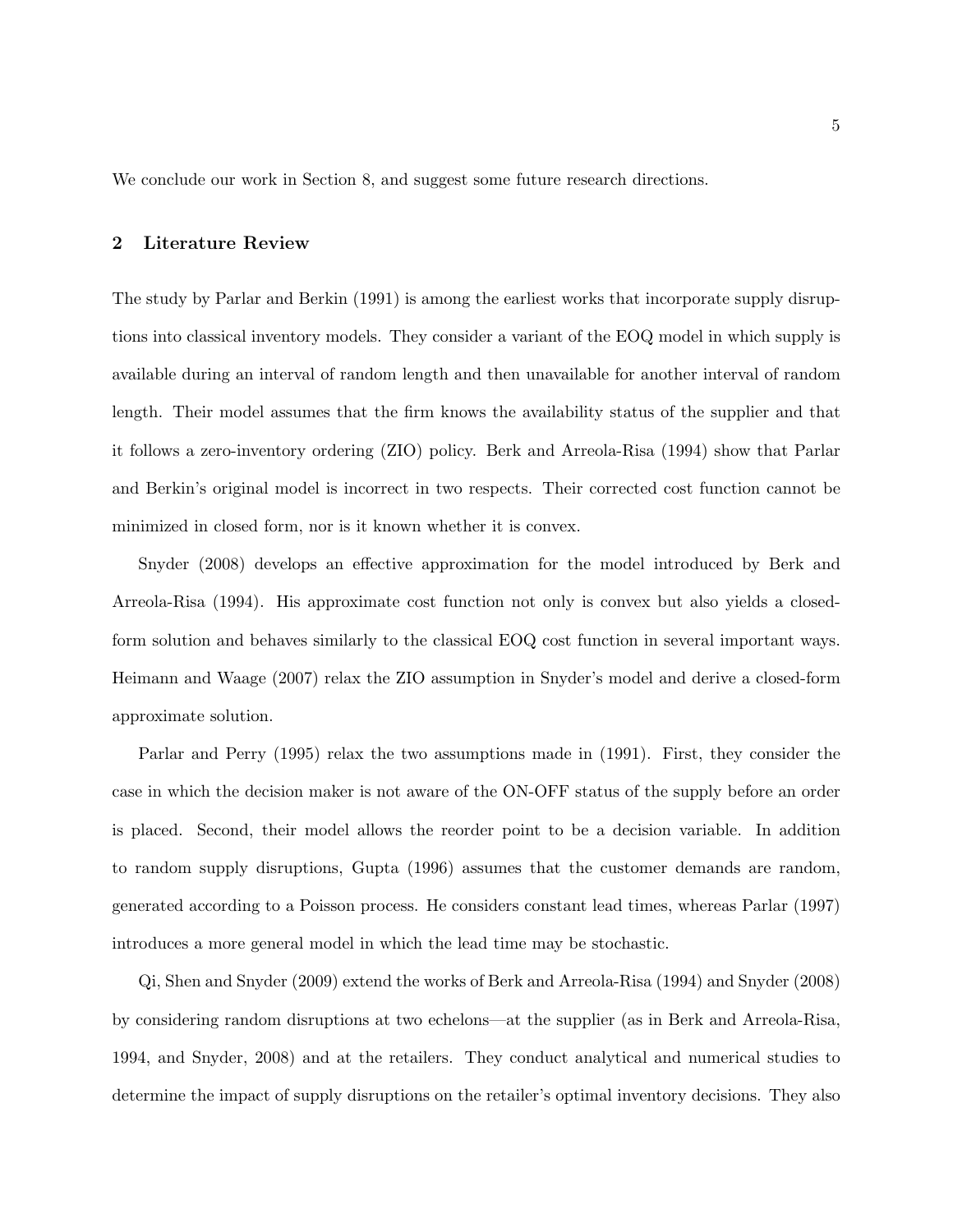propose an effective approximation of their cost function that we embed into the objective function of our integrated model in the present paper. Qi, Shen and Snyder prove that their approximation is a concave and increasing function of the total demand the retailer faces, a property that we make use of in the present paper.

The above works assume there is only one supplier, and if that supplier is disrupted, the firm has no recourse. In contrast, Tomlin (2006) presents a dual-sourcing model in which orders may be placed with either a cheap but unreliable supplier or an expensive but reliable supplier. He considers a very general stochastic recovery process at the unreliable supplier. He evaluates the firm's optimal strategy under various realizations of the problem parameters.

Since this paper considers multiple retailers in an integrated supply chain design setting, our work is also closely related to the literature on integrated supply chain design. Shen, Coullard and Daskin (2003), Daskin, Coullard, and Shen (2002) study a joint location/inventory model in which location, shipment and nonlinear inventory costs are included in the same model. They develop an integrated approach to determine the number of distribution centers (DCs) to establish, the location of the DCs, the assignments of customers to DCs, and the magnitude of inventory to maintain at each DC. More general problems are studied by Shu, Teo, and Shen (2005), Shen and Qi (2007), and Snyder, Daskin, and Teo (2007). None of these integrated supply chain design problems consider random supply disruptions.

Our paper is also closely related to the literature on facility location with disruptions. Snyder and Daskin (2005) consider facility location models in which some facilities will fail with a given probability. Their models are based on two classical facility location models and assume that customers may be re-assigned to alternate DCs if their closest DC is disrupted. Their models minimize a weighted sum of the nominal cost (which is incurred when no disruptions occur) and the expected transportation cost accounting for disruptions. They do not consider inventory costs.

Two recent papers relax the uniform failure probability assumption in Snyder and Daskin (2005)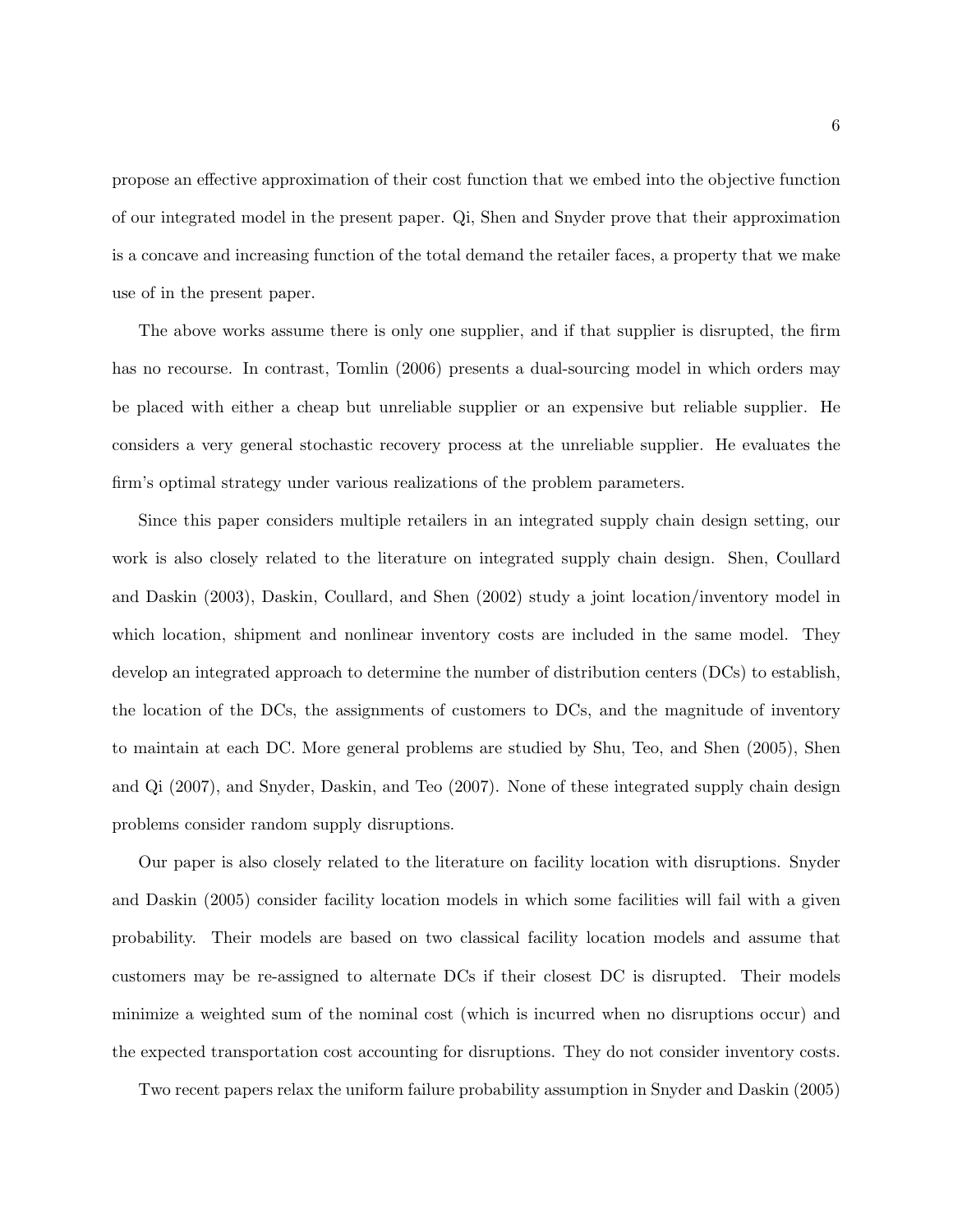and allow the failure probabilities to be facility-specific. Shen, Zhan, Zhang (2008) formulate the resulting problem as a two-stage stochastic program and then a nonlinear integer program. Several efficient heuristics that can produce near-optimal solutions are proposed for the problem. They also provide an approximation algorithm with constant worst-case bound for the special case where the probability that a facility fails is a constant. Instead of the nonlinear formulation in Shen, Zhan, Zhang (2008), Cui, Ouyang, and Shen (2009) propose a compact linear mixed integer program (MIP) formulation and a continuum approximation (CA) formulation. The MIP is solved using a custom-designed Lagrangian Relaxation (LR) algorithm. The CA model predicts the total system cost without details about facility locations and customer assignments, and it provides a fast heuristic to find near-optimum solutions. Their computational results show that the LR algorithm is efficient for mid-sized reliable uncapacitated fixed charge location problems and that the CA solutions are close to optimal in most of the test instances. For large-scale problems, the CA method is a good alternative to the LR algorithm that avoids prohibitively long running times.

Some other related models for facility location with disruptions are studied by Berman, Krass, and Menezes (2007), Church and Scaparra (2007), and Scaparra and Church (2008). Snyder and Daskin (2007) compare models for reliable facility location under a variety of risk measures and operating strategies. Snyder, Scaparra, Daskin, and Church (2006) and Snyder et al. (2009) provide detailed literature reviews for supply chain design models with disruptions.

Our paper differs from the earlier literature on facility location with disruptions in two main respects. First, we consider the cost of inventory at the facilities, optimizing the inventory levels to account for supplier disruptions. Second, we consider disruptions at both the supplier and at the retailers, whereas the earlier literature considers disruptions only at the retailers.

Finally, we mention two additional papers on supply chain design under supply uncertainty: those of Qi and Shen (2007) and Kim, Lu and Kvam (2005). Both papers consider yield uncertainty/product defects in supply chain design decisions for a three-echelon supply chain using ideas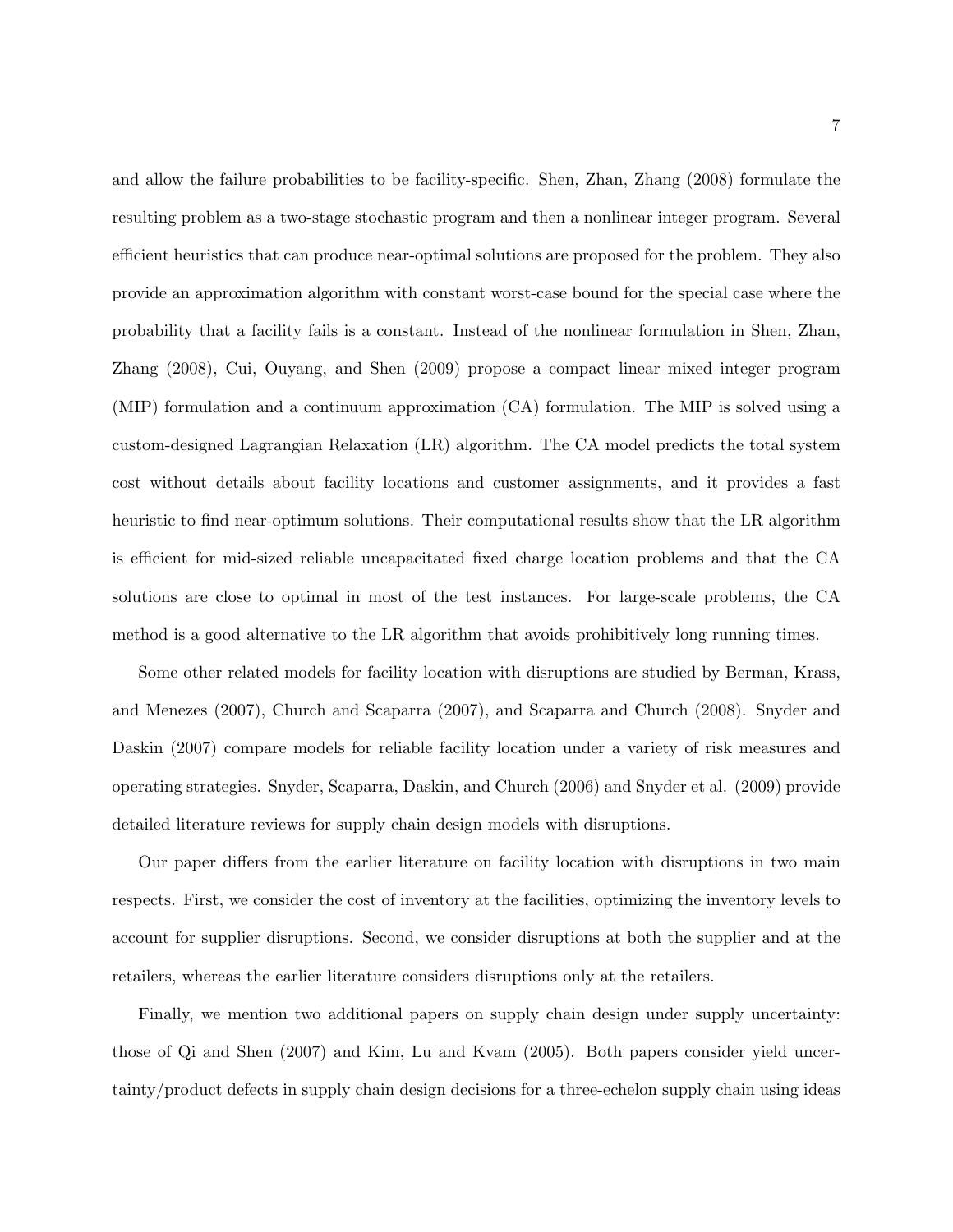from the random yield literature. However, supply disruptions are not considered in these papers.

#### 3 Model Formulation

#### 3.1 Notation and Formulation

In this section, we formulate an integrated model for the problem stated in Section 1. The objective is to minimize the expected total annual cost including 1) the fixed cost to open retailers, 2) the working inventory cost (including ordering, holding and backorder costs) at the open retailers; 3) the transportation cost from retailers to customers; and 4) the lost-sales penalty cost of choosing not to serve some customers. (Although we use one year as the time horizon for our model, it can easily be adapted for other time units.)

We use the following notation throughout the paper:

I: index set of all customers

J: index set of candidate locations for retailers

- $D_i$ : annual demand of customer  $i \in I$
- $f_j\colon$  annual fixed cost to open a retailer at location  $j\in J$
- $\pi$ : penalty cost for not assigning a customer to any retailer, per unit of demand

 $\mathcal{T}_j(\cdot)$ : the working inventory cost at retailer  $j \in J$  (This includes ordering, holding, and backorder costs at retailer j and is a function of the total demand assigned to retailer j. It is zero if no retailer is opened at location j. We examine  $\mathcal{T}_j(\cdot)$  in greater detail in Section 3.2.)

 $\hat{d}_{ij}$  : unit cost to deliver items from retailer  $j \in J$  to customer  $i \in I$ 

There are two sets of decision variables:

 $X_j=1$  if a retailer is opened at site  $j \in J$ , 0 otherwise;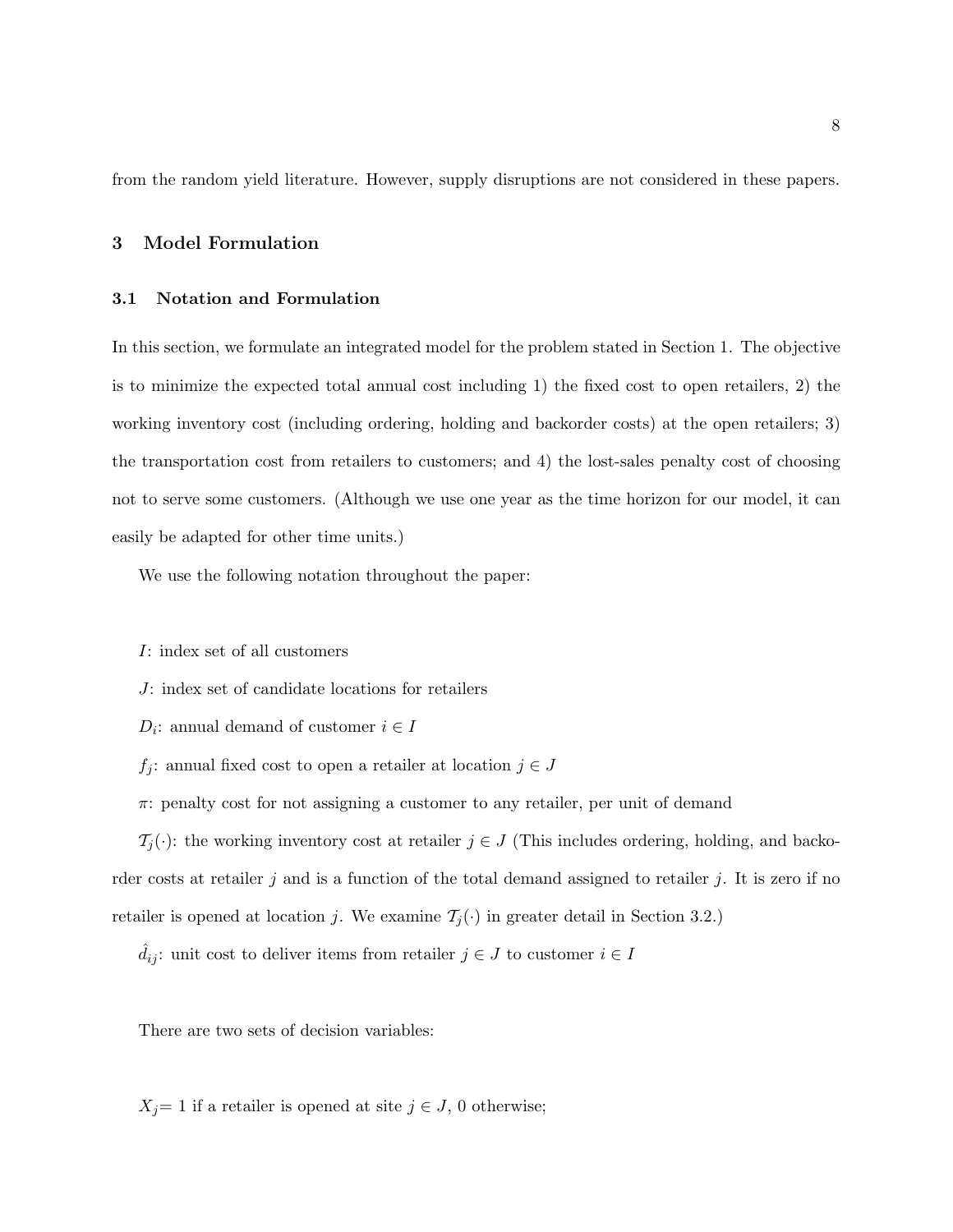$Y_{ij}=1$  if the demand from customer  $i \in I$  is to be served by the retailer at site  $j \in J$ , 0 otherwise.

It is expedient to create a "dummy" retailer with index  $s$ ; assigning a customer  $i$  to this retailer  $(Y_{is} = 1)$  represents not assigning the customer at all. We therefore formulate our problem as

minimize 
$$
\sum_{j \in J} \left\{ f_j X_j + T_j \left( \sum_{i \in I} D_i Y_{ij} \right) + \sum_{i \in I} \hat{d}_{ij} D_i Y_{ij} \right\} + \pi \sum_{i \in I} D_i Y_{is}
$$
 (1)

subject to 
$$
\sum_{j \in J} Y_{ij} + Y_{is} = 1 \qquad \forall i \in I
$$
 (2)

$$
Y_{ij} - X_j \le 0 \qquad \qquad \forall i \in I, j \in J \tag{3}
$$

$$
Y_{ij} \in \{0, 1\} \qquad \qquad \forall i \in I, j \in J \cup \{s\} \tag{4}
$$

$$
X_j \in \{0, 1\} \qquad \forall j \in J \tag{5}
$$

The first three terms in the objective function represent the annual fixed cost to open retailers, the working inventory cost at open retailers, and the retailer-customer transportation cost, respectively. (The transportation cost from the supplier to the retailers is included in  $\mathcal{T}_j(\cdot)$ , as discussed in Section 3.2.) The last term in the objective function represents the lost-sales cost for those customers not served by any retailer. The constraints of the above model are similar to those of other well known warehouse location problems, such as the one studied by Erlenkotter (1978). In particular, (2) requires each customer to be assigned to exactly one retailer or to the "dummy" retailer. Constraint (3) requires customers to be served only by open retailers. Constraints (4) and (5) are standard integrality constraints.

We define  $D_j(Y) = \sum_{i \in I} D_i Y_{ij}$  to simplify the notation. Replacing  $Y_{is}$  in (1) with  $1 - \sum_{j \in J} Y_{ij}$ according to (2) and omitting the constant term  $\pi \sum_{i \in I} D_i$ , the original problem may be rewritten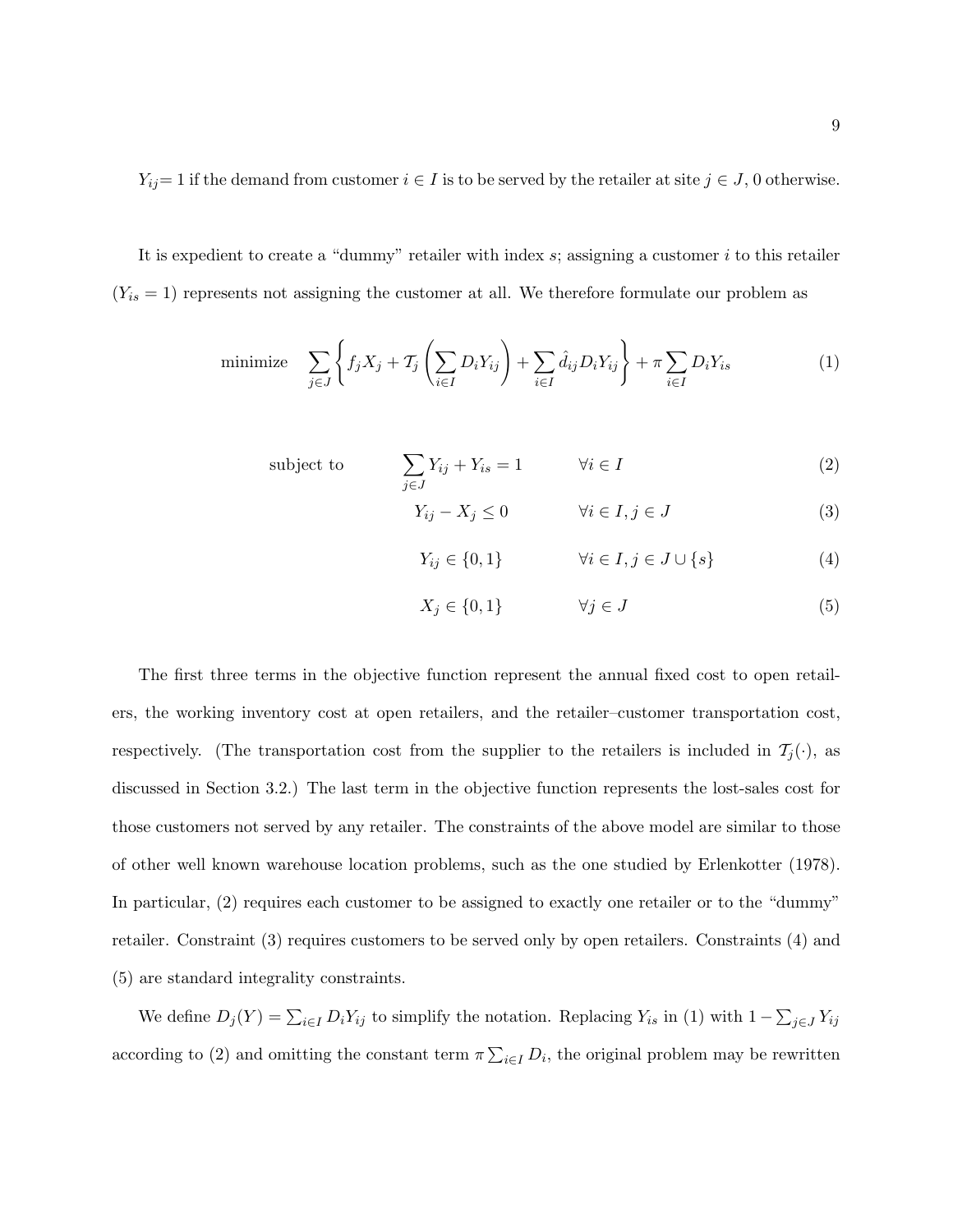as follows:

$$
\begin{aligned}\n\textbf{(P)}: \text{minimize} & \sum_{j \in J} \left\{ f_j X_j + T_j (D_j (Y)) + \sum_{i \in I} (\hat{d}_{ij} - \pi) D_i Y_{ij} \right\} \\
\text{subject to} & \sum_{j \in J} Y_{ij} \le 1 \qquad \forall i \in I \\
& Y_{ij} - X_j \le 0 \qquad \forall i \in I, j \in J \\
& Y_{ij} \in \{0, 1\} \qquad \forall i \in I, j \in J \\
& X_j \in \{0, 1\} \qquad \forall j \in J\n\end{aligned}
$$

## 3.2 Formulation and Approximation of  $\mathcal{T}_j(\cdot)$

We assume that each retailer uses the ZIO policy studied by Qi, Shen and Snyder (2009), depicted in Figure 1, to manage its inventory. Customer demands are constant and deterministic, as in the classical EOQ model (When we relax this assumption, and assume that the demands from customer  $i \in I$  follow a Poisson process with rate  $D_i$ , then, according to the properties of Poisson processes, the demands each retailer faces also follow a Poisson process with rate  $D_j(Y)$ . We demonstrated in Qi, Shen and Snyder (2009) using simulation studies that  $\mathcal{T}_j(\cdot)$ , the working inventory cost at retailer  $j$  we formulate below, is robust to violations of this deterministic-demand assumption and produces nearly identical results when customer demands the retailer faces instead follow a Poisson process. We therefore believe that this deterministic customer demand assumption is reasonable for the problem we study in this paper. We further demonstrate this point in Section 7, in which we formulate an extended integrated model that relaxes the deterministic-demand assumption, and show that the solutions to the extended integrated model and the original integrated model are identical for all instances tested.). A retailer can only place orders and receive shipments from the supplier when it is not disrupted. Similarly, an order from a retailer can be filled only when the supplier is available. Any order from a retailer that arrives when the supplier is disrupted will not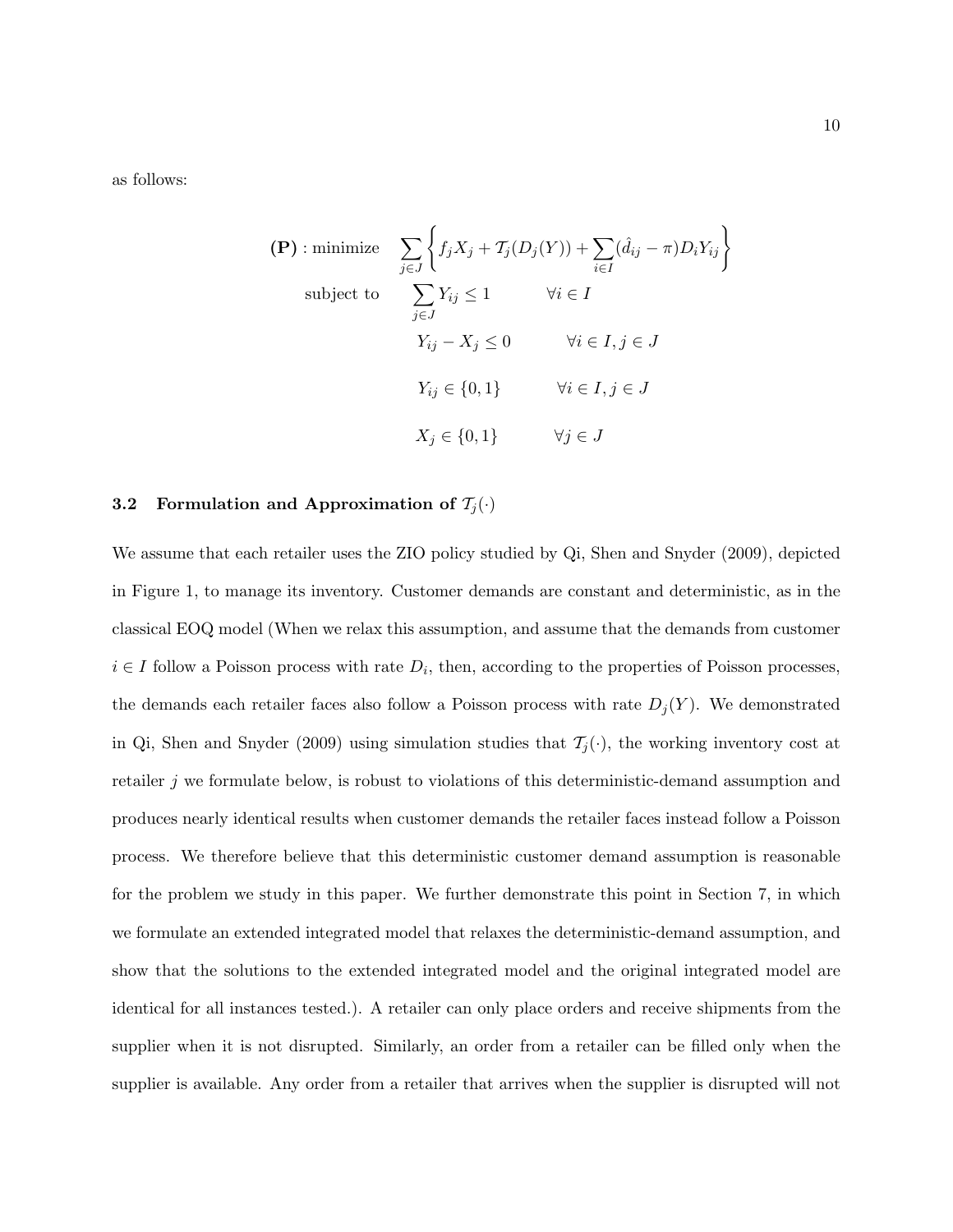be filled until the supplier and the retailer are both available. Qi, Shen and Snyder (2009) consider two cases for handling unmet demands: lost sales and backorders with a penalty that does not depend on the duration of the backorder. We assume that stockouts at the retailers fall into the latter case.



Figure 1: Inventory policy at a retailer.

We define

 $F_j$ : fixed ordering cost at retailer  $j \in J$ 

- a<sub>j</sub>: per-unit ordering cost at retailer  $j \in J$
- h<sub>j</sub>: per-unit annual holding cost at retailer  $j \in J$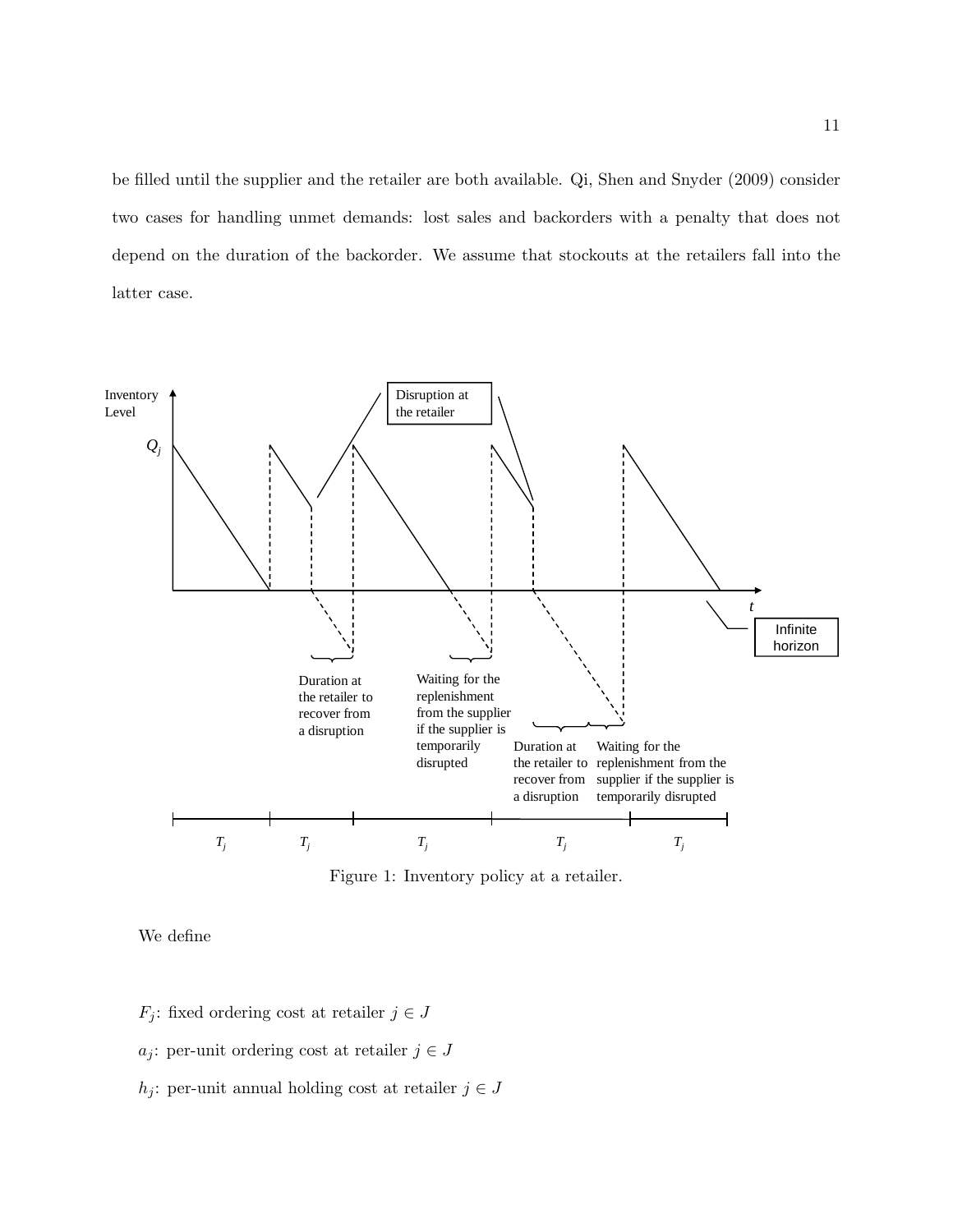$\pi_j$ : time-independent backorder cost per unit of unmet demand at retailer  $j \in J$  (typically,  $a_j < \pi_j$ 

 $T_j$ : the inventory cycle length at retailer  $j \in J$ , equal to the duration between two consecutive shipments from the supplier to retailer  $j$  (a random variable)

 $Q_j$ : the inventory level at retailer  $j \in J$  at the beginning of each inventory cycle; the order size from retailer j to the supplier is therefore  $Q_j$  plus any backlogged demand  $(Q_j$  is a decision variable; however, we will express the optimal inventory cost in closed form without using  $Q_j$  explicitly in the objective function)

The retailers and supplier both experience ON (available) and OFF (disrupted) cycles of random durations. We assume that the durations of the ON and OFF cycles at the supplier follow independently and identically distributed (iid) exponential distributions with rates  $\lambda$  and  $\psi$ , respectively; and that the durations of the ON and OFF cycles at retailer  $j \in J$  follow iid exponential distributions with rates  $\alpha_j$  and  $\beta_j$ , respectively. To summarize:

 $\lambda$ : disruption rate at the supplier (times/year)

- $\psi$ : recovery rate at the supplier (times/year)
- $\alpha_i$ : disruption rate at retailer  $j \in J$  (times/year)
- $\beta_i$ : recovery rate at retailer  $j \in J$  (times/year)

Following Qi, Shen, and Snyder (2009), we further assume that all inventory at a retailer is destroyed if the retailer is disrupted.

If  $D_j(Y) > 0$ , Qi, Shen, and Snyder (2009) prove that the expected annual working inventory cost (including ordering, holding, and backorder costs) at retailer  $j$  is given by:

$$
\mathcal{I}_j(Q_j) \equiv \pi_j D_j(Y) + \frac{F_j + \left(a_j + \frac{h_j}{\alpha_j}\right) Q_j - \left(1 - e^{-\alpha_j \frac{Q_j}{D_j(Y)}}\right) \left[\frac{h_j D_j(Y)}{\alpha_j^2} + \frac{\pi_j D_j(Y)}{\alpha_j}\right]}{E[T_j]}
$$
(6)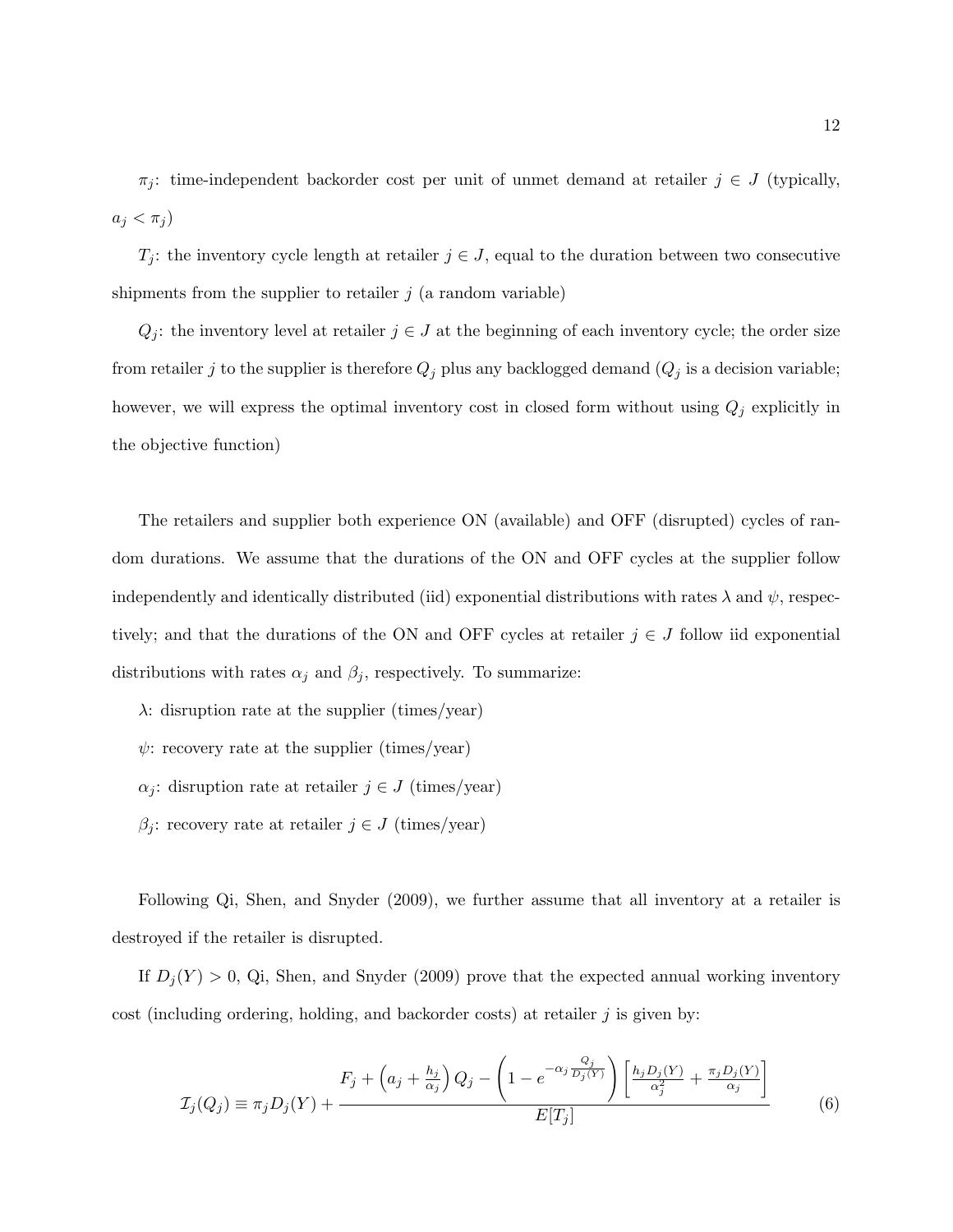where

$$
E[T_j] = \bar{A}_j \left[ 1 - e^{-(\alpha_j + \lambda + \psi)} \frac{Q_j}{D_j(Y)} \right] + \bar{B}_j \left[ 1 - e^{-\frac{\alpha_j Q_j}{D_j(Y)}} \right]
$$

$$
\bar{A}_j = \frac{\lambda}{\beta_j \psi} \cdot \frac{\alpha_j + \beta_j}{\alpha_j + \lambda + \psi}
$$

$$
\bar{B}_j = \frac{1}{\alpha_j} + \frac{1}{\beta_j}
$$

Let  $Q_j^* = \operatorname{argmin}_Q{\{\mathcal{I}_j(Q_j)\}}$ . Then  $\mathcal{T}_j(D_j(Y))$ , the optimal working inventory cost at retailer  $j \in J$  in (1), is equal to  $\mathcal{I}_j(Q_j^*)$  when  $D_j(Y) > 0$  and to 0 otherwise.

Qi, Shen and Snyder (2009) suggest efficient solution algorithms to compute  $Q_j^*$  based on the cost function (6). Unfortunately, it is difficult to analyze  $(P)$  or to solve it using standard algorithms since  $\mathcal{T}_j(D_j(Y))$  cannot be written in closed form without solving a separate non-linear optimization problem. Though numerical experiments by Qi, Shen, and Snyder (2009) suggest that  $\mathcal{T}_j(D_j(Y))$ is concave when considered as a function of  $D_j(Y)$ , they do not prove this rigorously, nor does the exact cost function permit a closed-form expression for the optimal cost.

Instead, we use the following approximation for  $\mathcal{T}_j(D_j(Y))$ :

$$
\hat{T}_j(D_j(Y)) = \begin{cases}\n\pi_j D_j(Y) + \frac{F_j + \frac{(a_j - \pi_j)D_j(Y)}{\alpha_j} + \left(a_j + \frac{h_j}{\alpha_j}\right)\hat{Q}_j}{\bar{A}_j + \bar{B}_j}, & D_j(Y) > 0 \\
0 & , D_j(Y) = 0\n\end{cases}
$$
\n(7)

and the following approximation for  $Q_j^*$ :

$$
\hat{Q}_j = D_j(Y) \cdot \frac{-\bar{A}_j + \sqrt{\bar{A}_j^2 + \frac{2\alpha_j(\bar{A}_j + \bar{B}_j) \left[\frac{\alpha_j F_j \bar{B}_j}{D_j(Y)} + \bar{A}_j(\pi_j - a_j)\right]}}{(\bar{A}_j + \bar{B}_j)\alpha_j}, \tag{8}
$$

both of which are proposed by Qi, Shen, and Snyder (2009).

 $\hat{\mathcal{T}}_j(D_j(Y))$  has an important property, stated in the following theorem.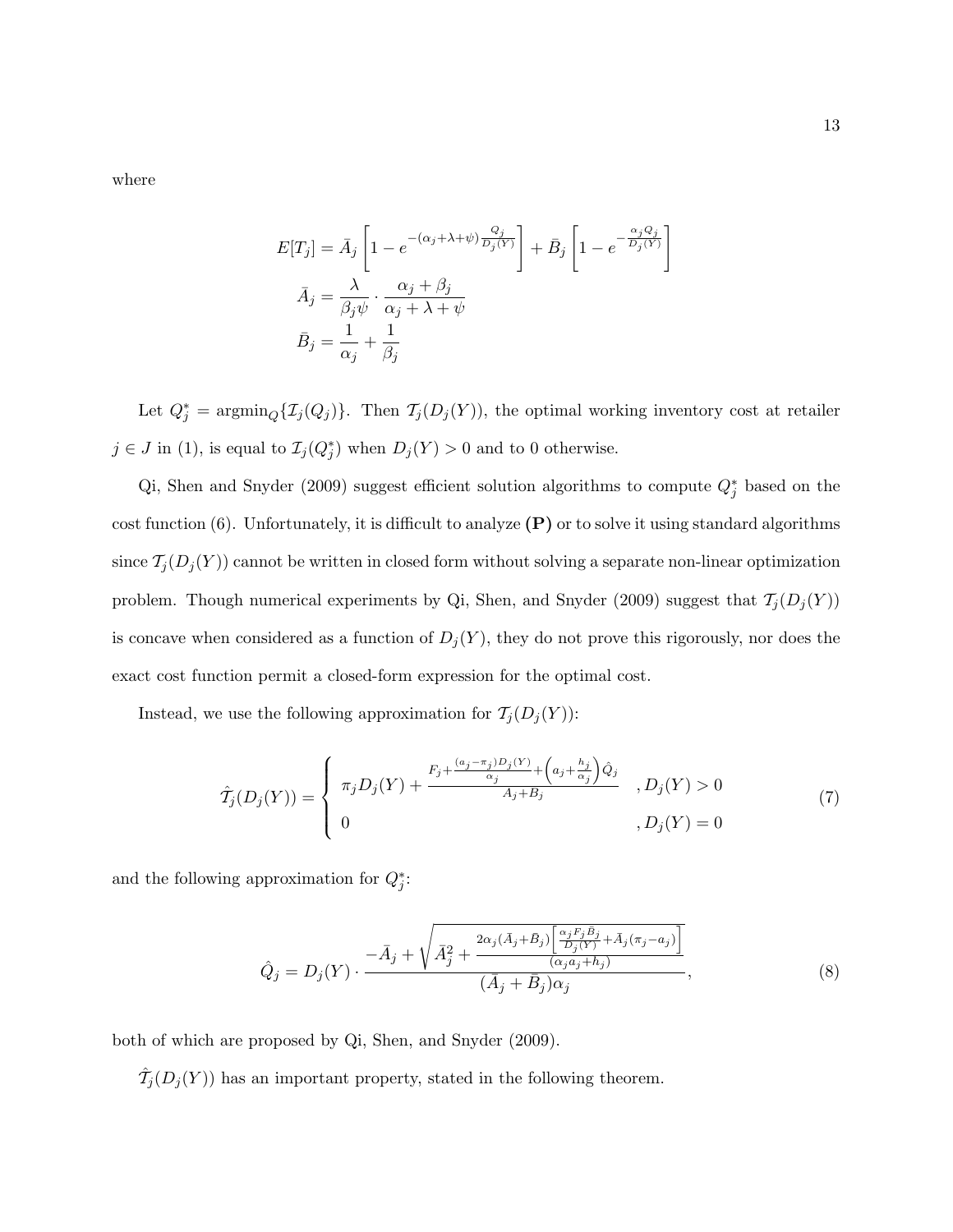**Theorem 1 (Qi, Shen and Snyder, 2009)**  $\hat{\mathcal{T}}_j(D_j(Y))$  is a concave and increasing function of  $D_j(Y)$ , the total demand that retailer j serves.

We replace  $\mathcal{T}_j(\cdot)$  in the objective function of  $(\mathbf{P})$  using its approximation  $\hat{\mathcal{T}}_j(\cdot)$ . The objective function of  $(P)$  is thus approximated by:

$$
\sum_{j \in J} \left\{ f_j X_j + \hat{T}_j (D_j (Y)) + \sum_{i \in I} (\hat{d}_{ij} - \pi) D_i Y_{ij} \right\}
$$
\n(9)

We use  $(\hat{P})$  to denote the problem that minimizes  $(9)$  subject to the same constraints as  $(P)$ . In the following sections, we analytically and numerically study  $(\hat{P})$ .

#### 4 Model Analysis

It follows from (8) that

$$
\hat{Q}_{j} = \frac{-\bar{A}_{j}}{(\bar{A}_{j} + \bar{B}_{j})\alpha_{j}} \cdot D_{j}(Y)
$$
\n
$$
+ \sqrt{\left[\frac{\bar{A}_{j}^{2}}{(\bar{A}_{j} + \bar{B}_{j})^{2}\alpha_{j}^{2}} + \frac{2\bar{A}_{j}(\pi_{j} - a_{j})}{(\alpha_{j}a_{j} + h_{j})(\bar{A}_{j} + \bar{B}_{j})\alpha_{j}}\right] D_{j}^{2}(Y) + \frac{2F_{j}\bar{B}_{j}D_{j}(Y)}{(\alpha_{j}a_{j} + h_{j})(\bar{A}_{j} + \bar{B}_{j})}
$$
\n
$$
= -\bar{C}_{j} \cdot D_{j}(Y) + \sqrt{(\bar{C}_{j}^{2} + 2\bar{C}_{j}K_{j}) D_{j}^{2}(Y) + \frac{2F_{j}(1 - \alpha_{j}\bar{C}_{j})D_{j}(Y)}{\alpha_{j}a_{j} + h_{j}}},
$$

where we define

$$
\bar{C}_j = \frac{\bar{A}_j}{(\bar{A}_j + \bar{B}_j)\alpha_j} = \frac{\lambda}{(\psi + \alpha_j)(\psi + \lambda)}
$$

$$
K_j = \frac{\pi_j - a_j}{\alpha_j a_j + h_j}
$$

to simplify the notation.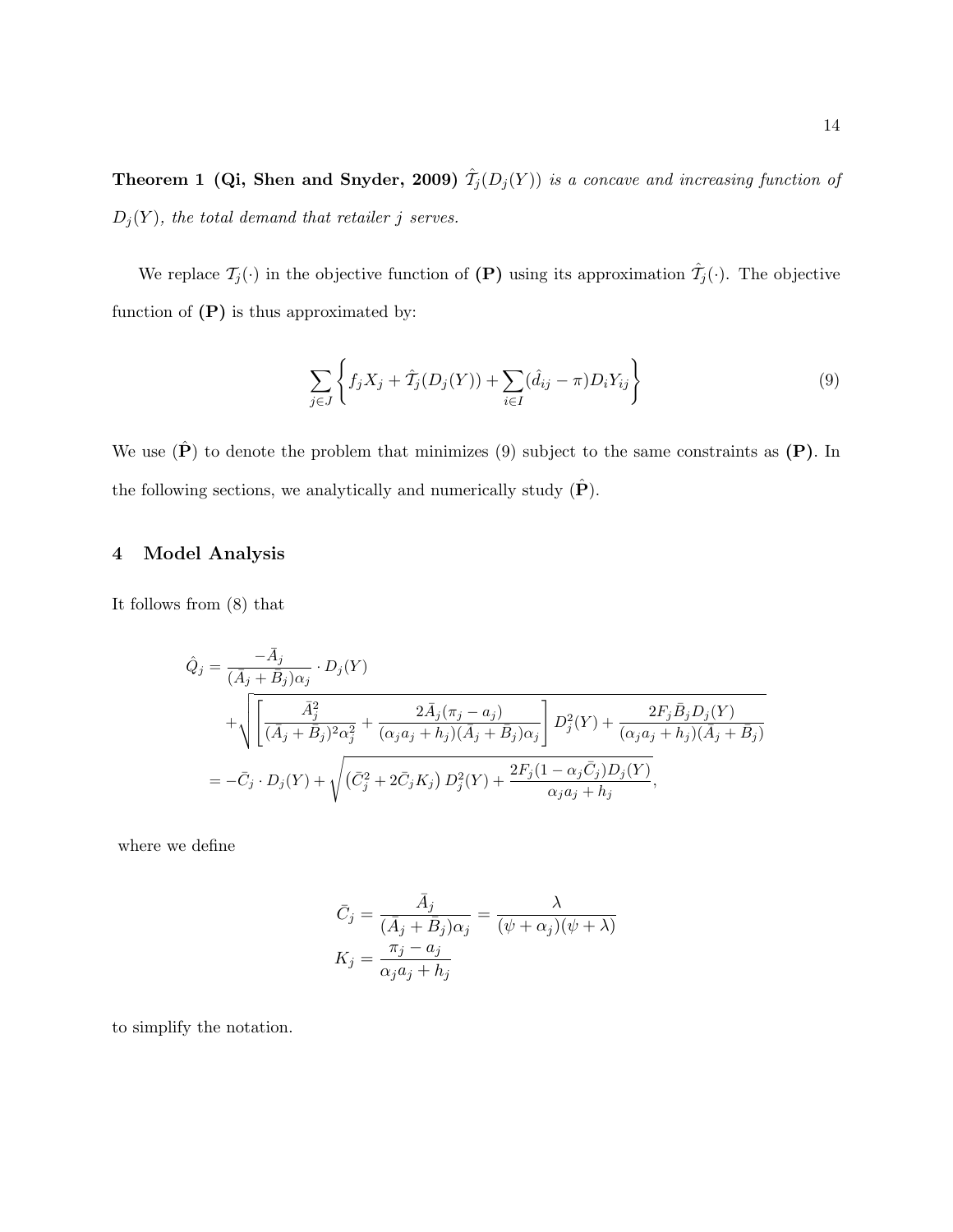Furthermore, we have

$$
\frac{\partial}{\partial D_j(Y)}\hat{Q}_j = -\bar{C}_j + \frac{\left(\bar{C}_j^2 + 2\bar{C}_j K_j\right) D_j(Y) + \frac{F_j(1-\alpha_j \bar{C}_j)}{\alpha_j a_j + h_j}}{\sqrt{\left(\bar{C}_j^2 + 2\bar{C}_j K_j\right) D_j^2(Y) + \frac{2F_j(1-\alpha_j \bar{C}_j) D_j(Y)}{\alpha_j a_j + h_j}}}
$$
(10)  

$$
\frac{\partial^2}{\partial D_j^2(Y)}\hat{Q}_j = -\frac{\left[\frac{F_j(1-\alpha_j \bar{C}_j)}{\alpha_j a_j + h_j}\right]^2}{\left[\sqrt{\left(\bar{C}_j^2 + 2\bar{C}_j K_j\right) D_j^2(Y) + \frac{2F_j(1-\alpha_j \bar{C}_j) D_j(Y)}{\alpha_j a_j + h_j}}\right]^3}
$$

$$
= -\frac{\left[\frac{F_j}{\alpha_j a_j + h_j}\right]^2 \sqrt{1 - \alpha_j \bar{C}_j}}{\left[\sqrt{\frac{\bar{C}_j}{1 - \alpha_j \bar{C}_j} \cdot (\bar{C}_j + 2K_j) D_j^2(Y) + \frac{2F_j D_j(Y)}{\alpha_j a_j + h_j}}\right]^3} < 0
$$
(11)

Let

$$
L_j = \pi_j - \frac{\alpha_j a_j + h_j}{\alpha_j (\bar{A}_j + \bar{B}_j)} \cdot (\bar{C}_j + K_j - \sqrt{\bar{C}_j^2 + 2\bar{C}_j \cdot K_j}).
$$
\n(12)

**Lemma 1**  $L_j$  provides a lower bound on the marginal working inventory cost at retailer  $j \in J$ regardless of the demand already assigned to this retailer.

**Proof** It follows from  $(10)$  and  $(11)$  that

$$
\frac{\partial}{\partial D_j(Y)}\hat{Q}_j > -\bar{C}_j + \sqrt{\bar{C}_j^2 + 2\bar{C}_j K_j} \quad \text{for } D_j(Y) > 0.
$$

Therefore, the following inequality can be derived from (7):

$$
\frac{\partial}{\partial D_j(Y)} \hat{T}_j(D_j(Y)) > \pi_j + \frac{\frac{a_j - \pi_j}{\alpha_j} + (a_j + \frac{h_j}{\alpha_j})(-\bar{C}_j + \sqrt{\bar{C}_j^2 + 2\bar{C}_j \cdot K_j})}{\bar{A}_j + \bar{B}_j}
$$

$$
= \pi_j - \frac{\alpha_j a_j + h_j}{\alpha_j(\bar{A}_j + \bar{B}_j)} \cdot (\bar{C}_j + K_j - \sqrt{\bar{C}_j^2 + 2\bar{C}_j \cdot K_j})
$$

$$
= L_j,
$$

as desired.  $\blacksquare$ 

The following proposition provides a necessary condition for a given customer to be served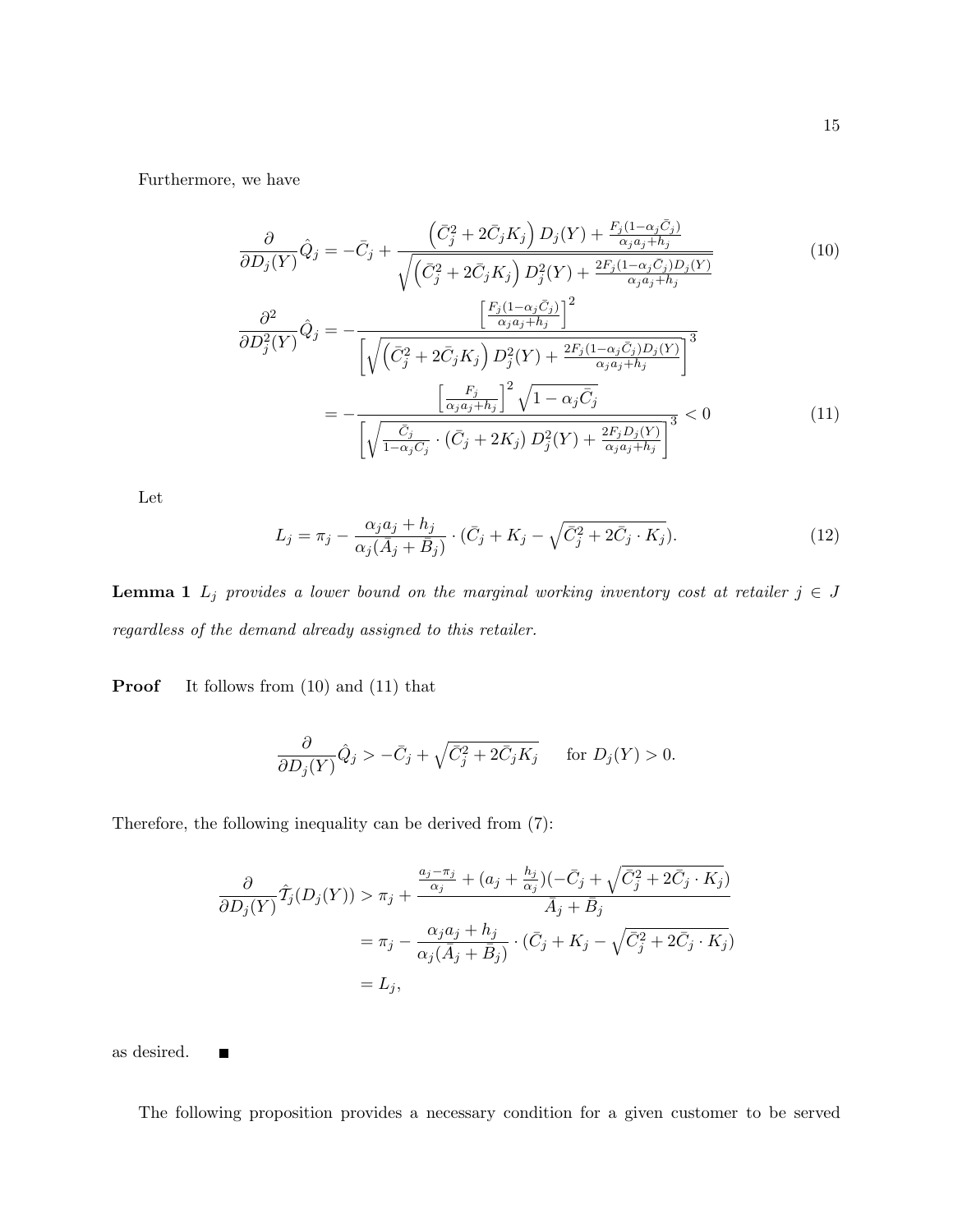by a given retailer in the optimal solution to  $(\hat{P})$ . It follows from Lemma 1 and the fact that a customer should not be served by a retailer if the sum of the retailer's working inventory cost and the transportation cost is larger than the lost-sales penalty for not serving this customer. We omit a formal proof.

**Proposition 1** If customer  $i \in I$  is served by retailer  $j \in J$  in an optimal solution to  $(\hat{P})$ , then  $\pi > L_j + \hat{d}_{ij}.$ 

We can rewrite  $L_j$  as

$$
L_j = \pi_j - \frac{\alpha_j a_j + h_j}{\alpha_j (\bar{A}_j + \bar{B}_j)} \cdot \left( K_j - \frac{2 \bar{C}_j \cdot K_j}{\bar{C}_j + \sqrt{\bar{C}_j^2 + 2\bar{C}_j \cdot K_j}} \right)
$$
  

$$
= \pi_j - \frac{\pi_j - a_j}{\alpha_j (\bar{A}_j + \bar{B}_j)} \cdot \left( 1 - \frac{2 \bar{C}_j}{\bar{C}_j + \sqrt{\bar{C}_j^2 + 2\bar{C}_j \cdot K_j}} \right)
$$
  

$$
= \pi_j - \frac{\pi_j - a_j}{\alpha_j (\bar{A}_j + \bar{B}_j)} \cdot \left( 1 - \frac{2}{1 + \sqrt{1 + \frac{2K_j}{C_j}}} \right),
$$

from which we can see that  $L_j$  is an increasing function of  $\bar{A}_j$ ,  $\bar{B}_j$  and  $\bar{C}_j$ . On the other hand, it is easy to see that  $\bar{A}_j$  and  $\bar{C}_j$  are both increasing functions of  $\lambda$  and decreasing functions of  $\psi$ , and that  $\bar{A}_j$  and  $\bar{B}_j$  are both decreasing functions of  $\beta_j$ . Therefore,  $L_j$  is an increasing function of  $\lambda$ and a decreasing function of  $\psi$  and  $\beta_i$ . Hence, Proposition 1 implies:

- When the supplier is more likely to be disrupted, or the recovery processes at the supplier or retailers are slower, fewer customers should be served by each open retailer, and the optimal solution will involve more customers not served by any retailer.
- Retailers are more likely to be opened at locations with quick recoveries, and customers are more likely to be served by retailers at these locations.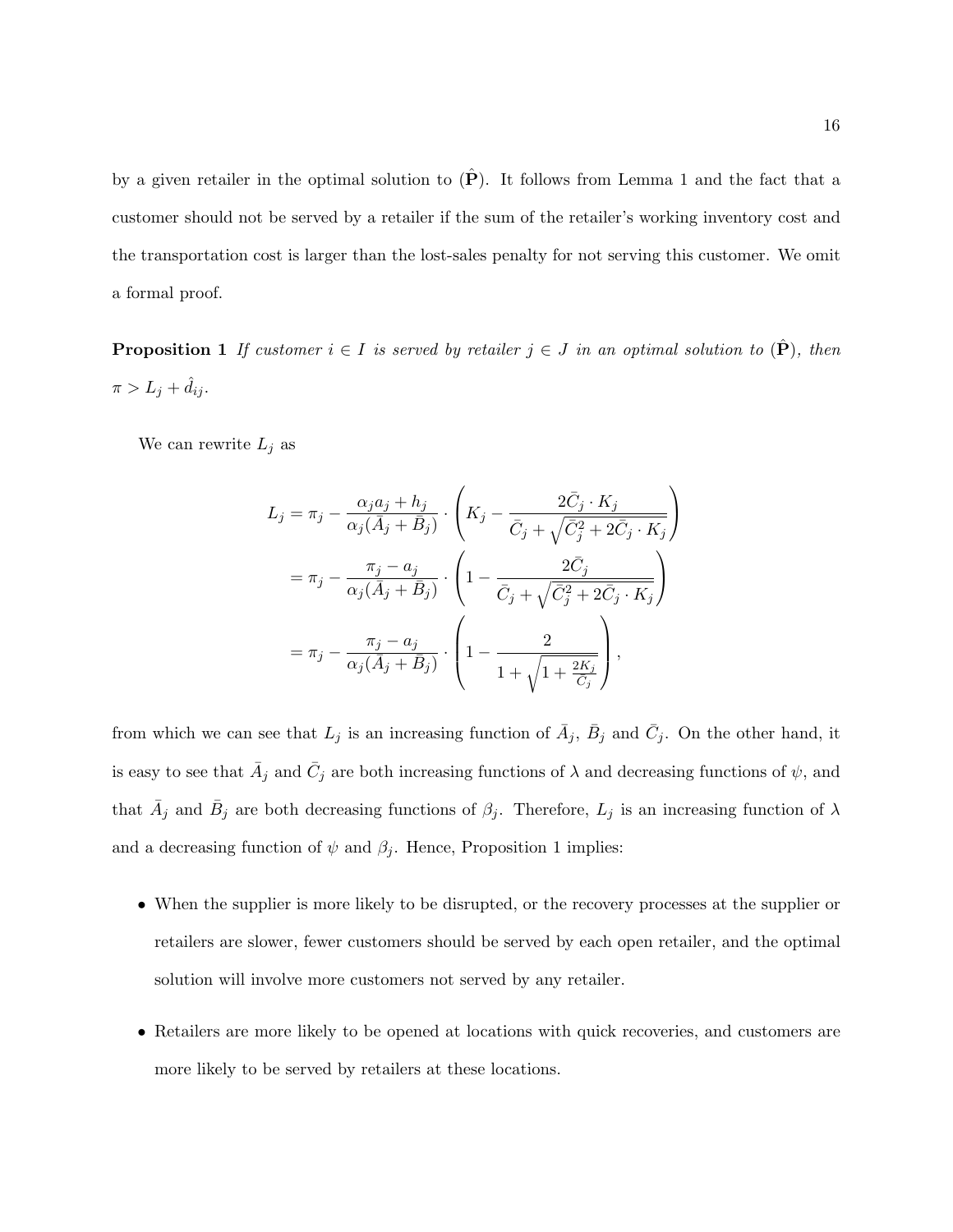These conclusions conform with our intuition that to improve the service level or reduce the extra operational costs caused by disruptions, reliable suppliers are preferred, and retailers should be opened in low risk areas.

We are not able to analyze the impact of  $\alpha_j$  on the supply chain design decisions because of the complexity of  $L_j$  as a function of  $\alpha_j$ . We numerically study these effects in Section 6.2.

## 5 Solution Algorithm

Theorem 1 allows us to apply the algorithm proposed by Daskin, Coullard, and Shen (2002) to solve Problem  $\hat{P}$ . The detailed solution algorithm, a Lagrangian relaxation approach embedded in branch and bound, is as follows:

#### Step I: Finding a Lower Bound

Relaxing the first constraint in  $(\hat{P})$  with Lagrange multipliers  $\omega$ , we obtain the following Lagrangian dual problem:

$$
\max_{\omega} \min_{\mathbf{X}, \mathbf{Y}} \sum_{j \in J} \left\{ f_j X_j + \hat{T}_j (D_j (Y)) + \sum_{i \in I} (\hat{d}_{ij} - \pi) D_i Y_{ij} \right\} + \sum_{i \in I} \omega_i \left( \sum_{j \in J} Y_{ij} - 1 \right)
$$

$$
= \sum_{j \in J} \left\{ f_j X_j + \hat{T}_j (D_j (Y)) + \sum_{i \in I} \left[ (\hat{d}_{ij} - \pi) D_i + \omega_i \right] Y_{ij} \right\} - \sum_{i \in I} \omega_i
$$

subject to 
$$
Y_{ij} - X_j \le 0
$$
  $\forall i \in I, j \in J$   
 $Y_{ij} \in \{0, 1\}$   $\forall i \in I, j \in J$   
 $X_j \in \{0, 1\}$   $\forall j \in J$   
 $\omega_i \ge 0$   $\forall i \in I$ 

The optimal objective value of the Lagrangian dual problem provides a lower bound on the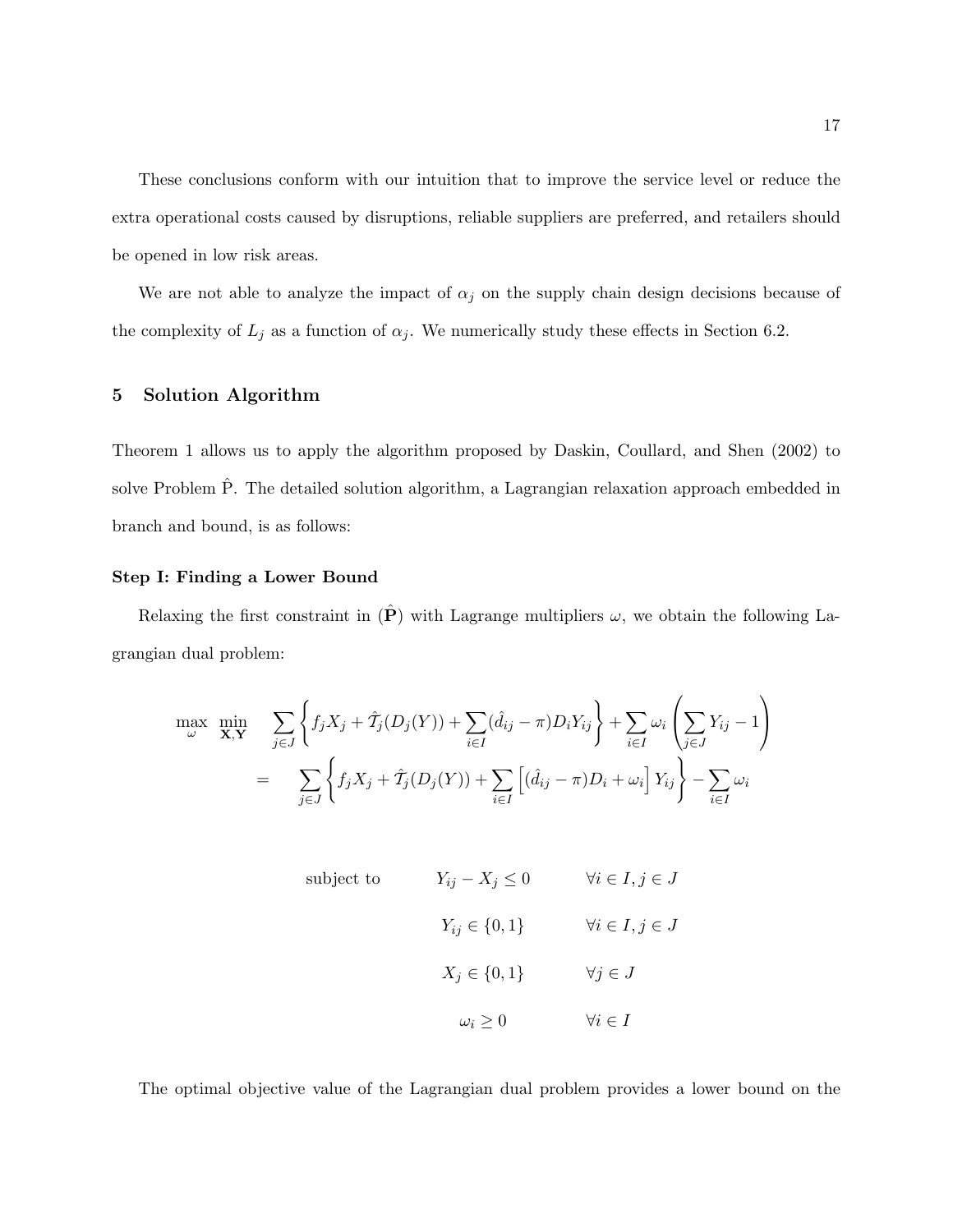optimal objective value of  $(\hat{P})$ . We use the standard subgradient optimization procedure discussed by Fisher (1981) to seek the optimal Lagrange multipliers. In each iteration of the Lagrangian procedure,  $\omega_i$  is fixed for each  $i \in I$ . The resulting problem decomposes by j, and therefore, we need to solve the following subproblem for each candidate location  $j \in J$ :

$$
\begin{aligned} \n\textbf{(SP}_j) \quad \tilde{V}_j & \equiv \min \quad \hat{T}_j \left( \sum_{i \in I} D_i Z_i \right) + \sum_{i \in I} \left[ (\hat{d}_{ij} - \pi) D_i + \omega_i \right] Z_i \\ \n\text{subject to} \n\qquad & Z_i \in \{0, 1\} \n\qquad \forall i \in I \n\end{aligned}
$$

We use  $Z_i^*, i \in I$ , to denote the optimal solution to  $(\mathbf{SP}_j)$  for a given j. Then for each  $j \in J$ , in the optimal solution to the Lagrangian dual problem,  $X_j = 1$  and  $Y_{ij} = Z_i^*$  for all  $i \in I$  if  $f_j + \tilde{V}_j \leq 0$ , and  $X_j = Y_{ij} = 0$  otherwise.

(The algorithm proposed by Daskin, Coullard and Shen, 2002 sets  $X_j = 1$  for the j that minimizes  $f_j + \tilde{V}_j$  if  $f_j + \tilde{V}_j > 0$  for all  $j \in J$ , since they have an implicit constraint that  $\sum_{j \in J} X_j \ge 1$ . Our model does not have such an implicit constraint since one could open no facilities and assign every customer to the dummy facility s. Therefore, in our algorithm  $X_j = 0$  for all j if  $f_j + \tilde{V}_j > 0$ .)

Shen, Coullard and Daskin (2003) propose an efficient and exact solution algorithm with complexity  $O(|I|\log|I|)$  for a subproblem that is structurally identical to  $(\mathbf{SP}_j)$ , provided that  $\hat{\mathcal{T}}_j(\cdot)$  is concave. Modified to our problem, their algorithm is as follows:

- 1. Define  $I^- = \{i \in I : (\hat{d}_{ij} \pi)D_i + \omega_i < 0\}.$
- 2. Sort the elements in  $I^-$  in increasing order of  $[(\hat{d}_{ij} \pi)D_i + \omega_i]/D_i$ , and denote the resulting elements by  $1^-, 2^-... n^-,$  respectively, where  $n = |I^-|$ .
- 3. Find the value of  $m$   $(1 \leq m \leq n)$  that minimizes

$$
\hat{T}_j \left( \sum_{i=1}^m D_{i^-} Z_{i^-} \right) + \sum_{i=1}^m \left[ (\hat{d}_{i^-j} - \pi) D_{i^-} + \omega_{i^-} \right] Z_{i^-}.
$$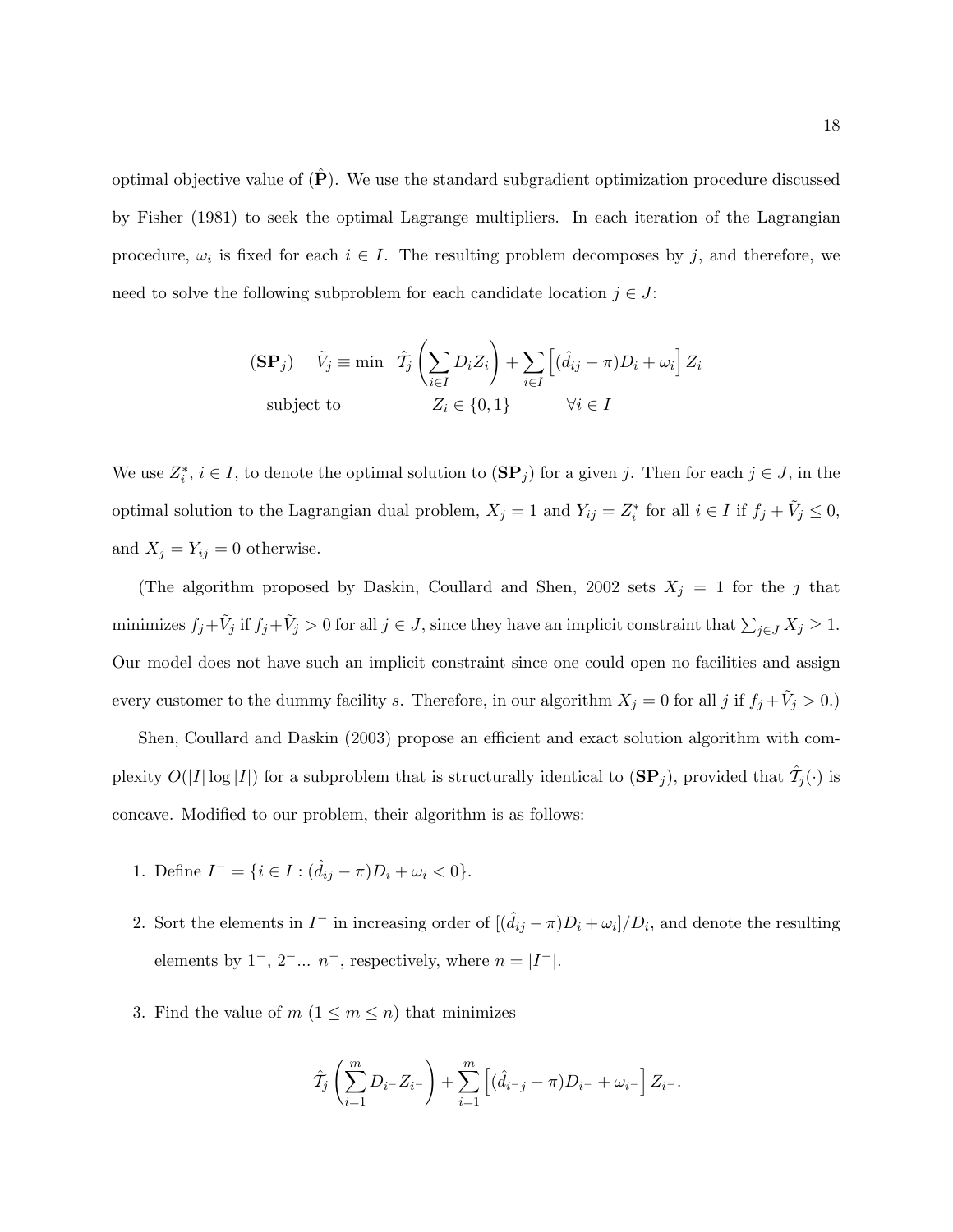4. Then an optimal solution to subproblem  $(\mathbf{SP}_j)$  is given by  $Z_{1^-} = Z_{2^-} = ... = Z_{m^-} = 1$  and  $Z_i = 0$  for all other  $i \in I$ .

#### Step II: Finding an Upper Bound

In each iteration of the Lagrangian procedure, we derive a feasible solution to Problem  $\hat{P}$  based on the current Lagrangian solution by assigning each customer to one and only one retailer.

Note that assigning customers optimally to a fixed set of open retailers is not trivial in our problem, as it is in most linear facility location problems. Although the customer-assignment problem is polynomially solvable for a fixed number of open retailers (it is a special case of the [PTP(k)] problem discussed by Tuy et al., 1996), exact algorithms for this problem, such as the one proposed by Tuy et al., are impractical when the number of retailers is reasonably large. Therefore, we employ the following heuristic procedure, adapted from Shen, Coullard and Daskin (2003), to assign customers to retailers:

- 1. For each customer  $i \in I$ , let  $J_i$  be the set of potential retailer sites  $(J_i \subseteq J)$  that customer i is assigned to in the Lagrangian solution. If  $J_i \neq \emptyset$ , we assign customer i to the retailer in  $J_i \cup \{s\}$  that results in the least increase in cost. If  $J_i = \emptyset$ , we assign this customer to the dummy retailer s.
- 2. We close all open retailers that no longer serve any customers after performing step 1.

If the objective value of  $(\hat{P})$  under the resulting feasible solution is less than the current upper bound, we take the objective value of the new solution as the new upper bound, and further improve it using Step III. (One may choose to perform Step III even if the new solution is not better than the best known solution. However, we found that this strategy does not significantly enhance the algorithm's performance and in many cases makes the algorithm slower.)

#### Step III: Customer Reassignment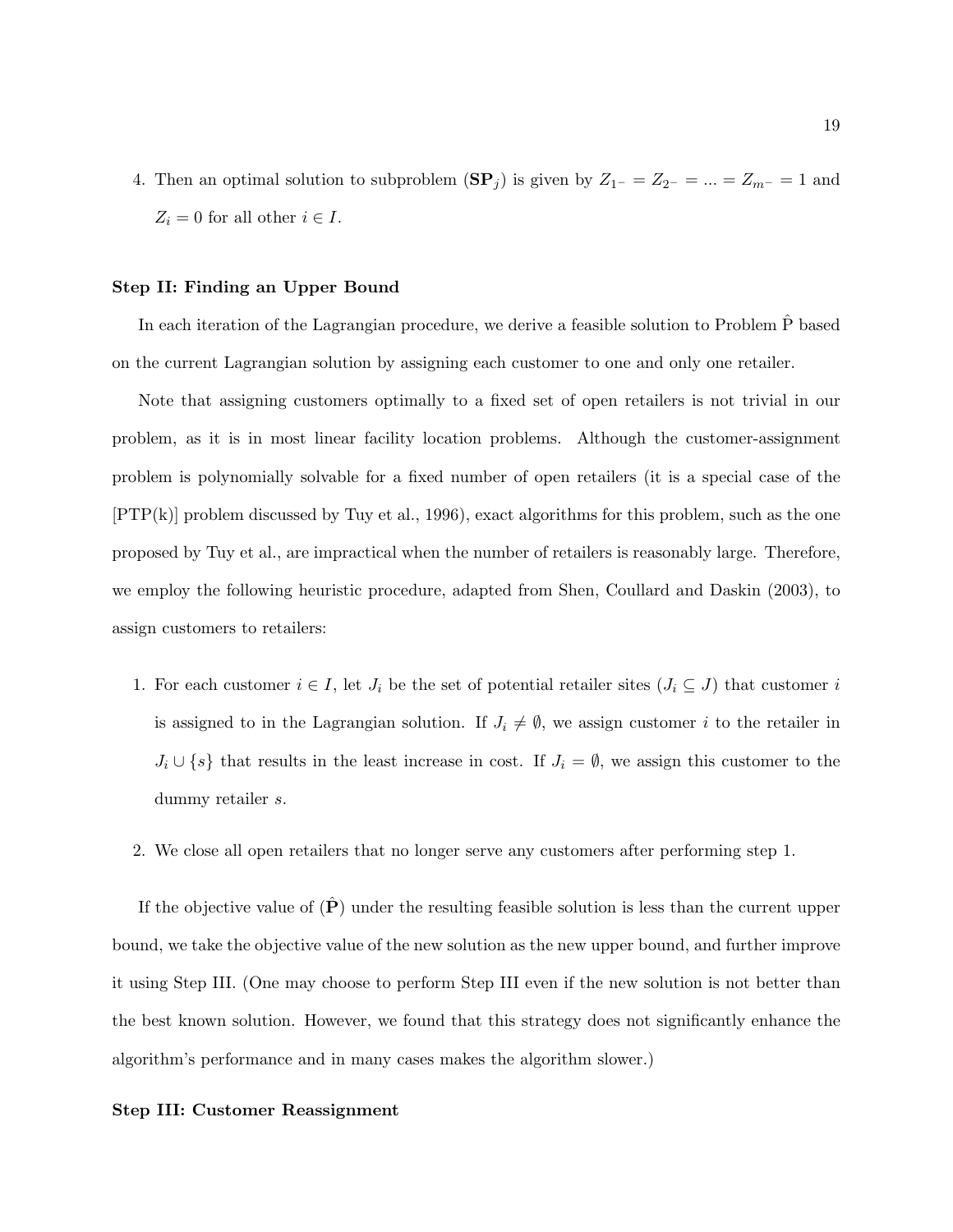- 1. For each  $i \in I$ , we search the other open retailers (including the dummy retailer s) to see whether the cost would decrease if we assigned customer  $i$  instead to that retailer. We perform the best improving swap found.
- 2. We close all open retailers that no longer serve any customers after performing step 1.

We then recalculate the objective value of  $(\hat{P})$  with the new feasible solution obtained in this step, and update the upper bound if necessary.

#### Step IV: Variable Fixing

At the end of each iteration of the Lagrangian procedure, we employ the following two rules to see whether some of the  $X_j$  variables can be fixed. (See Shu, Teo, and Shen, 2005 for detailed proofs of the validity of these rules.)

Let  $LB$  and  $UB$  be the current lower and upper bounds on the optimal objective value, respectively.

**Rule 1:** If no retailer is opened at candidate location  $j \in J$  in the Lagrangian solution obtained in Step I, and if  $LB + f_j + V_j > UB$ , then no retailer will be opened at location j in any optimal solution to  $(P)$ , so we fix  $X_j = 0$ .

Rule 2: If a retailer is opened at candidate location  $j \in J$  in the Lagrangian solution obtained in Step I, and if  $LB - (f_j + \tilde{V}_j) > UB$ , then a retailer will be opened at location j in every optimal solution to  $(\hat{\mathbf{P}})$ , so we fix  $X_j = 1$ .

If the lower and upper bounds are sufficiently close (please refer to Table 1), or if all candidate locations are fixed with the above two rules, we terminate the Lagrangian procedure. In either of these cases, the solution corresponding to the upper bound is a (near-)optimal solution to  $(\mathbf{P})$ . We also stop the Lagrangian procedure based on certain conditions regarding the current Lagrangian settings (please refer to Table 1); in this case, we conduct branch and bound, branching on the unfixed location variables  $(X_j, j \in J)$ .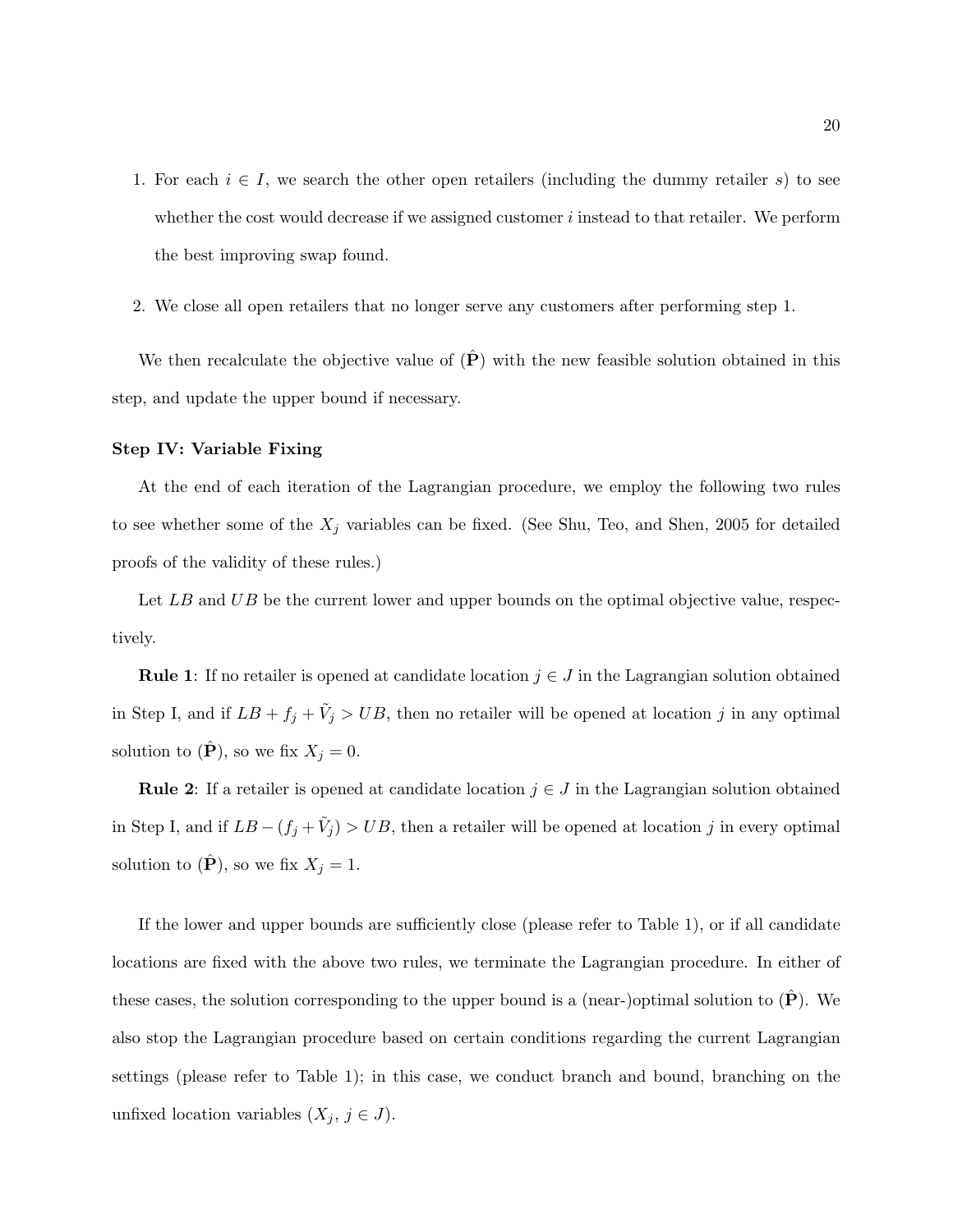Proposition 1 can also be used to filter out solutions that are impossible to make the algorithm more efficient. Based on this proposition, customer  $i \in I$  should not be served by retailer  $j \in J$  in the optimal solution if  $\pi \leq L_j + d_{ij}$ .

### 6 Numerical Experiments

In this section, we report the results of our computational experiments to verify the conclusions drawn in Section 4. We also study the benefit of considering supply disruptions during the supply chain design phase.

We conduct computational experiments on the 88-node and 150-node data sets described by Daskin (1995). The weight factors associated with the transportation and inventory costs we used in our experiments on the 88-node data set are 0.005 and 0.1, respectively, and those we used in experiments on the 150-node data set are 0.0008 and 0.01, respectively. We fix the per-unit penalty cost for not serving customers,  $\pi$ , which is not included in the original data sets, to be 25. As in Daskin, Coullard and Shen (2002), we fix the fixed ordering cost, unit ordering cost and unit holding cost at retailer  $j \in J$  ( $F_j$ ,  $a_j$  and  $h_j$ ) to be 10, 5, and 1, respectively.

Table 1 lists the parameters we used for the Lagrangian relaxation procedure in our computational experiments. Please refer to Fisher (1981) and Daskin, Coullard, and Shen (2002) for more details on the interpretation of these parameters. With these parameters, the algorithm solved the problems within 10 seconds for most instances associated with the 88-node data set and within 60 seconds for most instances associated with the 150-node data set. We do not provide a detailed report of the computational performance of the algorithm, since its efficiency has already been documented by Daskin, Coullard and Shen (2002), Shen and Qi (2007), Snyder, Daskin, and Teo (2004) and others.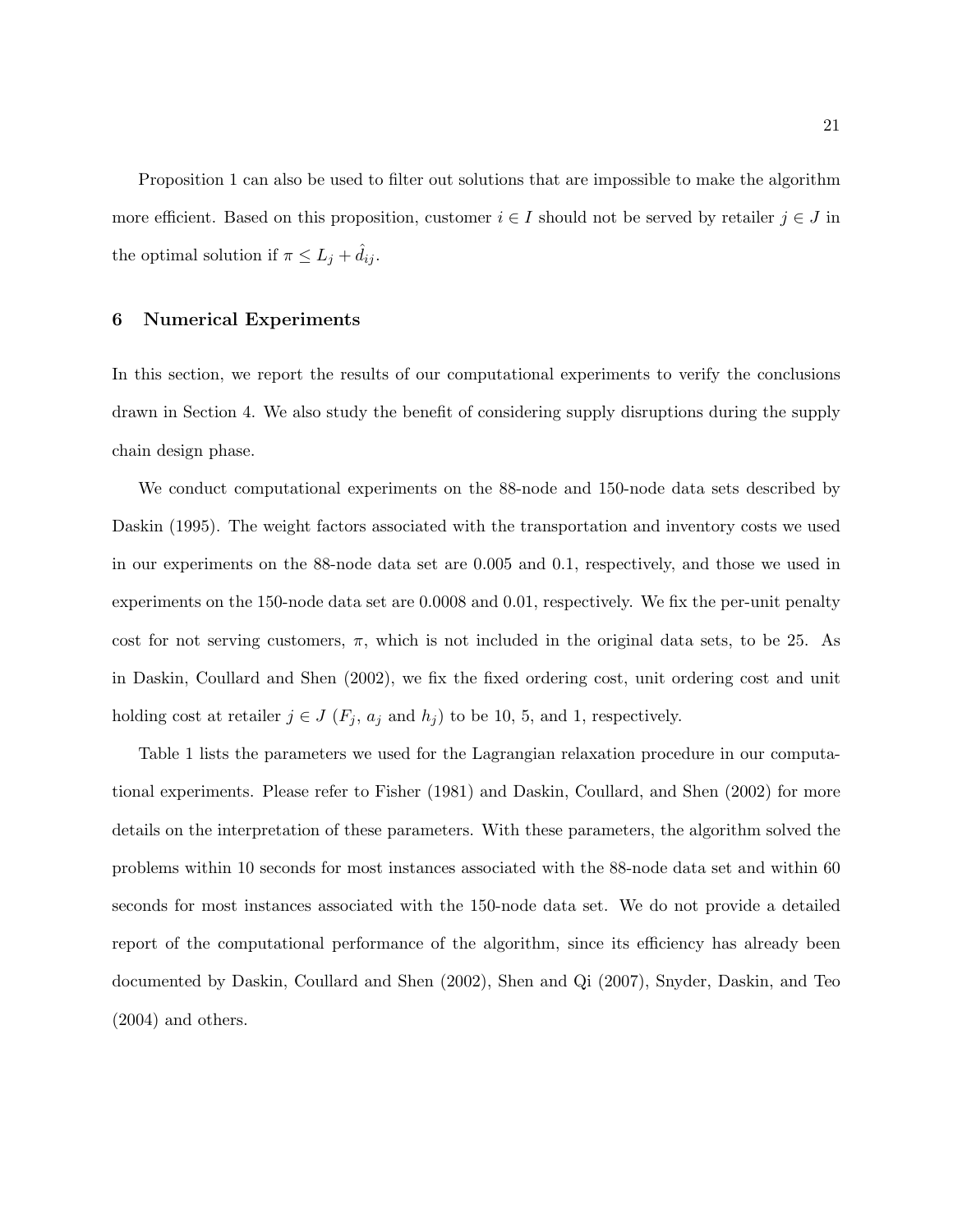Table 1: Parameters for Lagrangian relaxation

| Parameter                                                | Value             |
|----------------------------------------------------------|-------------------|
| Initial value of the scalar used to define the step size |                   |
| Minimum value of the scalar                              | $1\times10^{-10}$ |
| Maximum number of iterations before halving the scalar   | 19                |
| Minimum gap between the upper bound and the lower bound  |                   |
| Initial Lagrange multiplier value                        |                   |

#### 6.1 The Effect of Disruptions at the Supplier on Location Decisions

In this section, we test how the presence of supplier disruptions affects the optimal location decisions. For both the 88-node and 150-node data sets, we uniformly drew the disruption rate  $\alpha_j$  from [0.5, 2] and the recovery rate  $\beta_j$  from [18, 30] for all  $j \in J$ . Similarly, we uniformly generated the time-independent backorder cost  $\pi_j$  from [8, 16]. For the randomly generated instance, we varied the disruption rate  $\lambda$  and the recovery rate  $\psi$  at the supplier. Table 2 indicates how the optimal solution changes as the values of  $\lambda$  and  $\psi$  vary.

For each pair of  $\lambda$  and  $\psi$ , and for each data set, Table 2 lists the objective value (in the column labeled "Total Cost") of  $(\hat{P})$  corresponding to the solution computed by the algorithm described in Section 5. The column labeled "Number of Opened Retailers" reports the number of candidate locations opened in that solution. Recall that when we formulated problem  $(P)$  in Section 3, we dropped the constant term  $\pi \sum_{i \in I} D_i$  from the objective function, but this term is included in the total costs in Table 2, as well as all subsequent tables and figures.

Figures 2 and 3 plot the results in Table 2 graphically, illustrating the relationships between:

- the optimal total cost and the supplier disruption rate,
- the optimal number of opened retailers and the supplier disruption rate,
- the optimal total cost and the supplier recovery rate,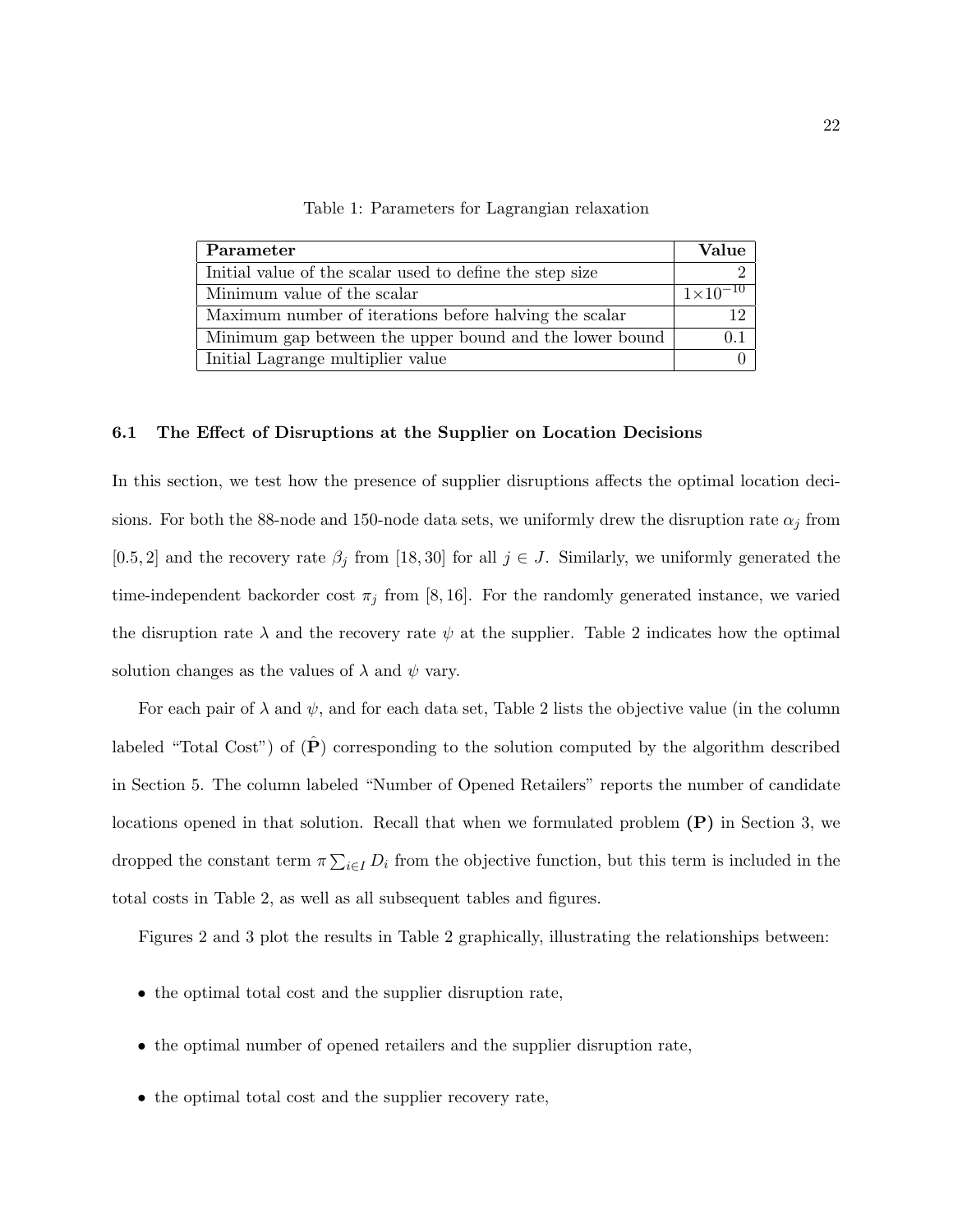|           |        | # of         |            | $#$ of Opened | # of         |            | $#$ of Opened |
|-----------|--------|--------------|------------|---------------|--------------|------------|---------------|
| $\lambda$ | $\psi$ | <b>Nodes</b> | Total Cost | Retailers     | <b>Nodes</b> | Total Cost | Retailers     |
| $\Omega$  | 12     | 88           | 276767.08  | 14            | 150          | 333286.37  | 30            |
| 0.01      | 12     |              | 277286.85  | 15            |              | 333834.36  | 30            |
| 0.05      | 12     |              | 278954.51  | 15            |              | 335607.10  | 30            |
| 0.1       | 12     |              | 280601.75  | 15            |              | 337391.01  | 30            |
| 0.5       | 12     |              | 288702.56  | 16            |              | 346615.31  | 31            |
| 1         | 12     |              | 294839.21  | 16            |              | 353874.28  | 29            |
| 4         | 12     |              | 312382.05  | 14            |              | 374168.50  | 27            |
| 8         | 12     |              | 322345.30  | 13            |              | 385723.81  | 27            |
| 12        | 12     |              | 327646.43  | 13            |              | 392088.10  | 26            |
|           | 6      | 88           | 313632.55  | 14            | 150          | 375981.89  | 28            |
|           | 12     |              | 294839.21  | 16            |              | 353874.28  | 29            |
|           | 18     |              | 287901.07  | 16            |              | 345635.92  | 31            |
|           | 24     |              | 284397.19  | 16            |              | 341599.14  | 30            |
|           | 48     |              | 279499.94  | 15            |              | 336151.49  | 30            |
|           | 96     |              | 277599.60  | 15            |              | 334151.26  | 30            |
|           | 10000  |              | 276767.16  | 14            |              | 333286.46  | 30            |

Table 2: The effect of the availability of the supplier on the optimal location decisions.

• and the optimal number of opened retailers and the supplier recovery rate.

Table 2 and Figures 2 and 3 indicate that the number of opened retailers increases as the availability of the supplier increases (i.e.,  $\lambda$  decreases or  $\psi$  increases) and then becomes non-increasing as the availability of the supplier further increases. In other words, if the availability of the supplier increases, the number of opened retailers may increase at the very beginning; however, once this number decreases, it will never increase again.

An informal explanation of the above observation is as follows.

When the availability of the supplier increases, the working inventory cost at each opened retailer becomes smaller and relatively unimportant. Therefore, the number of opened retailers goes up (similar conclusions can be found in Daskin, Coullard and Shen, 2002). However, if the availability of the supplier further increases, based on (11) and the fact that  $\bar{C}_j = \frac{\lambda}{(p+\alpha_j)}$  $\overline{(\psi+\alpha_j)(\psi+\lambda)}$ is an increasing function of  $\lambda$  and a decreasing function of  $\psi$ ,  $\frac{\partial^2}{\partial n^2 \delta}$  $\frac{\partial^2}{\partial D_j^2(Y)} \hat{Q}_j(D_j(Y))$  would be further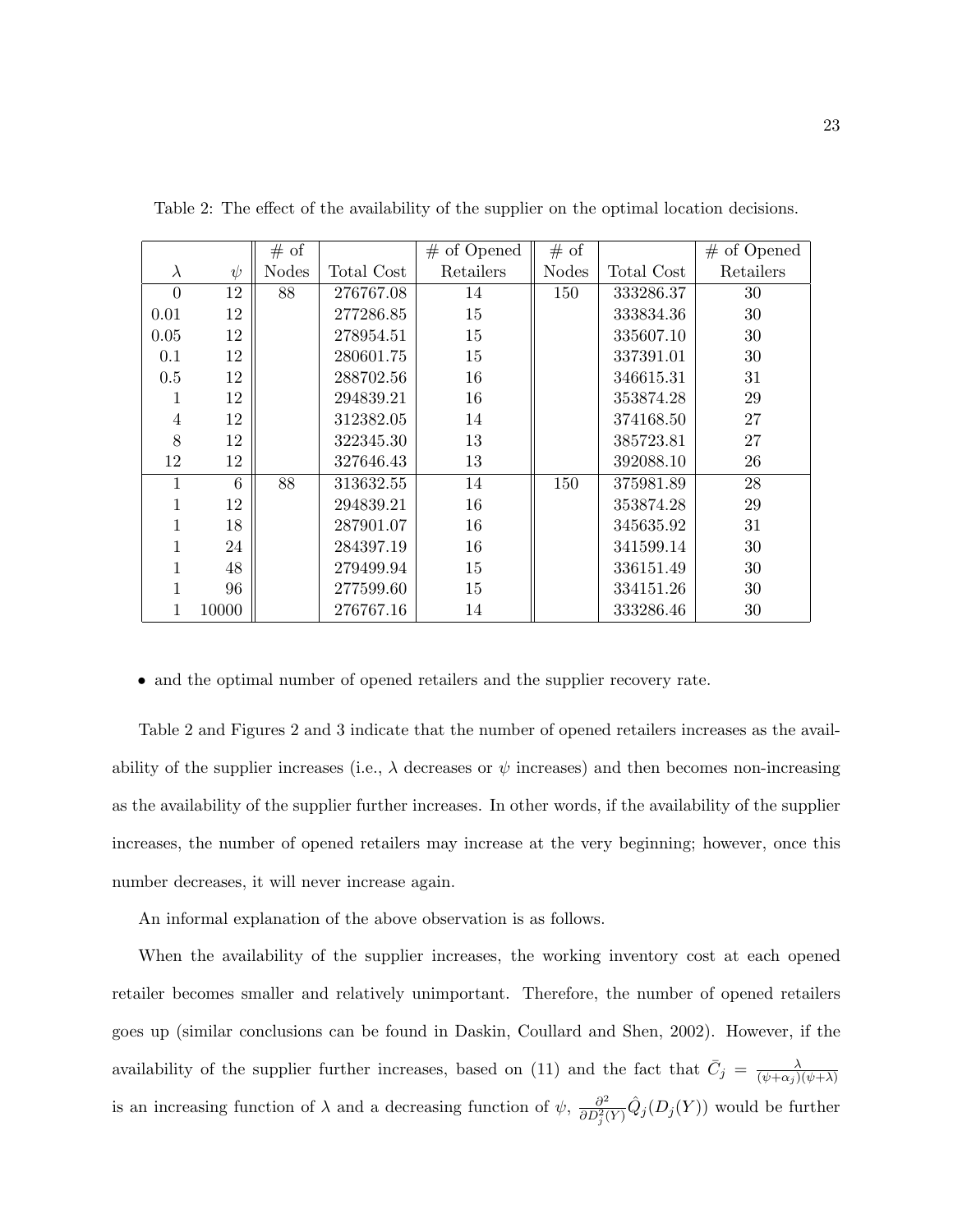

Figure 2: The effect of the availability of the supplier on the optimal location decisions for the 88-node data set.

decreasing. It, therefore, follows from (7) that  $\frac{\partial^2}{\partial D^2}$  $\frac{\partial^2}{\partial D_j^2(Y)} \hat{\mathcal{T}}_j(D_j(Y))$  becomes much smaller for given  $D_j(Y)$  when the availability of the supplier further increases, which makes  $\hat{\mathcal{T}}_j(D_j(Y))$  more concave as a function of  $D_j(Y)$  based on Theorem 1. Thus, the consolidation of customer demand becomes a more attractive strategy at this time.

### 6.2 The Effect of Disruptions at the Retailers on Location Decisions

We next study the effect of retailer disruptions on the optimal retailer location decisions.

In Section 4, when we studied the properties of our model, we were not able to analytically determine the impact of the retailer disruption rate on the location and demand-allocation decisions.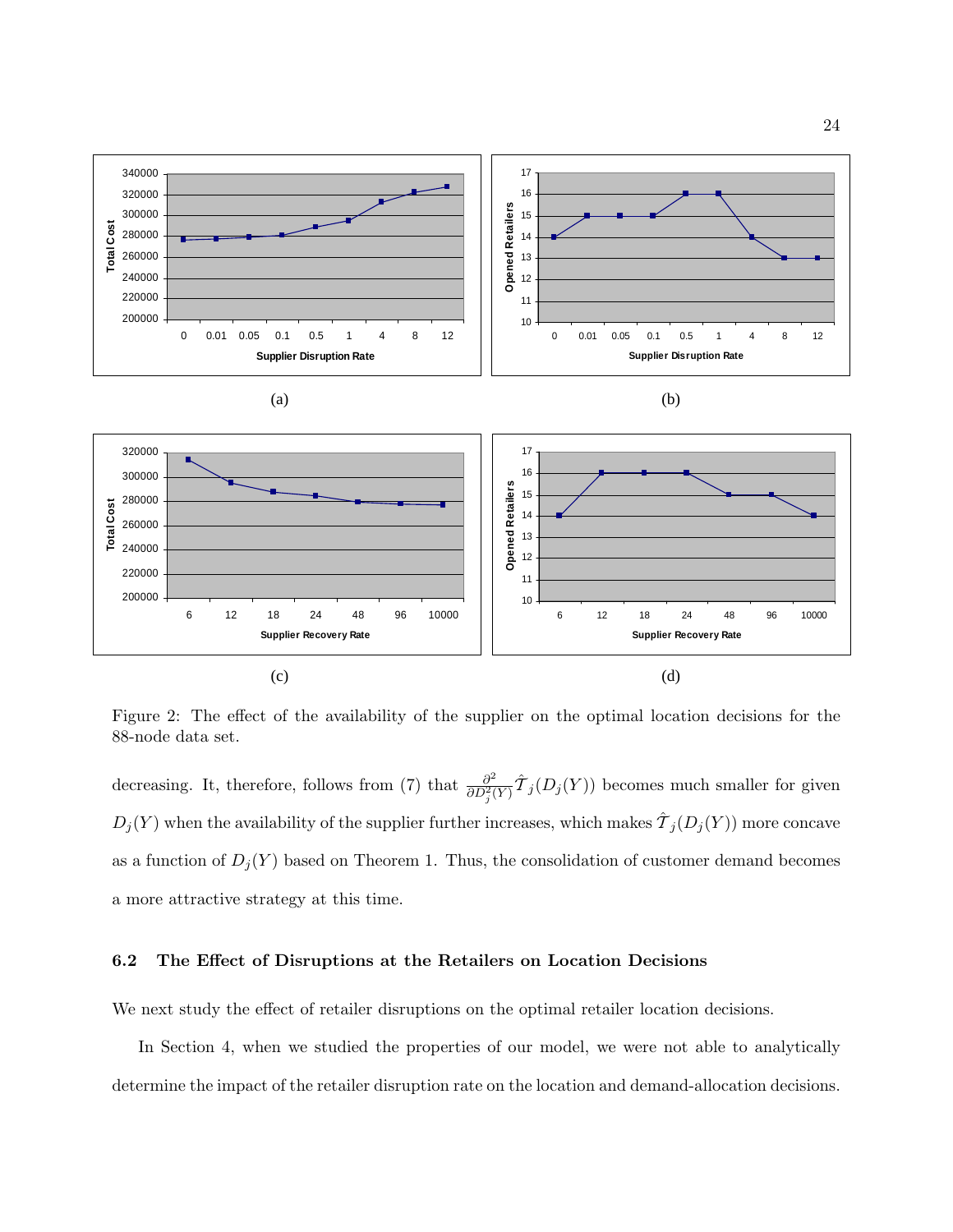

Figure 3: The effect of the availability of the supplier on the optimal location decisions for the 150-node data set.

Our extensive numerical experiments show that if a retailer is more likely to be disrupted, fewer customers will be assigned to this retailer in the optimal solution; if a retailer is disrupted too often, then it will be closed, and the customers originally served by the retailer will be assigned to other open retailers or to a newly opened retailer. This result is intuitive, so we do not report our computational results here.

The next set of experiments evaluates how the optimal total cost and number of opened retailers change as the retailer disruption parameters change. These experiments use the same data sets used in the experiments in Section 6.1. We multiplied the  $\alpha_j$  values by the scalars listed in Table 3, and multiplied the  $\beta_j$  values by the scalars listed in Table 4. The optimal cost and number of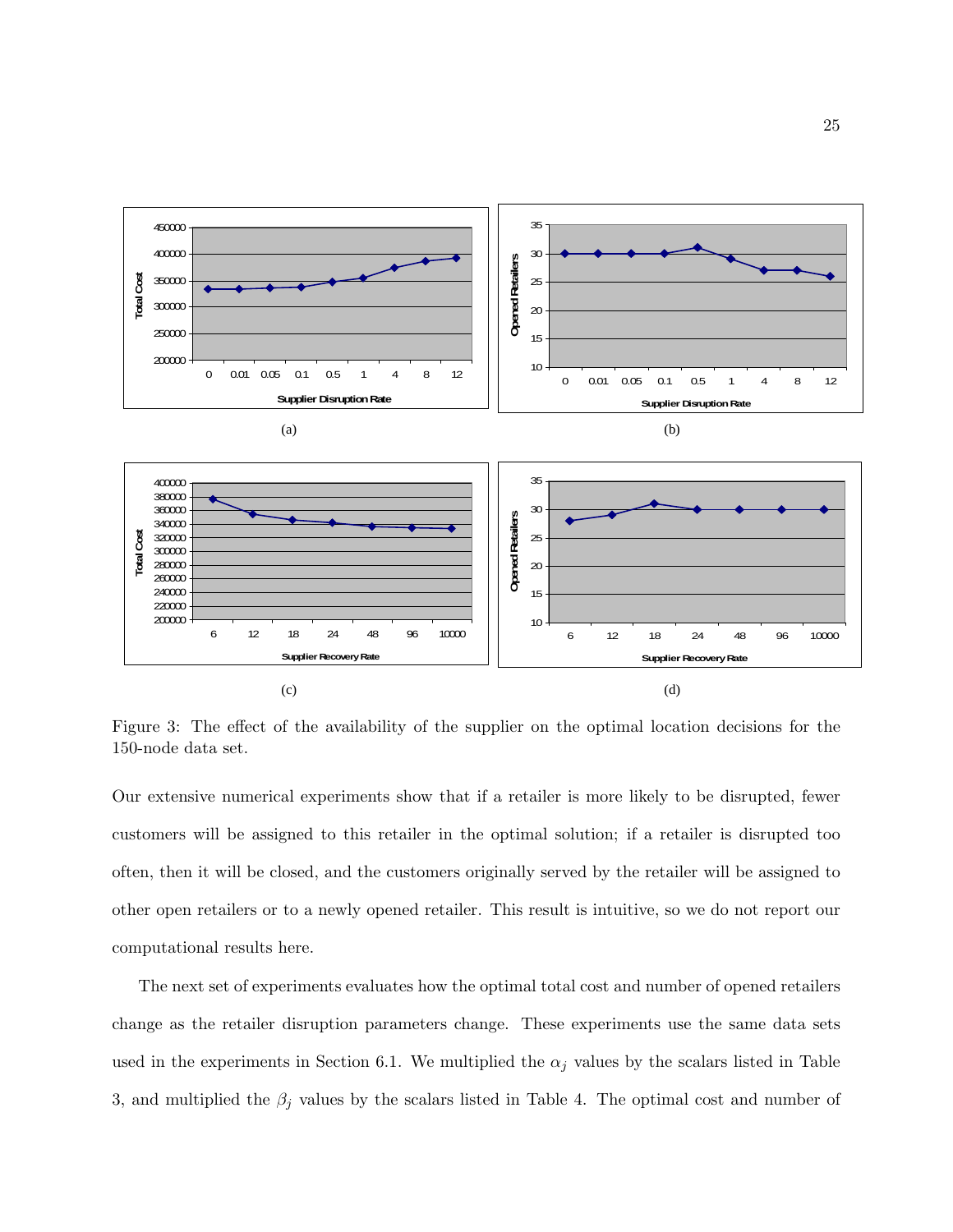retailers opened are listed in Tables 3 and 4.

| $\alpha_i$     | # of         |            | $#$ of Opened | # of         |            | $#$ of Opened |
|----------------|--------------|------------|---------------|--------------|------------|---------------|
| Multiplier     | <b>Nodes</b> | Total Cost | Retailers     | <b>Nodes</b> | Total Cost | Retailers     |
| 0.125          | 88           | 274269.06  | 21            | 150          | 329239.02  | 52            |
| 0.25           |              | 279395.85  | 21            |              | 335101.83  | 44            |
| 0.5            |              | 285619.70  | 16            |              | 342850.67  | 35            |
|                |              | 294839.21  | 16            |              | 353874.28  | 29            |
| $\overline{2}$ |              | 308045.24  | 15            |              | 367953.17  | 25            |
| 4              |              | 324901.20  | 11            |              | 387160.34  | 20            |
| 8              |              | 343593.78  | 10            |              | 410860.28  | 17            |

Table 3: The effect of the disruption rates at the retailers on the optimal location decisions.

Table 4: The effect of the recovery rates at the retailers on the optimal location decisions.

| $\beta_i$      | # of  |            | $#$ of Opened | # of  |            | $#$ of Opened |
|----------------|-------|------------|---------------|-------|------------|---------------|
| Multiplier     | Nodes | Total Cost | Retailers     | Nodes | Total Cost | Retailers     |
| 0.0625         | 88    | 342488.08  | 9             | 150   | 406058.75  | 18            |
| 0.125          |       | 325529.82  | 12            |       | 385028.78  | 21            |
| 0.25           |       | 311952.99  | 13            |       | 369741.73  | 27            |
| 0.5            |       | 301344.58  | 16            |       | 359901.35  | 27            |
|                |       | 294839.21  | 16            |       | 353874.28  | 29            |
| $\overline{2}$ |       | 291164.67  | 16            |       | 350049.93  | 32            |
| 4              |       | 289212.20  | 16            |       | 347920.20  | 33            |
| 8              |       | 288187.61  | 16            |       | 346799.72  | 34            |

From Tables 3 and 4, we can tell that if the candidate retailers are more likely to be disrupted, or if their recovery processes are slower, then fewer retailers are opened. This conforms with our conclusions made from Proposition 1.

#### 6.3 The Benefit of Considering Supply Disruptions in the Supply Chain Design Phase

In this section we compare the performance of the following two supply chain design methods:

• Integrated Approach: consider supply disruptions when we make all supply chain design decisions including location, demand-assignment and inventory decisions, as we do in this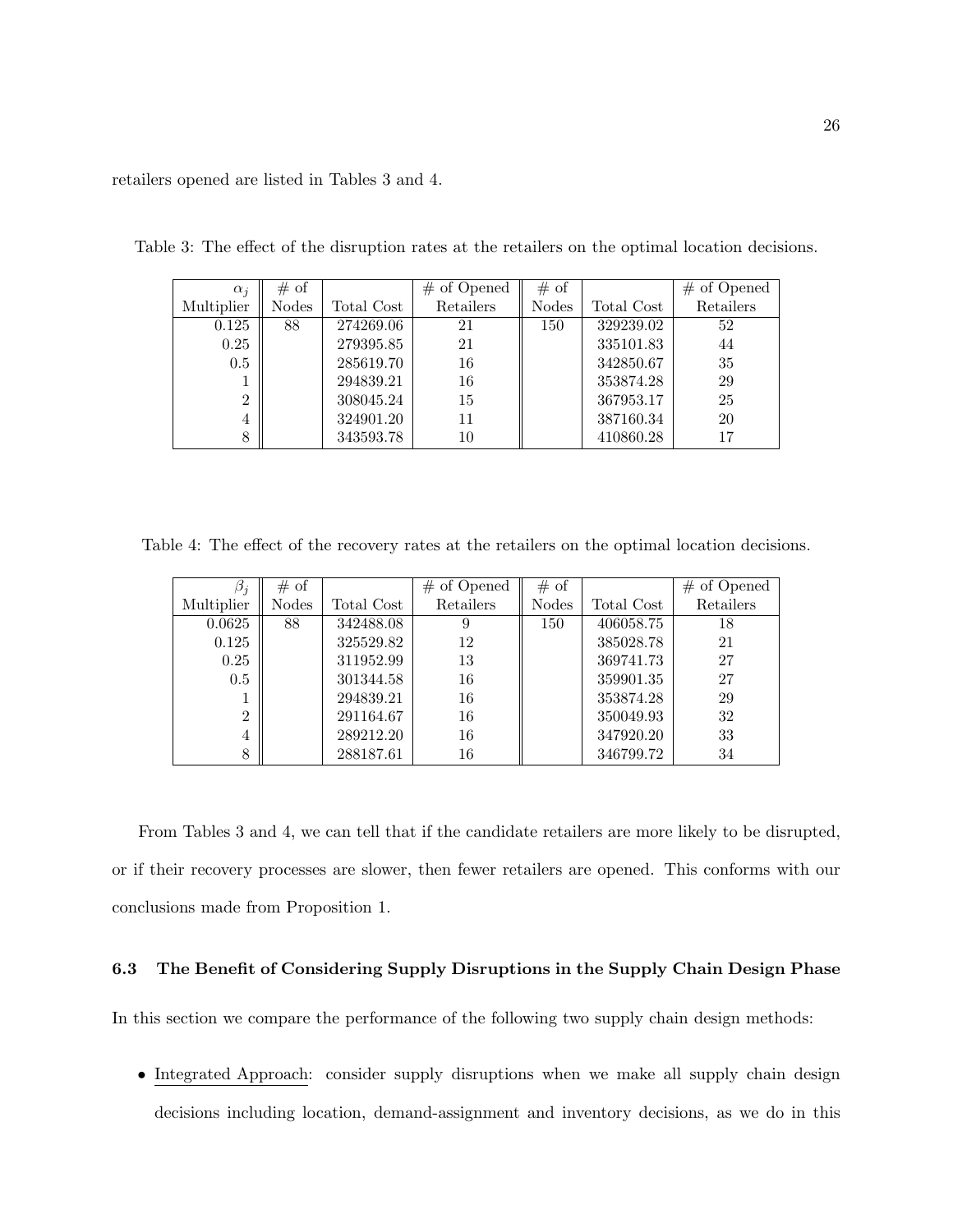paper; in other words, design supply chain networks according to the optimal solution to  $(\dot{\mathbf{P}})$ .

• Sequential Approach: make location and demand-assignment decisions using the supply chain design model introduced by Daskin, Coullard, and Shen (2002) without taking supply disruptions into consideration; then at the operational phase, make inventory decisions at opened retailers using the inventory model proposed by Qi, Shen and Snyder (2009), which considers supply disruptions.

The integrated approach considers supply disruptions in the supply chain design phase, while the sequential approach considers supply disruptions only in the operational phase. By comparing these two methods numerically, we demonstrate the benefit of our integrated model.

We used the same instances as in Section 6.1. For each pair of  $\lambda$  and  $\psi$ , and for each data set (88-node and 150-node), we apply the integrated and sequential approaches to derive the total costs, which we denote by  $TC_D$  and  $TC_S$ , respectively, and then calculate the cost increase for the sequential approach. As in Tables 2-4, when we calculate the values of  $TC_S$  and  $TC_D$  in the tables below, we add the term  $\pi \sum_{i \in I} D_i$  to ensure that  $TC_S$  and  $TC_D$  represent the actual total costs.

Table 5 lists the costs and cost differences for the baseline data set. It shows that the benefit of using the integrated approach can be significant—up to 25%—and that the benefit increases as the supplier disruption rate increases or recovery rate decreases.

Next, we increased the disruption rates  $\alpha_i$  at all candidate locations by multiplying them each by 2 (in Table 6) and 4 (in Table 7). By comparing these two tables with Table 5, we see that the benefit of using the integrated approach becomes pronounced as the retailer disruption rates increase, especially if the sequential approach "unluckily" suggests opening retailers at locations with large disruption rates.

Finally, we decreased the recovery rates  $\beta_j$  at all candidate locations by multiplying them each by 0.5 (in Table 8) and 0.25 (in Table 9). We can see from these two tables that when the recovery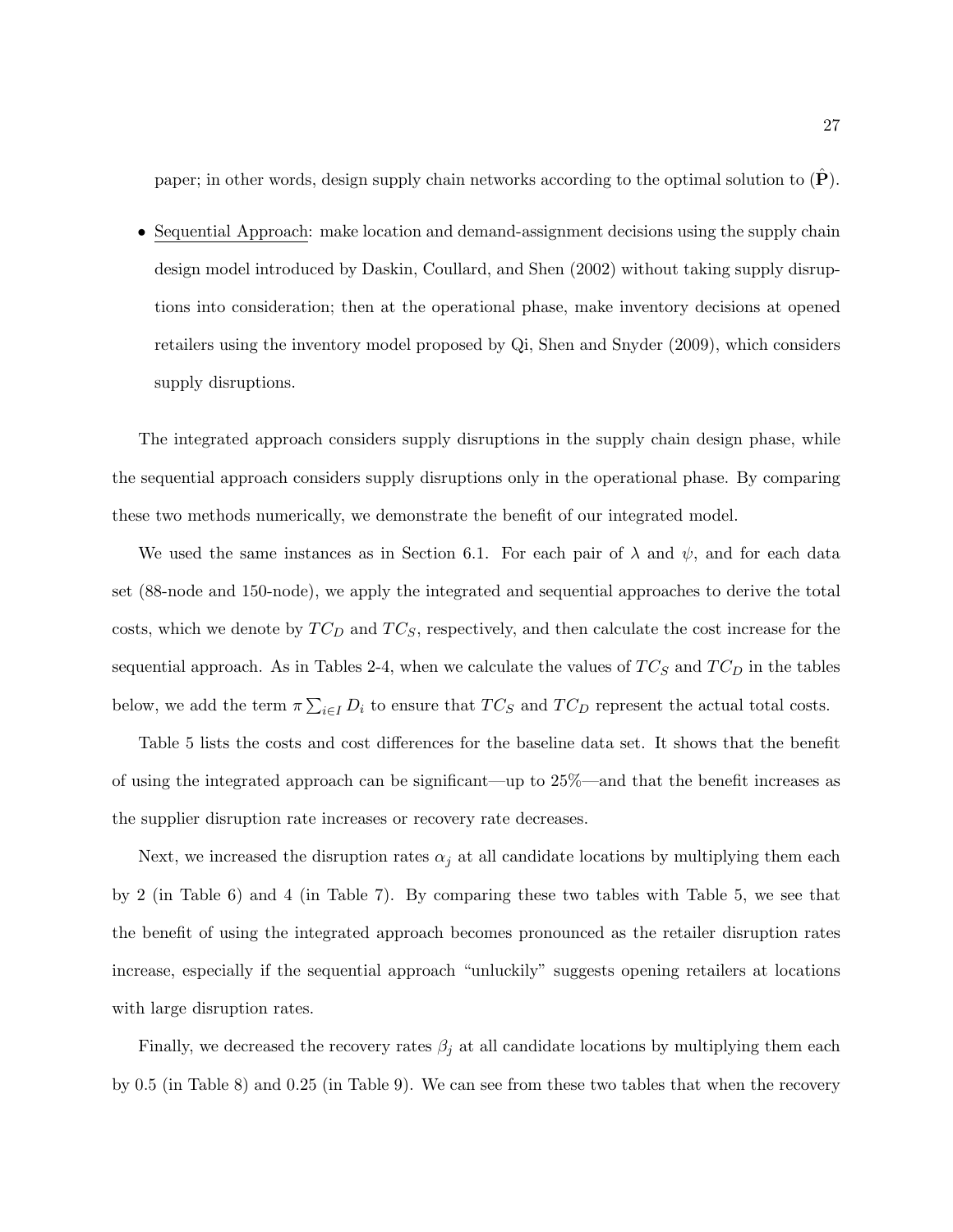| $\lambda$      | $\psi$          | $#$ of Nodes | $TC_D$    | $TC_S$    | Cost Difference $(\%)$ |
|----------------|-----------------|--------------|-----------|-----------|------------------------|
| $\overline{0}$ | 12              | 88           | 276767.08 | 292094.41 | 5.54                   |
| 0.01           | 12              |              | 277286.85 | 292630.31 | 5.53                   |
| 0.05           | 12              |              | 278954.51 | 294517.56 | 5.58                   |
| 0.1            | 12              |              | 280601.75 | 296525.63 | 5.67                   |
| 0.5            | 12              |              | 288702.56 | 307385.38 | 6.47                   |
| $\mathbf{1}$   | 12              |              | 294839.21 | 316125.91 | 7.22                   |
| $\sqrt{4}$     | 12              |              | 312382.05 | 342178.31 | 9.54                   |
| 8              | 12              |              | 322345.30 | 357498.06 | 10.91                  |
| $12\,$         | 12              |              | 327646.43 | 365962.28 | 11.69                  |
| $\mathbf{1}$   | $6\phantom{.}6$ | 88           | 313632.55 | 341480.47 | 8.88                   |
| $\mathbf{1}$   | 12              |              | 294839.21 | 316125.91 | 7.22                   |
| $\mathbf{1}$   | 24              |              | 284397.19 | 301865.50 | 6.14                   |
| $\mathbf{1}$   | 48              |              | 279499.94 | 295384.25 | 5.68                   |
| $\mathbf{1}$   | 96              |              | 277599.60 | 293044.00 | 5.56                   |
| $\mathbf{1}$   | 10000           |              | 276767.16 | 292094.50 | 5.54                   |
| $\overline{0}$ | 12              | 150          | 333286.37 | 377301.31 | 13.21                  |
| 0.01           | 12              |              | 333834.36 | 378084.41 | 13.26                  |
| 0.05           | 12              |              | 335607.10 | 380783.22 | 13.46                  |
| 0.1            | 12              |              | 337391.01 | 383628.66 | 13.70                  |
| $0.5\,$        | 12              |              | 346615.31 | 399278.69 | 15.19                  |
| $\mathbf{1}$   | 12              |              | 353874.28 | 412264.09 | 16.50                  |
| $\overline{4}$ | 12              |              | 374168.50 | 452270.03 | 20.87                  |
| 8              | 12              |              | 385723.81 | 476354.66 | 23.50                  |
| 12             | 12              |              | 392088.10 | 489781.72 | 24.92                  |
| $\mathbf{1}$   | $6\phantom{.}6$ | 150          | 375981.89 | 449949.28 | 19.67                  |
| $\mathbf{1}$   | 12              |              | 353874.28 | 412264.09 | 16.50                  |
| $\mathbf{1}$   | 24              |              | 341599.14 | 391487.81 | 14.60                  |
| $\mathbf{1}$   | 48              |              | 336151.49 | 382188.00 | 13.70                  |
| $\mathbf{1}$   | 96              |              | 334151.26 | 378763.50 | 13.35                  |
| $\mathbf{1}$   | 10000           |              | 333286.46 | 377301.50 | 13.21                  |

Table 5: The benefit of considering supply disruptions in the design phase for the baseline data set.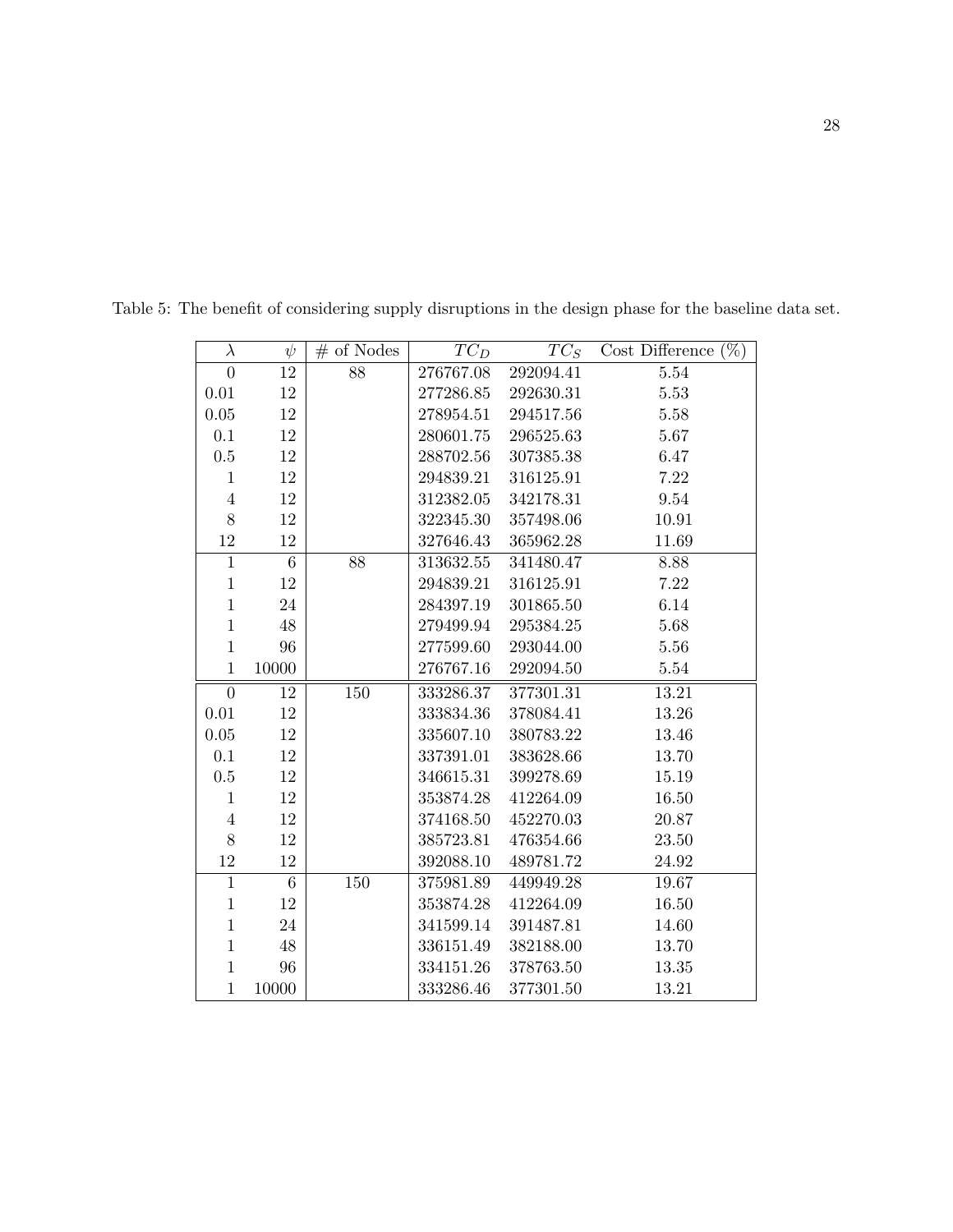Table 6: The benefit of considering supply disruptions in the design phase when  $\alpha_j$  is multiplied by 2 for all  $j\in J.$ 

| $\lambda$      | $\psi$         | $#$ of Nodes     | $TC_D$    | $TC_S$    | Cost Difference $(\%)$ |
|----------------|----------------|------------------|-----------|-----------|------------------------|
| $\overline{0}$ | 12             | 88               | 286594.36 | 315849.03 | 10.21                  |
| 0.01           | 12             |                  | 287226.59 | 316436.59 | 10.17                  |
| 0.05           | 12             |                  | 289255.37 | 318519.09 | 10.12                  |
| 0.1            | $12\,$         |                  | 291240.88 | 320752.06 | 10.13                  |
| $0.5\,$        | 12             |                  | 300799.04 | 333001.00 | 10.71                  |
| $\mathbf{1}$   | 12             |                  | 308045.24 | 342946.13 | 11.33                  |
| $\overline{4}$ | 12             |                  | 328353.67 | 372510.94 | 13.45                  |
| 8              | 12             |                  | 339192.12 | 389679.69 | 14.88                  |
| $12\,$         | 12             |                  | 344416.35 | 399068.97 | 15.87                  |
| $\mathbf{1}$   | $\,6\,$        | 88               | 328807.45 | 368996.44 | 12.22                  |
| $\mathbf{1}$   | 12             |                  | 308045.24 | 342946.13 | 11.33                  |
| $\mathbf{1}$   | 24             |                  | 295910.60 | 327289.22 | 10.60                  |
| $\mathbf{1}$   | 48             |                  | 290037.38 | 319813.22 | 10.27                  |
| $\mathbf{1}$   | 96             |                  | 287663.23 | 317016.06 | 10.20                  |
| $\mathbf{1}$   | 10000          |                  | 286594.47 | 315849.16 | 10.21                  |
| $\theta$       | 12             | 150              | 343892.11 | 422257.22 | 22.79                  |
| 0.01           | 12             |                  | 344568.91 | 423050.28 | 22.78                  |
| $0.05\,$       | $12\,$         |                  | 346781.88 | 425853.91 | 22.80                  |
| $0.1\,$        | 12             |                  | 348982.29 | 428871.75 | 22.89                  |
| 0.5            | 12             |                  | 359749.16 | 445875.78 | 23.94                  |
| $\mathbf{1}$   | 12             |                  | 367953.17 | 460178.28 | 25.06                  |
| $\overline{4}$ | 12             |                  | 391814.12 | 504301.88 | 28.71                  |
| $8\,$          | 12             |                  | 405215.35 | 530608.44 | 30.94                  |
| 12             | 12             |                  | 412466.36 | 545138.06 | 32.17                  |
| $\overline{1}$ | $\overline{6}$ | $\overline{150}$ | 392870.70 | 497223.59 | 26.56                  |
| $\mathbf{1}$   | 12             |                  | 367953.17 | 460178.28 | 25.06                  |
| $\mathbf{1}$   | 24             |                  | 354103.51 | 438269.69 | 23.77                  |
| $\mathbf{1}$   | 48             |                  | 347531.56 | 427932.16 | 23.13                  |
| $\mathbf{1}$   | 96             |                  | 344987.87 | 423988.81 | 22.90                  |
| $\mathbf{1}$   | 10000          |                  | 343892.22 | 422257.38 | 22.79                  |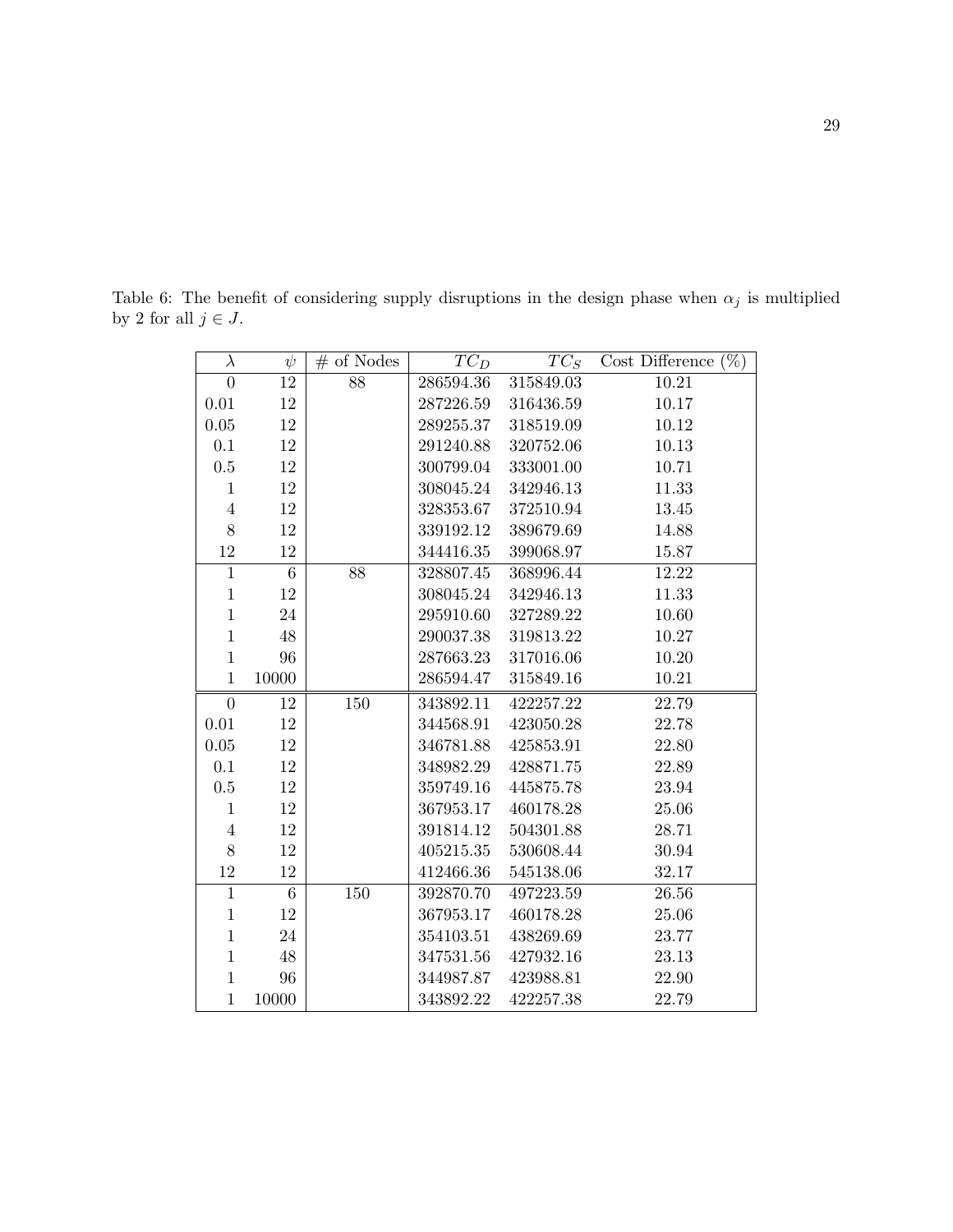Table 7: The benefit of considering supply disruptions in the design phase when  $\alpha_j$  is multiplied by 4 for all  $j\in J.$ 

| $\lambda$      | $\psi$          | $#$ of Nodes | $TC_D$    | $TC_S$    | $(\%)$<br>Cost Difference |
|----------------|-----------------|--------------|-----------|-----------|---------------------------|
| $\overline{0}$ | 12              | 88           | 300643.97 | 349583.88 | 16.28                     |
| 0.01           | 12              |              | 301348.46 | 350153.75 | 16.20                     |
| 0.05           | 12              |              | 303628.21 | 352190.53 | 15.99                     |
| 0.1            | 12              |              | 305857.29 | 354395.09 | 15.87                     |
| $0.5\,$        | 12              |              | 316807.59 | 366712.66 | 15.75                     |
| $\mathbf{1}$   | 12              |              | 324901.20 | 376842.47 | 15.99                     |
| $\overline{4}$ | 12              |              | 345745.36 | 406933.22 | 17.70                     |
| 8              | 12              |              | 356900.87 | 424181.66 | 18.85                     |
| 12             | 12              |              | 362928.64 | 433510.63 | $19.45\,$                 |
| $\mathbf{1}$   | $6\phantom{.}6$ | 88           | 345535.10 | 400484.13 | 15.90                     |
| $\mathbf 1$    | 12              |              | 324901.20 | 376842.47 | 15.99                     |
| $\mathbf{1}$   | 24              |              | 311433.43 | 361667.47 | 16.13                     |
| $\mathbf{1}$   | 48              |              | 304647.89 | 353958.66 | 16.19                     |
| $\mathbf{1}$   | 96              |              | 301897.47 | 350915.13 | 16.24                     |
| $\mathbf{1}$   | 10000           |              | 300644.11 | 349584.03 | $16.28\,$                 |
| $\Omega$       | 12              | 150          | 358520.40 | 483347.41 | 34.82                     |
| $0.01\,$       | 12              |              | 359311.43 | 484024.72 | 34.71                     |
| 0.05           | 12              |              | 361898.49 | 486494.69 | 34.43                     |
| 0.1            | 12              |              | 364477.84 | 489228.38 | 34.23                     |
| 0.5            | 12              |              | 377327.47 | 507188.22 | 34.42                     |
| $\mathbf{1}$   | 12              |              | 387160.34 | 519899.78 | 34.29                     |
| $\overline{4}$ | 12              |              | 414438.52 | 561427.75 | 35.47                     |
| 8              | 12              |              | 429563.63 | 586568.63 | 36.55                     |
| 12             | 12              |              | 437729.13 | 600325.44 | 37.15                     |
| $\mathbf{1}$   | $6\overline{6}$ | 150          | 414170.09 | 560268.13 | 35.27                     |
| $\mathbf{1}$   | 12              |              | 387160.34 | 519899.78 | 34.29                     |
| $\mathbf{1}$   | 24              |              | 370780.98 | 499115.84 | 34.61                     |
| $\mathbf{1}$   | 48              |              | 362932.85 | 489179.38 | 34.79                     |
| $\mathbf{1}$   | 96              |              | 359860.40 | 485187.81 | 34.83                     |
| $\mathbf{1}$   | 10000           |              | 358520.54 | 483347.63 | 34.82                     |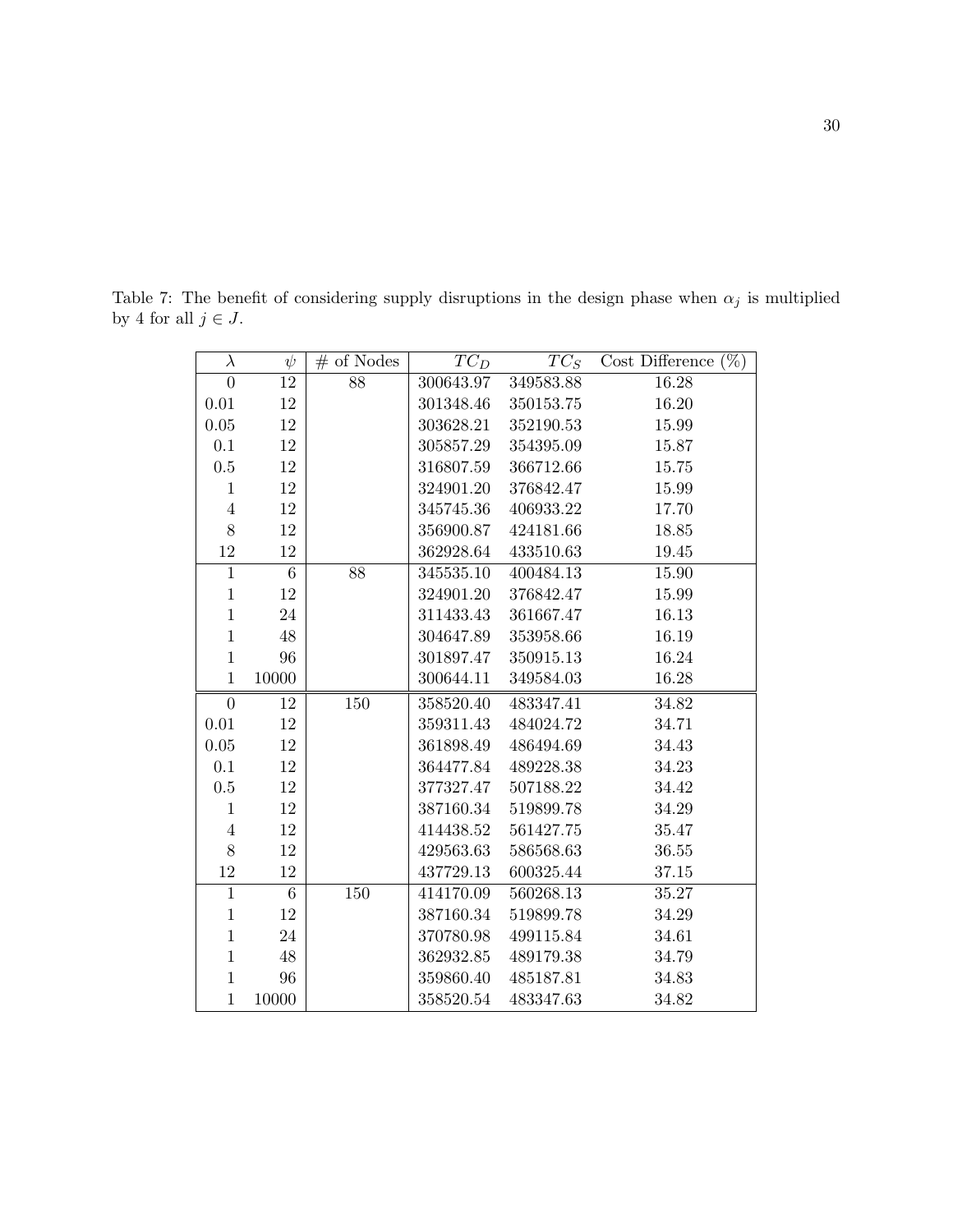rates at these candidate locations are small, the advantage from using the integrated approach is significant.

Figures 4 and 5 illustrate the results in Tables 5-9 graphically. For both the 88-node and 150 node data sets, Figures 4 and 5 show the relationships between the cost savings from considering supply disruptions in the design phase and the disruption and recovery rates at the retailers and the supplier.



(a)



Figure 4: The benefit of considering supply disruptions in the design phase for the 88-node data set.

We conclude that significant cost savings may be realized if disruptions are considered during the supply chain design phase, especially if the supplier or candidate retailers are often unavailable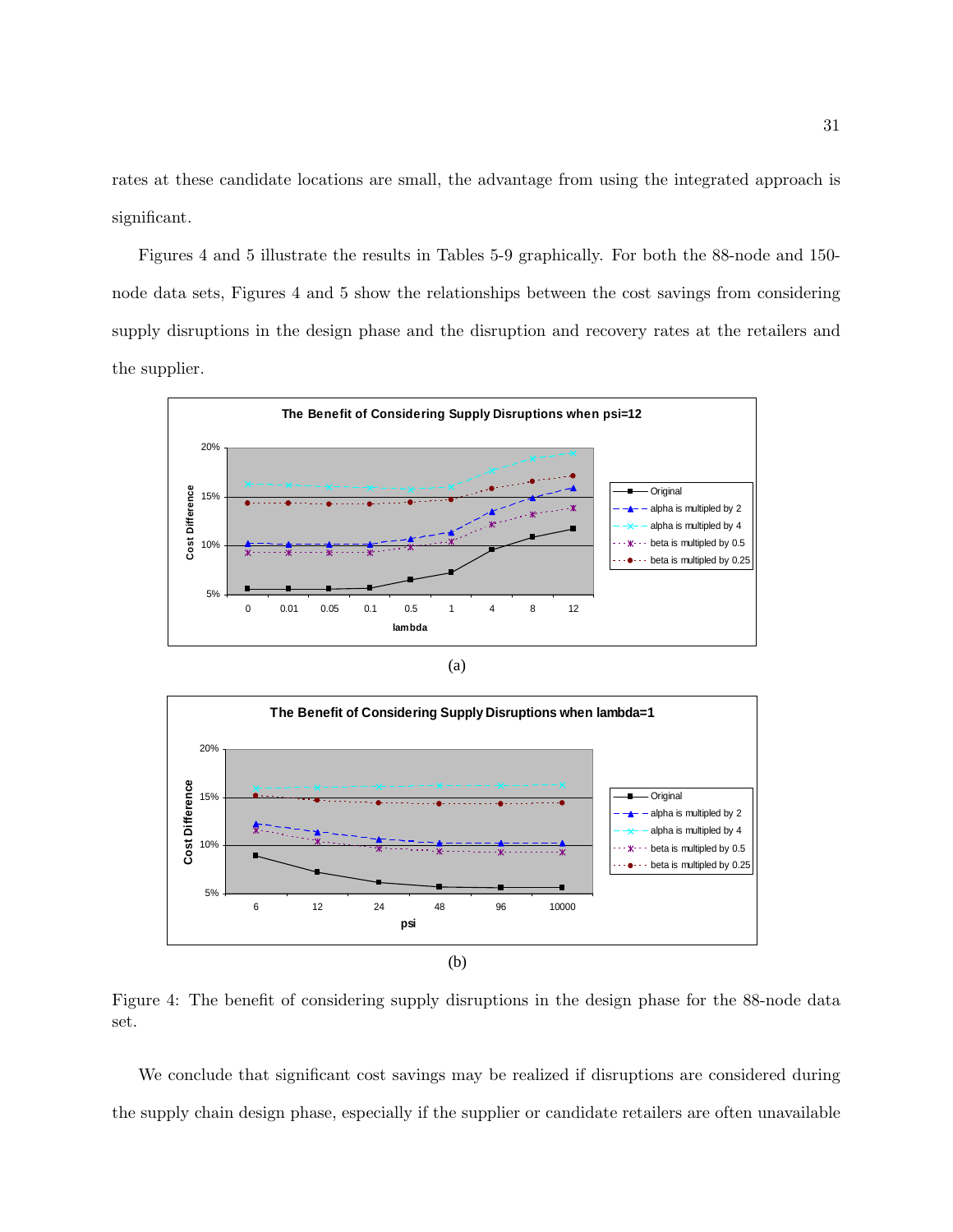Table 8: The benefit of considering supply disruptions in the design phase when  $\beta_j$  is multiplied by 0.5 for all  $j\in J.$ 

| $\lambda$      | $\psi$          | $#$ of Nodes | $TC_D$    | $TC_S$    | Cost Difference $(\%)$ |
|----------------|-----------------|--------------|-----------|-----------|------------------------|
| $\overline{0}$ | 12              | 88           | 284472.82 | 310831.09 | 9.27                   |
| 0.01           | 12              |              | 284950.46 | 311322.28 | $\,9.25$               |
| $0.05\,$       | 12              |              | 286505.22 | 313048.94 | $9.26\,$               |
| 0.1            | 12              |              | 288043.99 | 314882.63 | $\boldsymbol{9.32}$    |
| $0.5\,$        | 12              |              | 295581.49 | 324778.13 | 9.88                   |
| $\mathbf{1}$   | 12              |              | 301344.58 | 332734.13 | 10.42                  |
| $\overline{4}$ | 12              |              | 317831.69 | 356442.81 | 12.15                  |
| 8              | 12              |              | 327181.71 | 370388.22 | 13.21                  |
| 12             | 12              |              | 332123.32 | 378095.53 | 13.84                  |
| $\mathbf{1}$   | $\overline{6}$  | 88           | 319069.47 | 355875.09 | 11.54                  |
| $\mathbf{1}$   | 12              |              | 301344.58 | 332734.13 | 10.42                  |
| $\mathbf{1}$   | 24              |              | 291579.30 | 319740.22 | 9.66                   |
| $\mathbf{1}$   | $48\,$          |              | 287007.03 | 313834.19 | 9.35                   |
| $\mathbf{1}$   | 96              |              | 285238.02 | 311698.75 | 9.28                   |
| $\mathbf{1}$   | 10000           |              | 284472.90 | 310831.16 | 9.27                   |
| $\overline{0}$ | 12              | 150          | 340625.69 | 411817.72 | 20.90                  |
| 0.01           | 12              |              | 341150.55 | 412505.94 | 20.92                  |
| 0.05           | 12              |              | 342873.81 | 414886.06 | 21.00                  |
| 0.1            | 12              |              | 344598.22 | 417404.22 | 21.13                  |
| $0.5\,$        | 12              |              | 353280.11 | 431308.16 | 22.09                  |
| $\mathbf{1}$   | 12              |              | 359901.35 | 442870.50 | $23.05\,$              |
| $\overline{4}$ | 12              |              | 379081.51 | 478535.66 | 26.24                  |
| 8              | 12              |              | 390286.03 | 500022.28 | 28.12                  |
| 12             | 12              |              | 396311.78 | 512004.84 | 29.19                  |
| $\mathbf{1}$   | $6\overline{6}$ | 150          | 380916.19 | 476566.25 | 25.11                  |
| $\mathbf{1}$   | 12              |              | 359901.35 | 442870.50 | 23.05                  |
| $\mathbf{1}$   | 24              |              | 348594.86 | 424363.69 | 21.74                  |
| $\mathbf{1}$   | 48              |              | 343389.99 | 416119.50 | 21.18                  |
| $\mathbf{1}$   | 96              |              | 341447.79 | 413100.34 | 20.98                  |
| $\mathbf{1}$   | 10000           |              | 340625.78 | 411817.81 | 20.90                  |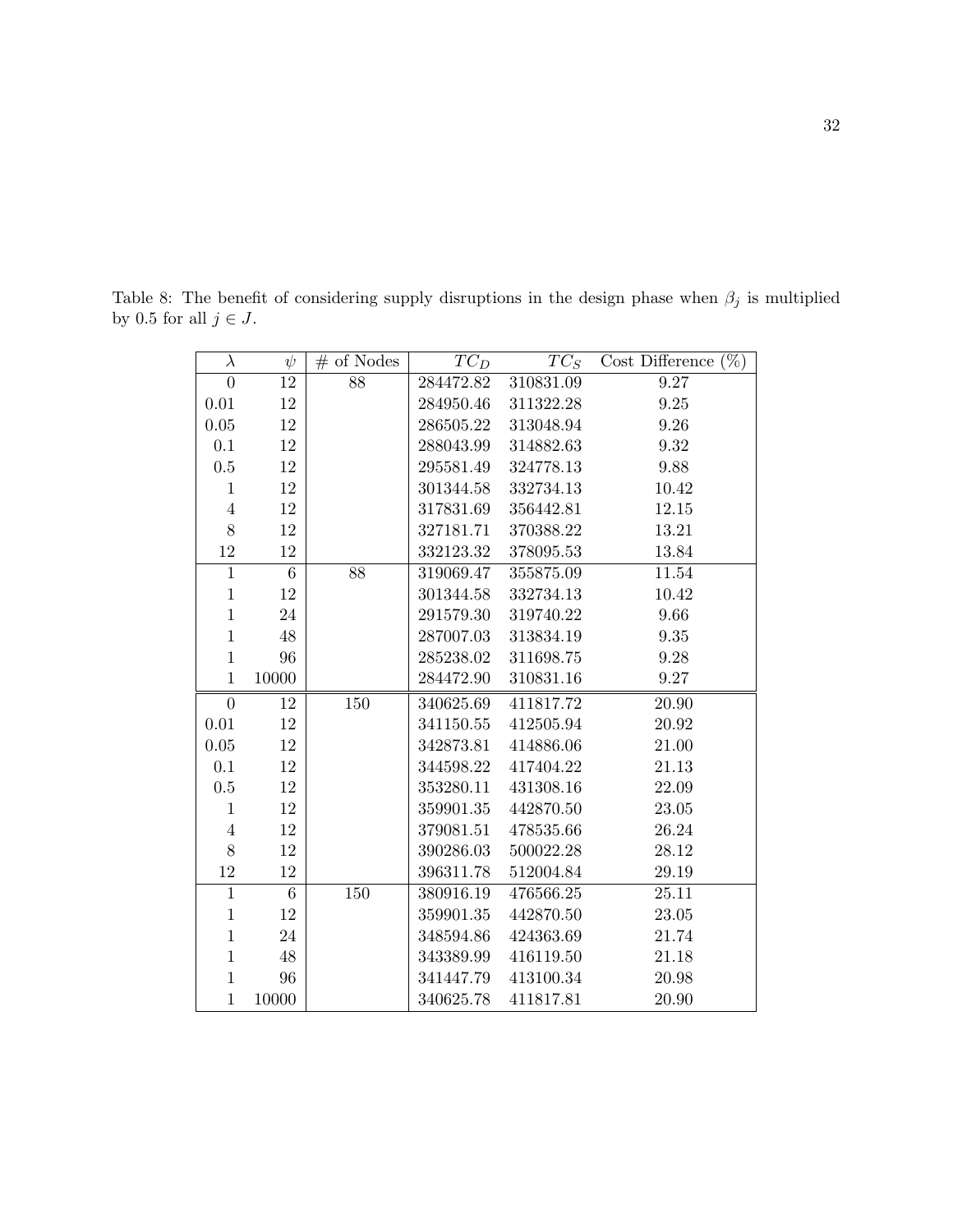Table 9: The benefit of considering supply disruptions in the design phase when  $\beta_j$  is multiplied by 0.25 for all  $j\in J.$ 

| $\lambda$      | $\psi$          | $#$ of Nodes | $TC_D$    | $TC_S$    | Cost Difference $(\%)$ |
|----------------|-----------------|--------------|-----------|-----------|------------------------|
| $\theta$       | 12              | 88           | 296541.50 | 339100.41 | 14.35                  |
| 0.01           | 12              |              | 296995.36 | 339524.34 | 14.32                  |
| $0.05\,$       | 12              |              | 298447.02 | 341010.03 | 14.26                  |
| $0.1\,$        | 12              |              | 299853.47 | 342583.19 | $14.25\,$              |
| $0.5\,$        | 12              |              | 306739.44 | 351044.78 | 14.44                  |
| $\mathbf 1$    | 12              |              | 311952.99 | 357836.94 | 14.71                  |
| $\overline{4}$ | 12              |              | 326593.57 | 378071.00 | 15.76                  |
| 8              | 12              |              | 334618.96 | 389977.97 | 16.54                  |
| 12             | 12              |              | 338679.62 | 396561.84 | 17.09                  |
| $\mathbf{1}$   | $6\phantom{.}6$ | 88           | 327864.01 | 377679.63 | 15.19                  |
| $\mathbf{1}$   | 12              |              | 311952.99 | 357836.94 | 14.71                  |
| $\mathbf{1}$   | 24              |              | 303050.70 | 346725.56 | 14.41                  |
| $\mathbf{1}$   | 48              |              | 298887.02 | 341675.16 | 14.32                  |
| $\mathbf{1}$   | 96              |              | 297256.63 | 339845.53 | 14.33                  |
| $\mathbf{1}$   | 10000           |              | 296541.57 | 339100.50 | $14.35\,$              |
| $\theta$       | 12              | 150          | 351862.75 | 461380.53 | 31.13                  |
| 0.01           | 12              |              | 352362.73 | 461938.63 | 31.10                  |
| $0.05\,$       | 12              |              | 353988.02 | 463878.53 | $31.04\,$              |
| 0.1            | 12              |              | 355596.69 | 465940.75 | 31.03                  |
| $0.5\,$        | 12              |              | 363570.20 | 477392.63 | 31.31                  |
| $\mathbf{1}$   | 12              |              | 369741.73 | 486947.25 | 31.70                  |
| $\overline{4}$ | 12              |              | 387746.64 | 516470.59 | 33.20                  |
| 8              | 12              |              | 398031.32 | 534276.13 | 34.23                  |
| 12             | 12              |              | 403690.46 | 544210.75 | 34.81                  |
| $\mathbf{1}$   | $6\overline{6}$ | 150          | 389399.81 | 514970.25 | 32.25                  |
| $\mathbf{1}$   | 12              |              | 369741.73 | 486947.25 | 31.70                  |
| $\mathbf{1}$   | 24              |              | 359234.14 | 471644.44 | 31.29                  |
| $\mathbf{1}$   | 48              |              | 354456.45 | 464875.81 | 31.15                  |
| $\mathbf{1}$   | 96              |              | 352639.66 | 462417.38 | 31.13                  |
| $\mathbf{1}$   | 10000           |              | 351862.83 | 461380.59 | 31.13                  |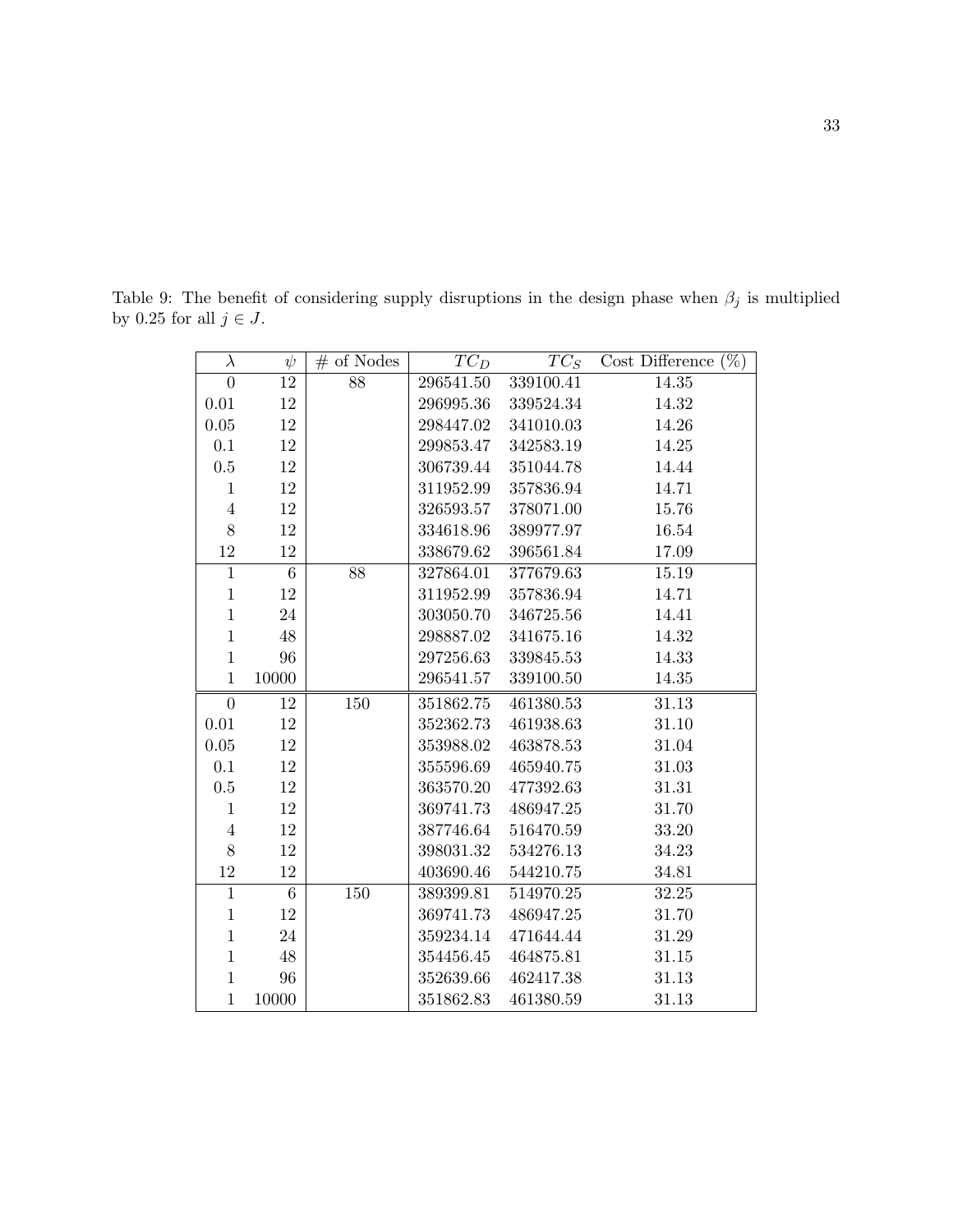

(a)



Figure 5: The benefit of considering supply disruptions in the design phase for the 150-node data set.

(e.g., the disruption rate is at least once per year, and the recovery rate is at most 24 times per year).

## 7 Stochastic Demand

In Section 3, we assume that the demand is deterministic when we formulate the working inventory cost at open retailers. We now relax this assumption and numerically compare the solutions to the stochastic-demand model and the original model to see how this assumption affects supply chain design decisions.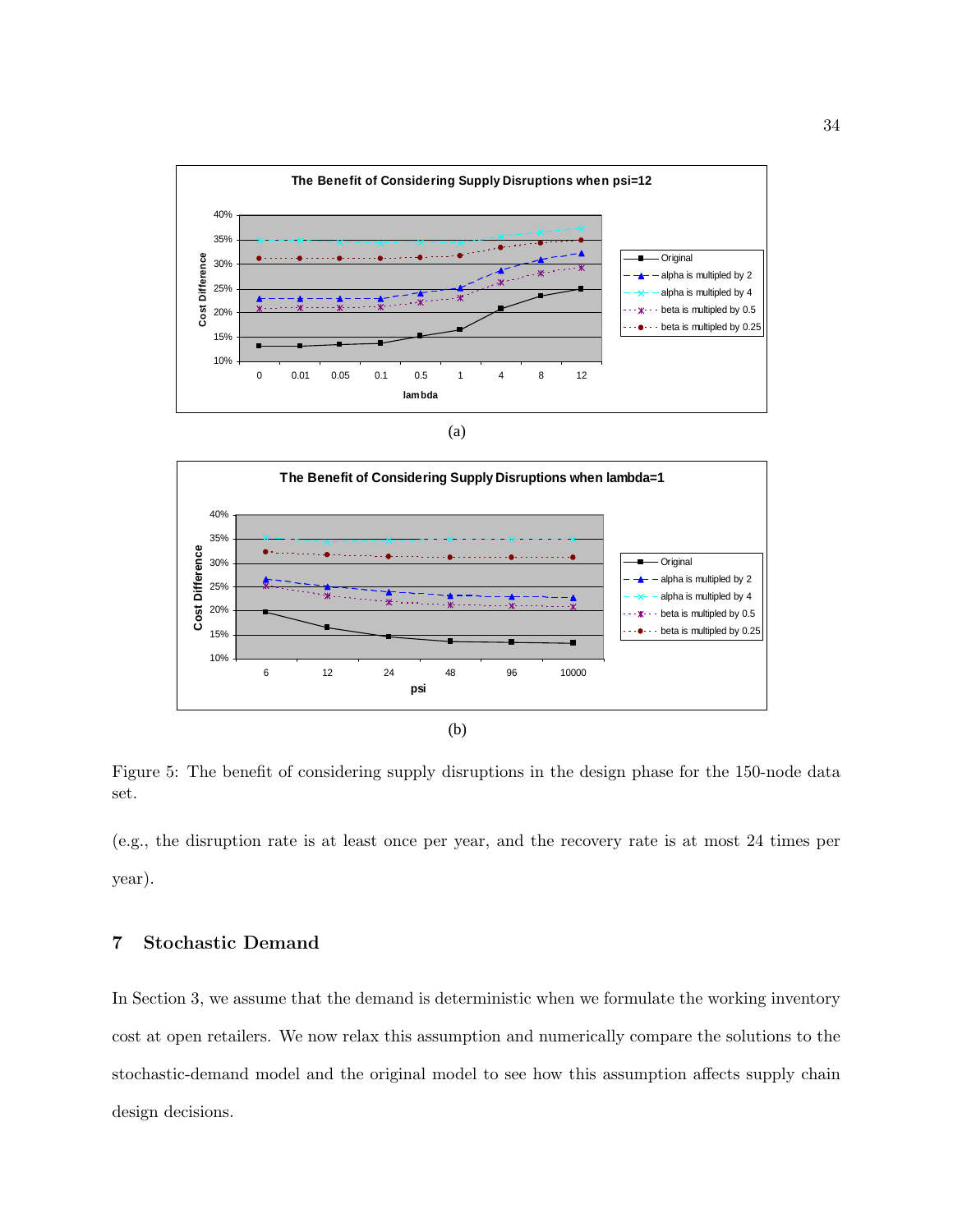When the demand from customer  $i$   $(i \in I)$  follows a Poisson process with rate  $D_i$ , the annual demand of this customer follows a Poisson distribution with parameter  $D_i$ , whose well known approximation is a normal distribution with both mean and variance equal to  $D_i$ . In addition, since we assume that demands from customers follow independent Poisson processes, the normal distributions associated with customer demands in our problem are all independent. Therefore, the total customer demand retailer  $j \in J$  faces is normally distributed with mean and variance both equal to  $D_j(Y)$ .

To formulate the safety inventory cost at open retailers to protect against customer demand uncertainty, we first need to derive the mean and variance of the lead time for inventory replenishment at each retailer. We use  $\mu_{L_j}$  and  $\sigma_{L_j}^2$   $(j \in J)$  to represent these two parameters associated with the lead time  $L_j$  at retailer j, respectively. For our problem, which uses a ZIO policy to manage the retailer inventory, the lead time is just the duration that the retailer does not have inventory on hand. When both the supplier and the retailers may be disrupted, it is very difficult to derive an expression for  $\sigma_{L_j}^2$ . Therefore, in this section we consider only supplier disruptions; we assume that retailers cannot be disrupted.

When retailer j is non-disruptive, it follows from the Two-State Chain analysis in Ross  $(1996)$ , p. 243 that the probability that the supplier is OFF when retailer  $j$  places an order to it is

$$
\phi_j \equiv E\left[\frac{\lambda}{\lambda + \psi} \left(1 - e^{-(\lambda + \psi)t}\right)\right],
$$

where  $t$  is the time from the beginning of an inventory cycle until the retailer uses up its onhand inventory. Since the demands the retailer faces follow a Poisson process with rate  $D_j(Y)$ ,  $t \sim Gamma(Q_j^*, D_j(Y)).$  Therefore,

$$
\phi_j = \frac{\lambda}{\lambda + \psi} \left\{ 1 - E \left[ e^{-(\lambda + \psi)t} \right] \right\} = \frac{\lambda}{\lambda + \psi} \left[ 1 - \left( \frac{D_j(Y)}{\lambda + \psi + D_j(Y)} \right)^{Q_j^*} \right] = \frac{\lambda}{\lambda + \psi} \left[ 1 - e^{-\frac{(\lambda + \psi)Q_j^*}{D_j(Y)} \frac{D_j(Y)}{\lambda + \psi} \ln \left( \frac{\lambda + \psi}{D_j(Y)} + 1 \right)} \right]
$$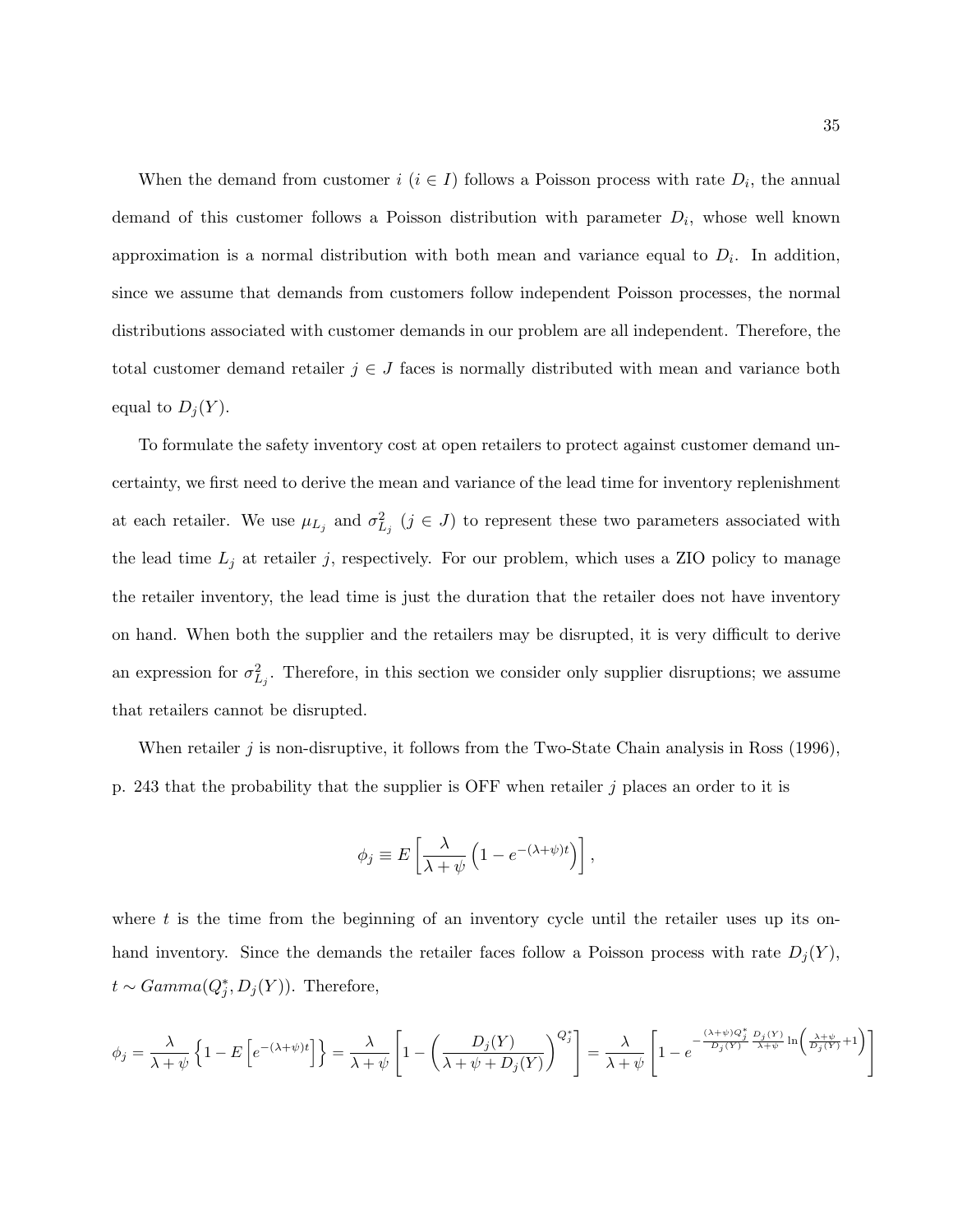(We still use  $Q_j^*$  derived from (6), which is formulated under the deterministic customer demand assumption, as the replenishment quantity at retailer  $j$ , because Qi, Shen and Snyder, 2009 demonstrate that  $Q_j^*$  derived from (6) is still a good inventory replenishment decision even when customer demands instead follow a Poisson process.)

In practice,  $D_j(Y)$  is usually much bigger than  $\lambda + \psi$ , so  $\frac{D_j(Y)}{\lambda + \psi}$  $\frac{D_j(Y)}{\lambda + \psi} \ln \left( \frac{\lambda + \psi}{D_j(Y)} \right)$  $\frac{\lambda+\psi}{D_j(Y)}+1$  is very close to 1. We therefore ignore it in the expression for  $\phi_j$ , and use

$$
\phi_j = \frac{\lambda}{\lambda + \psi} \left[ 1 - e^{-\frac{(\lambda + \psi)Q_j^*}{D_j(Y)}} \right].
$$

Since the supplier's recovery process is assumed to be exponentially distributed with rate  $\psi$ , we can derive

$$
\mu_{L_j} = \phi_j \cdot \frac{1}{\psi}
$$
  

$$
\sigma_{L_j}^2 = E[L_j^2] - \mu_{L_j}^2 = (1 - \phi_j) \cdot 0 + \phi_j \cdot \frac{2}{\psi^2} - \phi_j^2 \cdot \frac{1}{\psi^2} = \phi_j \cdot \frac{2}{\psi^2} - \phi_j^2 \cdot \frac{1}{\psi^2}.
$$

Therefore, according to Silver and Peterson (1985), the variance of the lead-time demand retailer  $j \in J$  faces is

$$
\mu_{L_j} D_j(Y) + \sigma_{L_j}^2 D_j^2(Y),
$$

and the working inventory cost for holding safety stock required to ensure that stockouts occur at retailer j with probability  $\alpha$  or less is

$$
hz_{\alpha}\sqrt{\mu_{L_j}D_j(Y)+\sigma_{L_j}^2D_j^2(Y)},
$$

where  $z_{\alpha}$  is the standard normal deviate such that  $P(z \leq z_{\alpha}) = \alpha$ .

Based on Qi, Shen and Snyder (2009), we use  $\hat{Q}_j$  (see (8)) to approximate  $Q_j^*$ . Then, the safety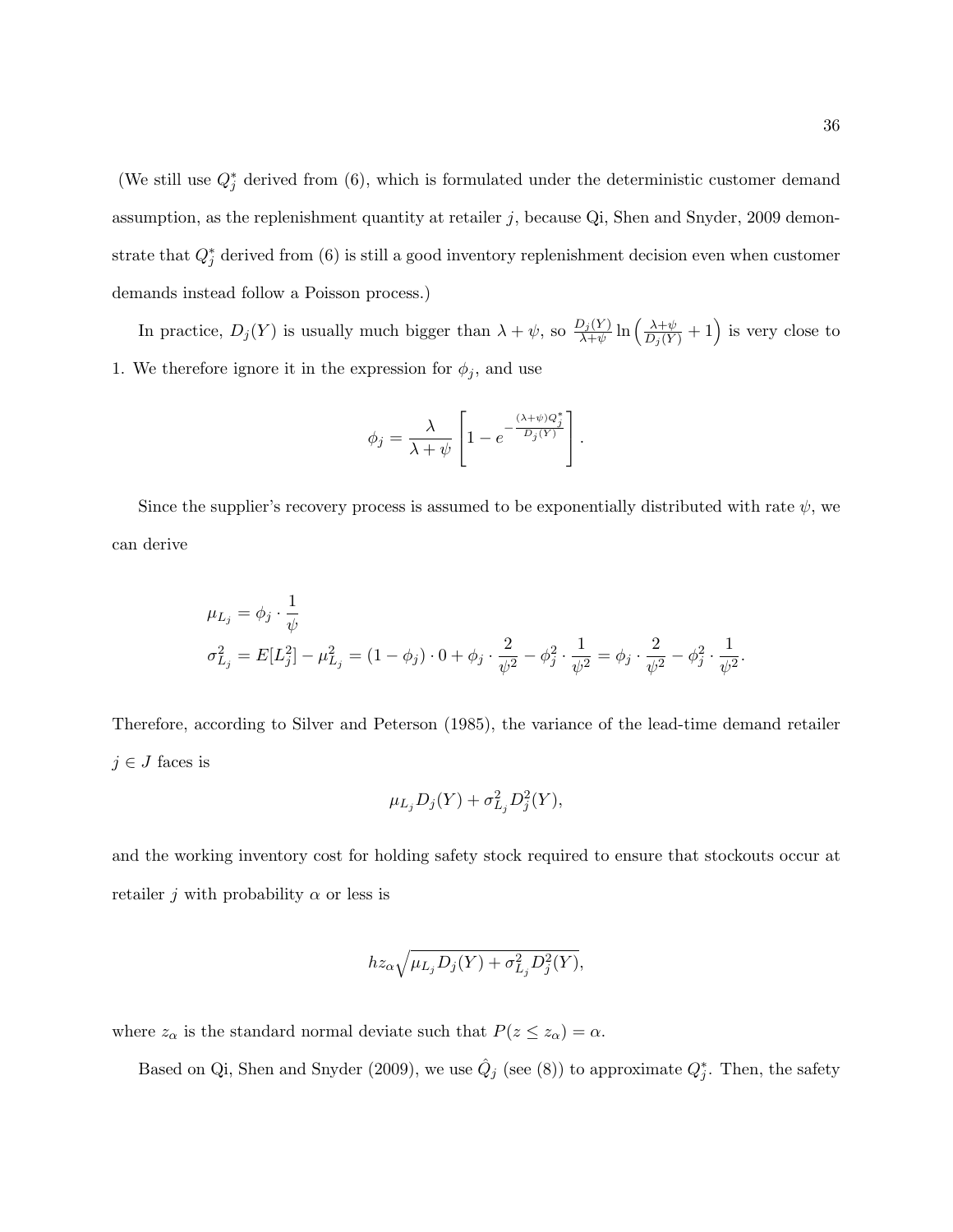stock cost can be approximated by

$$
hz_{\alpha}\sqrt{\left(\hat{\phi}_j\cdot\frac{1}{\psi}\right)D_j(Y)+\left(\hat{\phi}_j\cdot\frac{2}{\psi^2}-\hat{\phi}_j^2\cdot\frac{1}{\psi^2}\right)D_j^2(Y)}=hz_{\alpha}\sqrt{\hat{\phi}_j\cdot\frac{D_j(Y)}{\psi}\left(1+\frac{2D_j(Y)}{\psi}-\hat{\phi}_j\cdot\frac{D_j(Y)}{\psi}\right)},
$$

where

$$
\hat{\phi}_j \equiv \frac{\lambda}{\lambda + \psi} \left[ 1 - e^{-\frac{(\lambda + \psi)\hat{Q}_j}{D_j(Y)}} \right]
$$

Following the discussions by Shen, Coullard, and Daskin (2003), Daskin, Coullard, and Shen (2002), and Shu, Teo, and Shen (2005), who embed the classical EOQ model into a locationinventory model without disruptions, we add the above safety stock term into (9) to derive an extension of  $(\hat{P})$ , which is a location-inventory model that considers both stochastic customer demand and random disruptions at the supplier. We refer to this extended model as  $(\hat{\mathbf{P}}')$ .  $(\hat{\mathbf{P}}')$  has the following objective function:

$$
\sum_{j\in J}\left\{f_jX_j+\hat{T}_j(D_j(Y))+hz_{\alpha}\sqrt{\hat{\phi}_j\cdot\frac{D_j(Y)}{\psi}\left(1+\frac{2D_j(Y)}{\psi}-\hat{\phi}_j\cdot\frac{D_j(Y)}{\psi}\right)}+\sum_{i\in I}(\hat{d}_{ij}-\pi)D_iY_{ij}\right\}
$$

and is subject to the same constraints as  $(\hat{P})$ . To apply the solution algorithm proposed in Section 5 for this extended problem, we need to show that the safety stock cost term above is a concave function of  $D_j(Y)$ , which is proved as follows.

We define  $f_j(D) \equiv \hat{\phi}_j \cdot \frac{D_j(Y)}{N}$  $\frac{f_Y(Y)}{\psi}$ , so we only need to show that  $\sqrt{f_j(D)}$  $\sqrt{1 + \frac{2D_j(Y)}{\psi} - f_j(D)}$  $\frac{1}{1}$ is concave. Its first derivative is

$$
\frac{f_j'(D)\left[1+\frac{2D_j(Y)}{\psi}-f_j(D)\right]+f_j(D)\left[\frac{2}{\psi}-f_j'(D)\right]}{2\sqrt{f_j(D)\left[1+\frac{2D_j(Y)}{\psi}-f_j(D)\right]}}
$$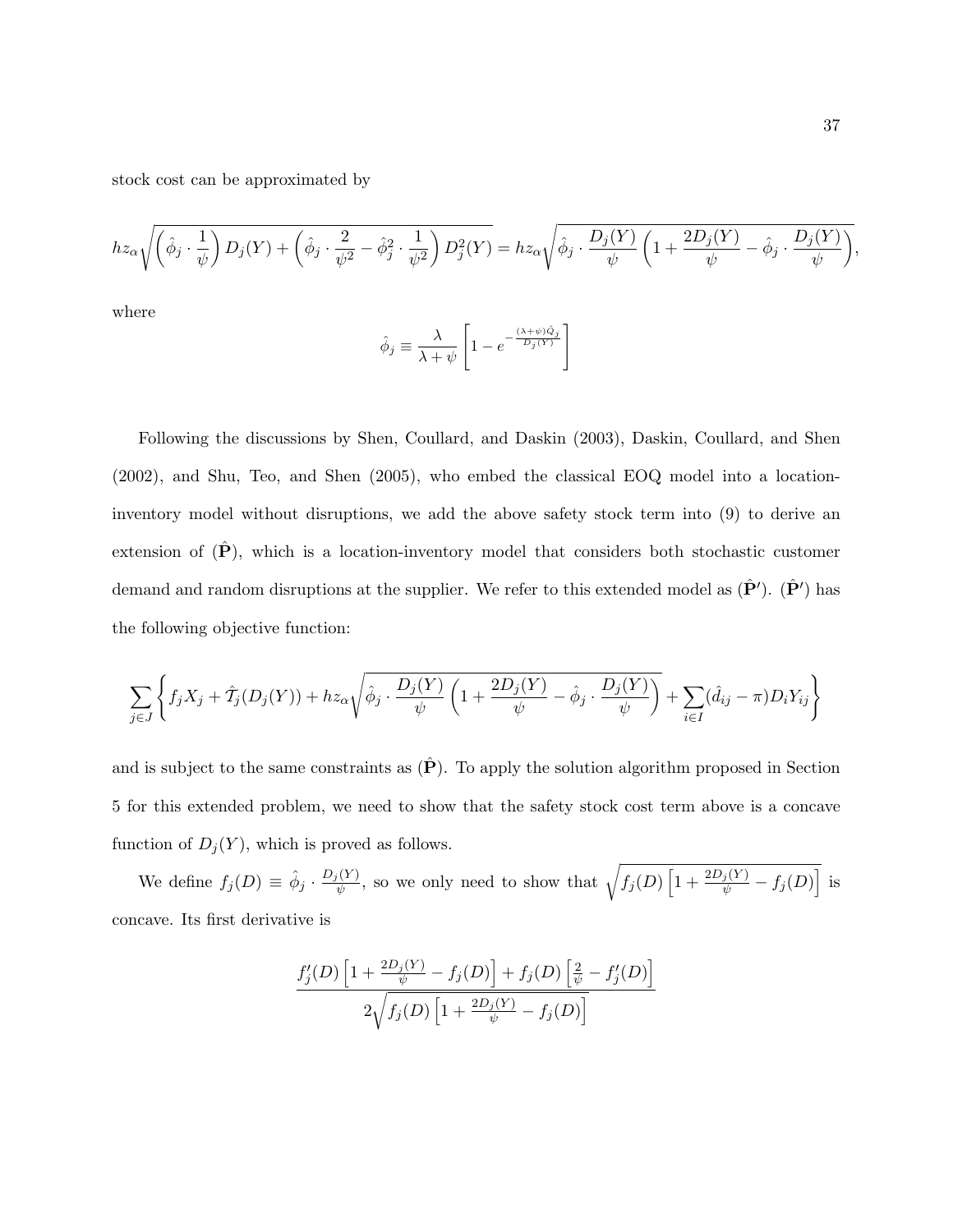and its second derivative is

$$
\frac{f''_j(D)}{2\sqrt{f_j(D)} \left[1 + \frac{2D_j(Y)}{\psi} - f_j(D)\right] + 2f'_j(D) \left[\frac{2}{\psi} - f'_j(D)\right] - f_j(D)f''_j(D)}{2\sqrt{f_j(D)} \left[1 + \frac{2D_j(Y)}{\psi} - f_j(D)\right]}
$$
\n
$$
-\frac{\left\{f'_j(D)\left[1 + \frac{2D_j(Y)}{\psi} - f_j(D)\right] + f_j(D) \left[\frac{2}{\psi} - f'_j(D)\right]\right\}^2}{4\left\{f_j(D)\left[1 + \frac{2D_j(Y)}{\psi} - f_j(D)\right]\right\}^{\frac{3}{2}}}
$$
\n
$$
= \frac{2f_j(D) \left[1 + \frac{2D_j(Y)}{\psi} - f_j(D)\right] f''_j(D) \left[1 + \frac{2D_j(Y)}{\psi} - 2f_j(D)\right] - \left\{f'_j(D) \left[1 + \frac{2D_j(Y)}{\psi} - f_j(D)\right]\right\}^{\frac{3}{2}}}{4\left\{f_j(D) \left[1 + \frac{2D_j(Y)}{\psi} - f_j(D)\right]\right\}^{\frac{3}{2}}}
$$

Interested readers can easily show that  $f''_j(D) \leq 0$ . In addition, since  $\hat{\phi}_j \leq 1$ ,  $\frac{D_j(Y)}{\psi} \geq f_j(D)$ . Therefore, the above second derivative is non-positive, and hence the safety stock cost term in the objective function of  $(\hat{\mathbf{P}}')$  is a concave function of  $D_j(Y)$ .

In the experiments Table 10 reports, we used the same 88-node data set used in the experiments in Section 6.1 and fixed  $z_{\alpha} = 1.96$ . For each pair of  $\lambda$  and  $\psi$ , we solve both  $(\hat{\mathbf{P}})$  and  $(\hat{\mathbf{P}}')$ , which considers the safety stock for demand uncertainty, using the algorithm proposed in Section 5, and report the associated total costs and number of opened retailers in Table 10. We also compare the resulting solutions to  $(\hat{\mathbf{P}})$  and  $(\hat{\mathbf{P}}')$  for each pair of  $\lambda$  and  $\psi$  to see the percentage of opened retailers that are identical in the two solutions, and report the percentages in the last column of Table 10.

We make the following observations based on Table 10:

- For every instance tested, the solutions to  $(\hat{P})$  and  $(\hat{P}')$  are identical. (Of course, the costs of these solutions are different under the two models since the objective functions themselves are different.) This is consistent with the observations made by Qi, Shen, and Snyder (2009). This observation shows that the deterministic-demand assumption is reasonable for our supply chain design problem.
- Supplier disruptions only have a minor impact on supply chain design decisions when the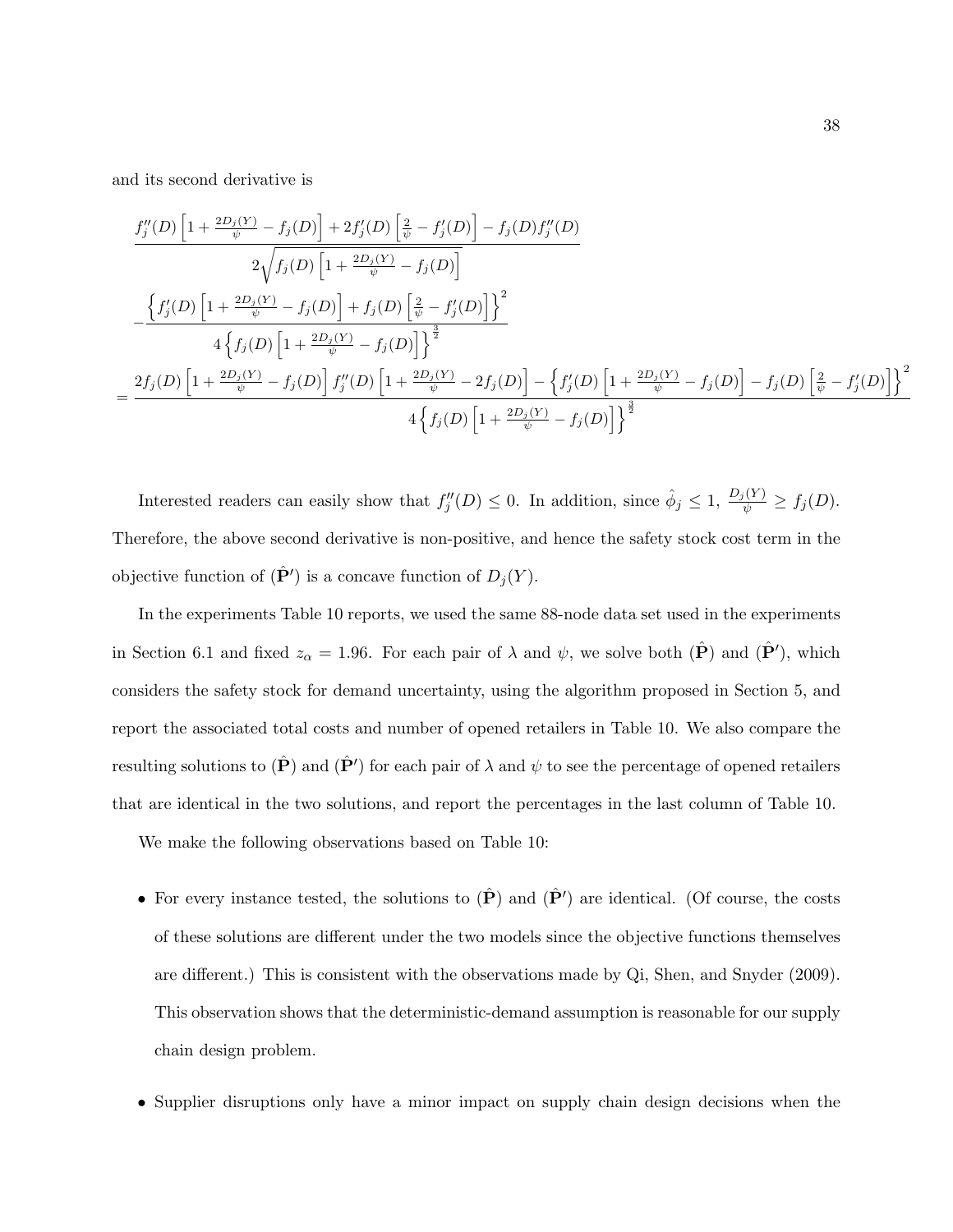|           |        | Total Cost              | $#$ of Opened                     | Total Cost               | $#$ of Opened                      | % of Opened Retailers      |
|-----------|--------|-------------------------|-----------------------------------|--------------------------|------------------------------------|----------------------------|
| $\lambda$ | $\psi$ | of $(\hat{\mathbf{P}})$ | Retailers in $(\hat{\mathbf{P}})$ | of $(\hat{\mathbf{P}}')$ | Retailers in $(\hat{\mathbf{P}}')$ | Identical in Two Solutions |
| 0.001     | 12     | 254291.58               | 23                                | 254300.80                | 23                                 | 100%                       |
| 0.1       | 12     | 255149.00               | 24                                | 255242.95                | 24                                 | 100%                       |
| 0.5       | 12     | 256984.61               | 24                                | 257190.01                | 24                                 | 100%                       |
|           | 12     | 258390.75               | 24                                | 258672.91                | 24                                 | 100%                       |
| 4         | 12     | 262554.22               | 24                                | 263039.54                | 24                                 | 100%                       |
|           | 6      | 263205.98               | 24                                | 263961.10                | 24                                 | 100%                       |
|           | 12     | 258390.75               | 24                                | 258672.91                | 24                                 | 100%                       |
|           | 24     | 255961.88               | 24                                | 256064.75                | 24                                 | 100%                       |
|           | 48     | 254869.66               | 24                                | 254906.70                | 24                                 | 100%                       |
|           | 10000  | 254278.76               | 23                                | 254278.78                | 23                                 | 100%                       |

Table 10: Comparisons of the solutions to  $(\hat{\mathbf{P}})$  and  $(\hat{\mathbf{P}}')$ .

retailers are reliable: the total cost and number of opened retailers do not change much as the availability of the supplier varies in Table 10. This is also consistent with the observations made by Qi, Shen, and Snyder (2009).

• The numbers of opened retailers reported in Table 10 when random supplier disruptions exist are equal to or slightly bigger than those (23 opened retailers) calculated by Daskin, Coullard, and Shen (2002) on the same data set under the assumption that the supplier is always available. By opening more retailers, the solution spreads the risk of supply disruptions out and reduces the impact of any single disruption. This is related to the "risk-diversification effect" studied by Schmitt, Snyder, and Shen (2008).

## 8 Conclusions

We consider an integrated supply chain design problem in which the supplier and retailers are disrupted randomly. We formulate a nonlinear integer programming model for this problem. An effective approximation of the objective function of this model is used to make the model easier to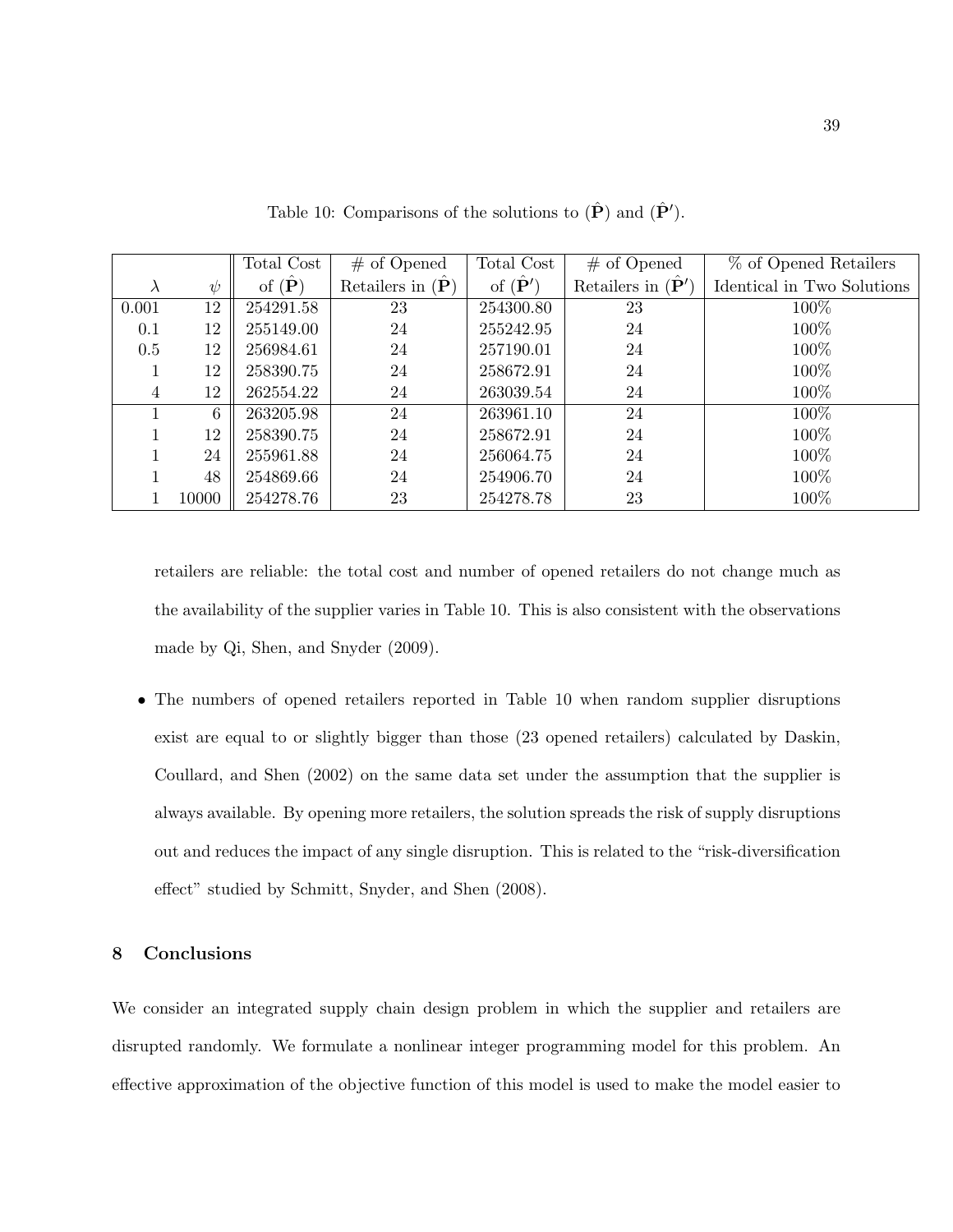analyze and to solve using a common solution algorithm.

Our analysis leads us to conclude that:

- when the supplier is disrupted more often, or the recovery processes at the supplier or retailer candidates become slower, it is optimal to serve fewer customers at each opened retailer;
- retailers are more likely to be opened at locations with quick recoveries, and customers are more likely to be served by retailers with higher recovery rates.

In addition, we conduct numerical experiments to verify our analytical conclusions, and numerically show that significant cost savings can usually be achieved if we consider supply disruptions during the supply chain design phase. Our numerical experiments suggest that when the supplier and retailer candidates are not extremely reliable (for each location, the disruption rate is no smaller than once per year, and the recovery rate is no larger than 24 per year), the cost savings from considering supply disruptions are pronounced.

We further discuss an extension in which we relax the deterministic-demand assumption in the original model. Our numerical experiments show that the solutions to the extended model are identical to the solutions to the original model, which means that the original model is robust to the violations of this deterministic-demand assumption. This observation is consistent with the conclusions made by Qi, Shen and Snyder (2009).

Our research can be extended in the following two respects:

- Dynamic sourcing is a topic of our ongoing research—a customer can be temporarily served by other retailer(s) when its assigned retailer is disrupted or out of stock.
- This paper assumes deterministic yields at the supplier and retailers. Random yield will be considered in our future research.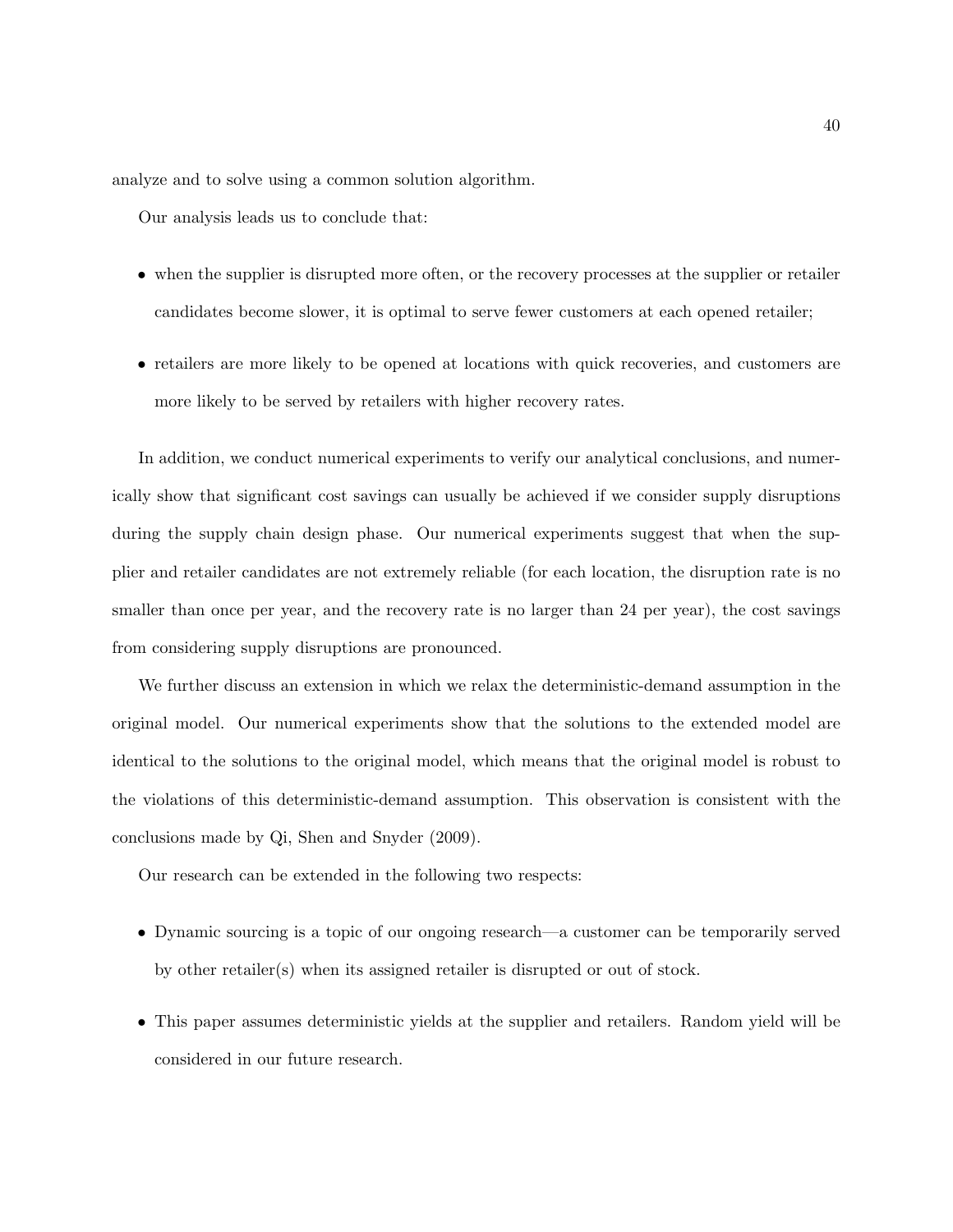#### References

- [1] A. Barrionuevo and C.H. Deutsch, "A Distribution System Brought to Its Knees", New York Times, p. C1, Sep. 1, 2005.
- [2] E. Berk and A. Arreola-Risa, Note on "Future Supply Uncertainty in EOQ Models", Naval Research Logistics 41, 129-132 (1994).
- [3] O. Berman, D. Krass, and M.B.C. Menezes, "Facility Reliability Issues in Network p-median Problems: Strategic Centralization and Co-location Effects", Operations Research 55, 332-350 (2007).
- [4] R.L. Church and M.P. Scaparra, "Protecting Critical Assets: The r-Interdiction Median Problem with Fortification", Geographical Analysis 39, 129-146 (2007).
- [5] T. Cui, Y. Ouyang, and Z.M. Shen, "Reliable Facility Location Design under the Risk of Disruptions", Operations Research, forthcoming, 2009.
- [6] M.S. Daskin, Network and Discrete Location: Models, Algorithms, and Applications, Wiley, New York (1995).
- [7] M.S. Daskin, C. Coullard, and Z.J. Shen, "An Inventory-Location Model: Formulation, Solution Algorithm and Computational Results", Annals of Operations Research 110, 83-106 (2002).
- [8] D. Erlenkotter, "A Dual-based Procedure for Uncapacitated Facility Location", Operations Research 26, 992-1009 (1978).
- [9] M.L. Fisher, "The Lagrangian Relaxation Method for Solving Integer Programming Problems", Management Science 27, 1-18 (1981).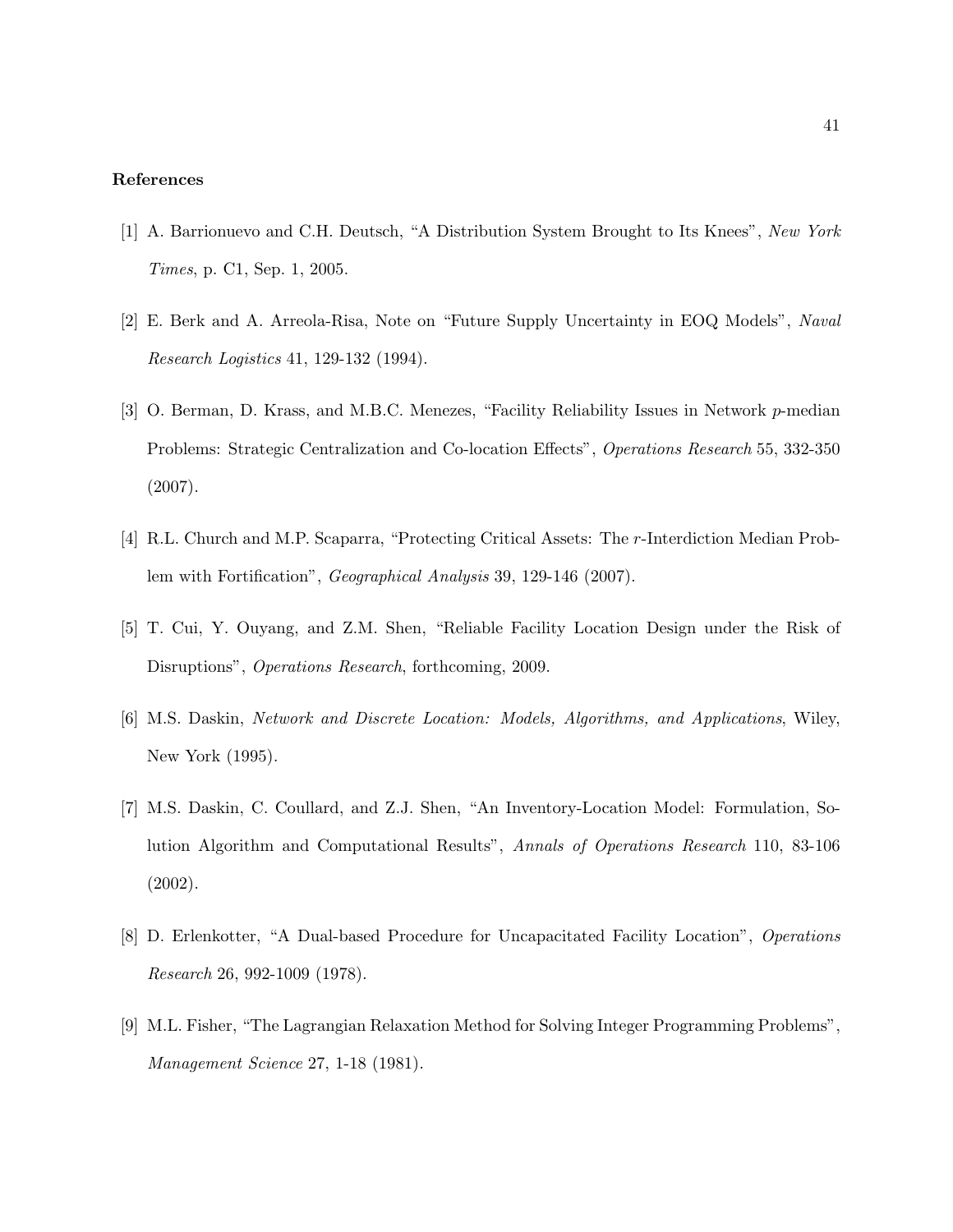- [10] S. Greenhouse, "Both Sides See Gains in Deal to End Port Labor Dispute", New York Times, A14, Nov. 25, 2002.
- [11] D. Gupta, "The  $(q, r)$  Inventory System with an Unreliable Supplier", *INFOR* 34, 59-76 (1996).
- [12] M. Halkias, "Wal-Mart Lets Down Its Guard", Dallas Morning News (Texas), Sept. 14, 2005.
- [13] D. Heimann and F. Waage, "A Closed-Form Approximation Solution for an Inventory Model with Supply Disruptions and Non-ZIO Reorder Policy", Journal of Systemics, Cybernetics and Informatics 5, 1-12 (2007).
- [14] H. Kim, J.C. Lu, and P.H. Kvam, "Ordering Quantity Decisions Considering Uncertainty in Supply-Chain Logistics Operations", Working Paper, Georgia Institute of Technology, Atlanta, GA, 2005.
- [15] M. Parlar and D. Berkin, "Future Supply Uncertainty in EOQ Models", Naval Research Logistics 38, 107-121 (1991).
- [16] M. Parlar and D. Perry, "Analysis of a (q, r, t) Inventory Policy with Deterministic and Random Yeilds When Future Supply is Uncertain", European Journal of Operational Research 84, 431-443 (1995).
- [17] M. Parlar, "Continuous-review Inventory Problem with Random Supply Interruptions", European Journal of Operational Research 99, 366-385 (1997).
- [18] L. Qi and Z.M. Shen, "A Supply Chain Design Model with Unreliable Supply", Naval Research Logistics 54, 829-844 (2007).
- [19] L. Qi, Z.M. Shen, and L.V. Snyder, "A Continuous-Review Inventory Model with Disruptions at Both Supplier and Retailer", Production and Operations Management 18, 516-532 (2009).
- [20] S.M. Ross, "Stochastic Processes (2nd edition)", John Wiley & Sons, Inc. (1996).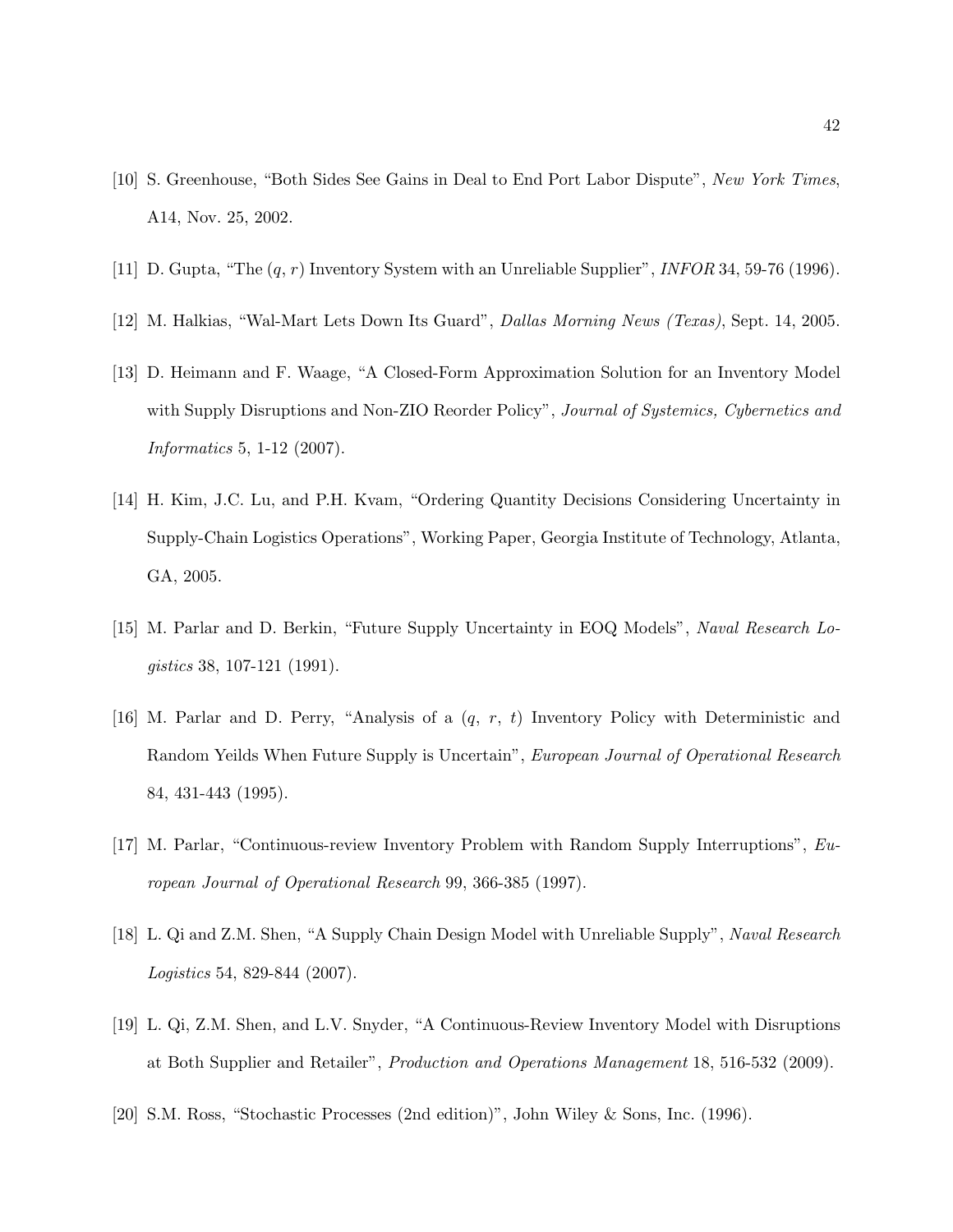- [21] M.P. Scaparra and R.L. Church, "A Bilevel Mixed-Integer Program for Critical Infrastructure Protection Planning", *Computers and Operations Research* 35, 1905-1923 (2008).
- [22] A.J. Schmitt, L.V. Snyder, and Z.M. Shen, "Centralization Versus Decentralization: Risk Pooling, Risk Diversification, and Supply Uncertainty in a One-warehouse Multiple-Retailer System", Submitted for publication, 2008.
- [23] Z.M. Shen, "Integrated Supply Chain Design Models: A Survey and Future Research Directions", Journal of Industrial and Management Optimization 3, 1-27 (2007).
- [24] Z.M. Shen, C. Coullard, and M.S. Daskin, "A Joint Location-Inventory Model", Transportation Science 37, 40-55 (2003).
- [25] Z.M. Shen and L. Qi, "Incorporating Inventory and Routing Costs in Strategic Location Models", European Journal of Operational Research 179, 372-389 (2007).
- [26] Z.M. Shen, R. Zhan, and J. Zhang, "The Reliable Facility Location Problem: Formulations, Heuristics, and Approximation Algorithms", Under revision with INFORMS Journal on Computing, 2008.
- [27] J. Shu, C.P. Teo, Z.J. Shen, "Stochastic Transportation-inventory Network Design Problem", Operations Research 53, 48-60 (2005).
- [28] E.A. Silver and R. Peterson, Decision Systems for Inventory Management and Production Planning, Wiley, New York (1985).
- [29] L.V. Snyder, "A Tight Approximation for a Continuous-Review Inventory Model with Supplier Disruptions", Submitted for publication, 2008.
- [30] L.V. Snyder, Z. Bulut, P. Peng, Y. Rong, A.J. Schmitt, and B. Sinsoysal, "Supply Chain Disruptions: A Review", Working paper, Department of Industrial and Systems Engineering, Lehigh University, Bethlehem, PA, 2009.